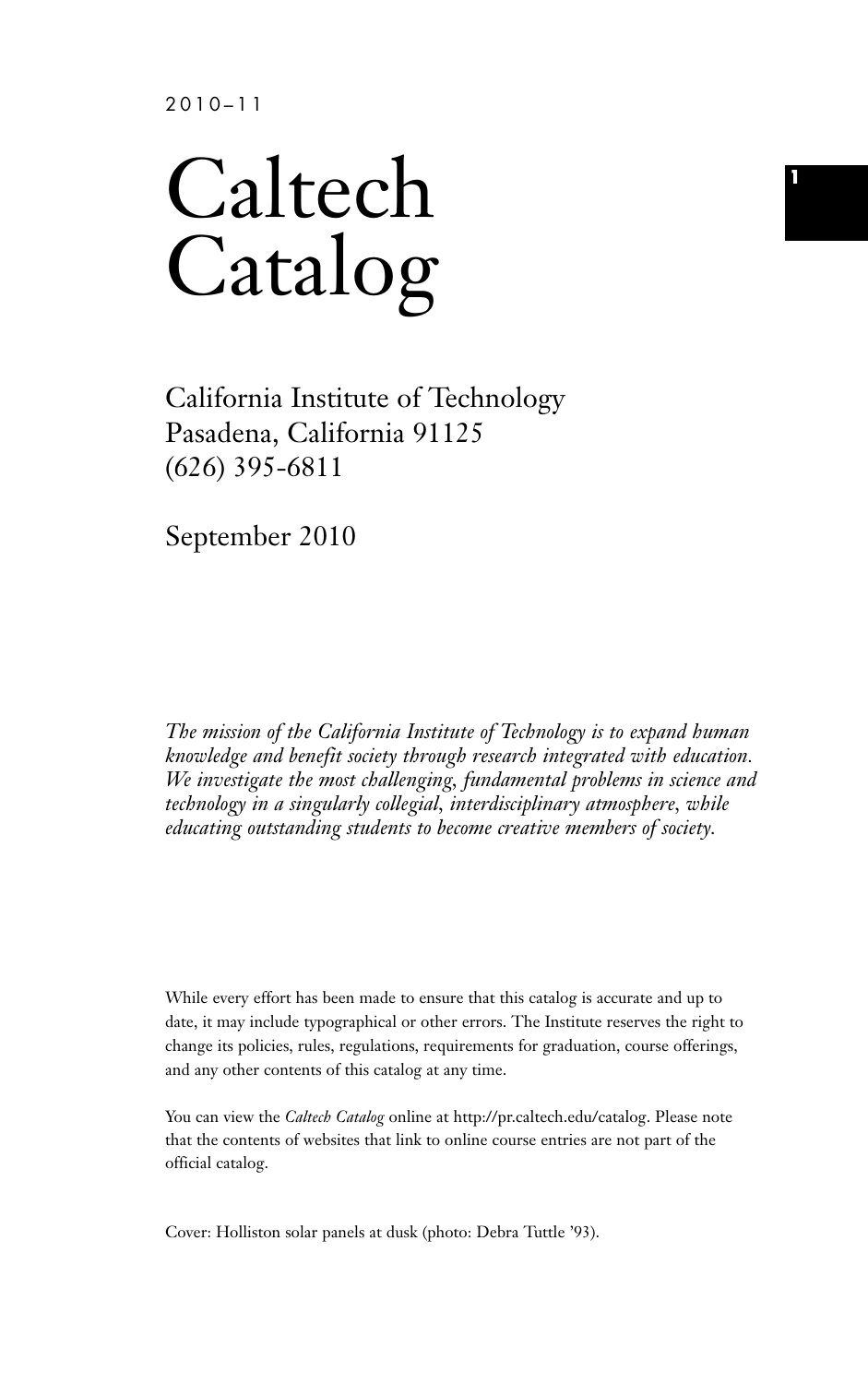# **CONTENTS**

**2**

# **1. General Information**

- 9 Introduction
- 12 Historical Sketch
- 19 Buildings and Facilities
- 28 Undergraduate Research
- 29 Student Life
- 34 Student Health
- 36 Career Development
- 38 Caltech Alumni Association
- 39 International Student Programs
- 39 Auditing Courses
- 40 Grades and Grading
- 44 Notices and Agreements
- 52 Institute Policies

# **2. Areas of Study and Research**

- 79 Aerospace
- 83 Applied and Computational Mathematics
- 85 Applied Mechanics
- 85 Applied Physics
- 87 Astrophysics
- 89 Behavioral and Social Neuroscience
- 90 Biochemistry and Molecular Biophysics
- 91 Bioengineering
- 92 Biology<br>94 Biotech
- 94 Biotechnology<br>94 Chemical Engi
- Chemical Engineering
- 96 Chemistry<br>98 Civil Engin
- 98 Civil Engineering<br>99 Computation and
- Computation and Neural Systems
- 100 Computer Science
- 103 Control and Dynamical Systems
- 105 Electrical Engineering
- 109 Energy Science and Technology
- 110 Environmental Science and Engineering
- 112 Geological and Planetary Sciences
- 114 History and Philosophy of Science
- 115 Humanities
- 116 Independent Studies Program
- 116 Information Science and Technology
- 116 Materials Science
- 117 Mathematics
- 118 Mechanical Engineering
- 120 Physics
- 122 Social Science

# **3. Information for Undergraduate Students**

- 125 Admission to the Freshman Class
- 128 Admission to Upper Classes by Transfer
- 132 Study Abroad
- 138 ROTC
- 139 Registration Regulations
- 142 Scholastic Requirements
- 147 Undergraduate Expenses
- 151 Financial Aid
- 166 Prizes
- 176 Graduation Requirements, All Options

# **4. Information for Graduate Students**

- 238 Graduate Policies and Procedures
- 246 General Requirements for Graduate Degrees
- 254 Graduate Expenses<br>256 Financial Assistance
- Financial Assistance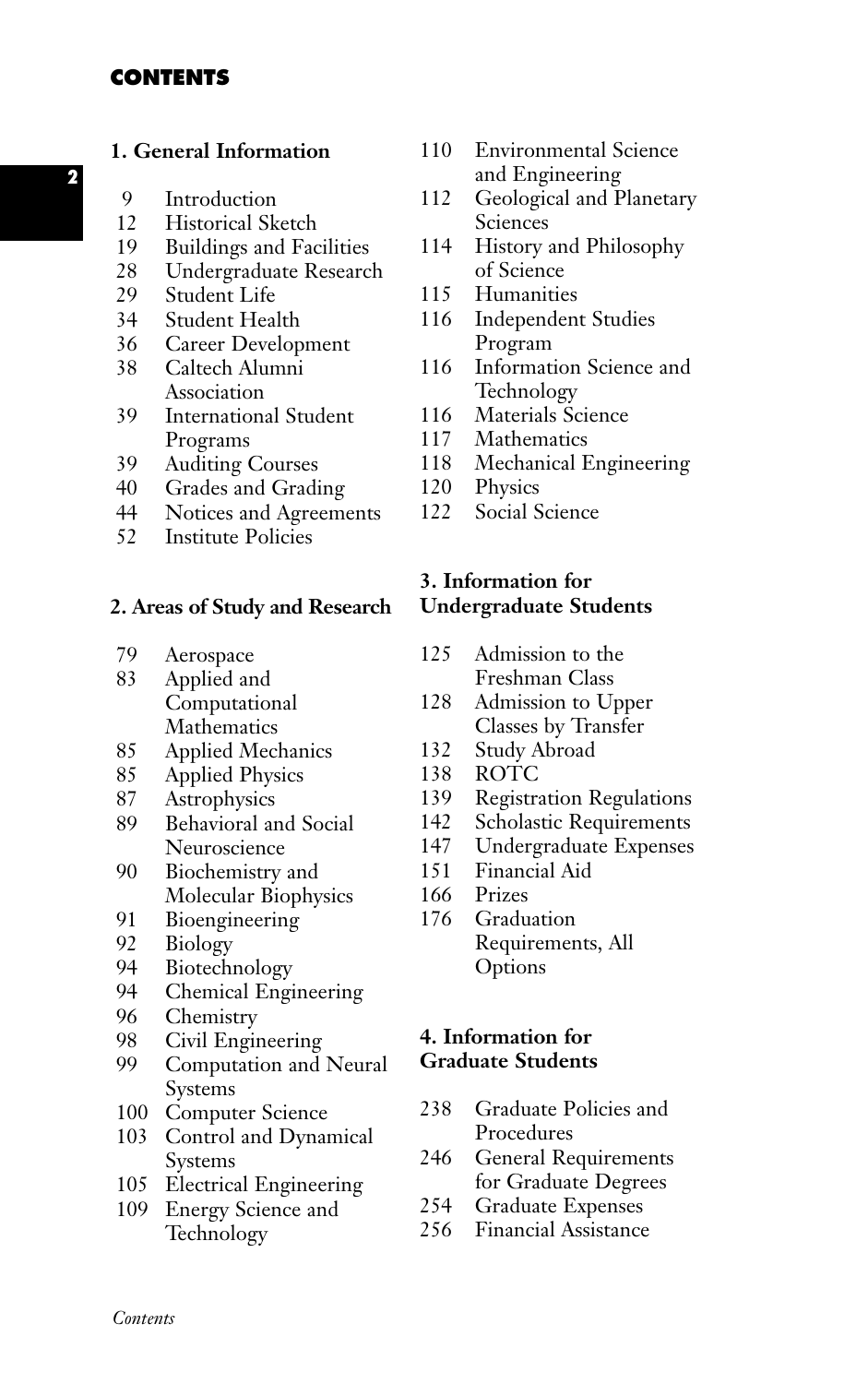- 259 Prizes<br>264 Specia
- Special Regulations of Graduate Options

# **5. Courses**

- 341 General Information<br>342 Aerospace
- 342 Aerospace<br>349 Anthropol
- Anthropology 350 Applied and
	- Computational Mathematics
- 356 Applied Mechanics<br>358 Applied Physics
- Applied Physics
- 362 Art History<br>365 Astrophysics
- 365 Astrophysics<br>371 Biochemistry
- Biochemistry and Molecular Biophysics
- 372 Bioengineering
- 377 Biology
- 388 Business Economics and Management
- 391 Chemical Engineering
- 396 Chemistry
- 405 Civil Engineering
- 407 Computation and Neural Systems
- 412 Computer Science
- 422 Control and Dynamical Systems
- 425 Economics
- 428 Electrical Engineering
- 438 Energy Science and Technology
- 438 Engineering (General)
- 440 English
- 450 English as a Second Language
- 451 Environmental Science and Engineering
- 455 Film
- 455 Geological and Planetary Sciences
- 470 History
- 478 History and Philosophy of Science
- 486 Humanities<br>490 Independen
- **Independent Studies** Program
- 490 Information Science and Technology
- 491 Languages<br>494 Law
- 494 Law<br>495 Mate
- 495 Materials Science<br>499 Mathematics
	- Mathematics
- 508 Mechanical Engineering<br>513 Music
- 513 Music<br>515 Perfor
- Performance and **Activities**
- 517 Philosophy
- 521 Physical Education
- 526 Physics
- 535 Political Science<br>538 Psychology
- 538 Psychology
- Social Science

# **6. Trustees, Administration, and Faculty**

- 547 Officers<br>547 Board of
- 547 Board of Trustees
- 551 Administrative Officers
- 553 Faculty Officers and **Committees**
- 556 Staff of Instruction and Research
- 591 Officers and Faculty

# **644 Index**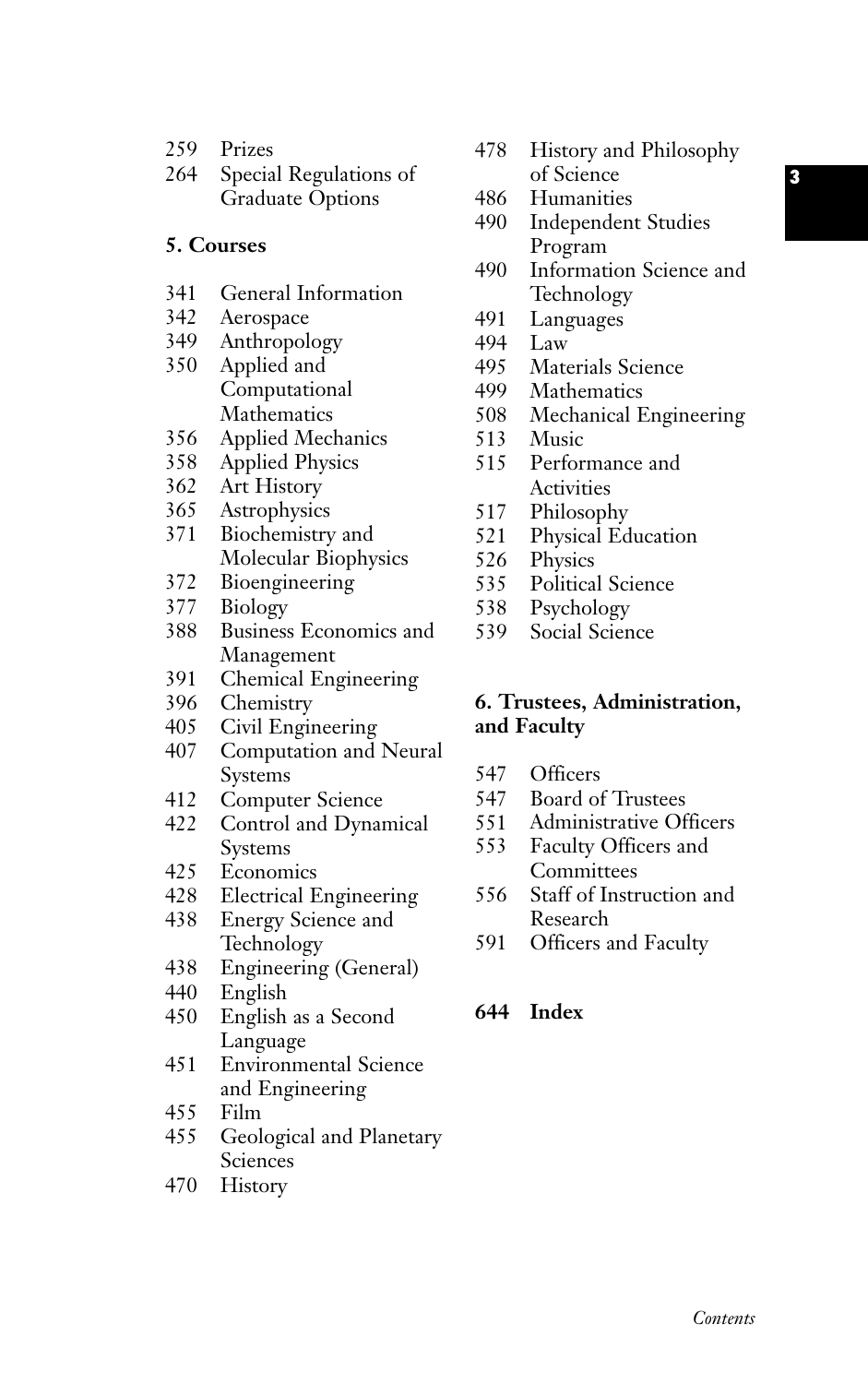# **ACADEMIC CALENDAR 2010–11**

#### **FIRST TERM 2010**

*September 16–18* International student orientation

*September 19–24* New student check-in and orientation

*September 27* Beginning of instruction—8 a.m.

*September 28* Undergraduate Academic Standards and Honors Committee—9 a.m.

*October 15* Last day for adding courses and removing conditions and incompletes

*October 27–November 2* Midterm examination period

*November 8* Midterm deficiency notices due— 9 a.m.

*November 17* Last day for dropping courses, exercising pass/fail option, and changing sections

*November 18–December 3* Registration for second term, 2010–11

*November 19* Last day for admission to candidacy for the degrees of Master of Science and Engineer

*November 25–26* Thanksgiving (Institute holiday)

*December 3* Last day of classes Last day to register for second term, 2010–11, without a \$50 late fee

*December 4–7* Study period

*December 8\*–10* Final examinations, first term, 2010–11

*December 10* End of first term, 2010–11

*December 11–January 2* Winter recess

*\*First due date for final examinations*

*December 15* Instructors' final grade reports due— 9 a.m.

*December 24–27* Christmas (Institute holiday)

*December 28–30* Special release days

*December 31* New Year holiday (Institute holiday)

## **SECOND TERM 2011**

*January 3* Beginning of instruction—8 a.m.

*January 4* Undergraduate Academic Standards and Honors Committee—9 a.m.

*January 17* Martin Luther King Day (Institute holiday)

*January 21* Last day for adding courses and removing conditions and incompletes

*February 2–8* Midterm examination period

*February 14* Midterm deficiency notices due— 9 a.m.

*February 21* Presidents' Day (Institute holiday)

*February 23* Last day for dropping courses, exercising pass/fail option, and changing sections

*February 24–March 9* Registration for third term, 2010–11

*March 9* Last day of classes Last day to register for third term, 2010–11, without a \$50 late fee

*March 10–13* Study period

*March 14\*–16* Final examinations, second term, 2010–11

*March 16* End of second term, 2010–11

*March 17–27* Spring recess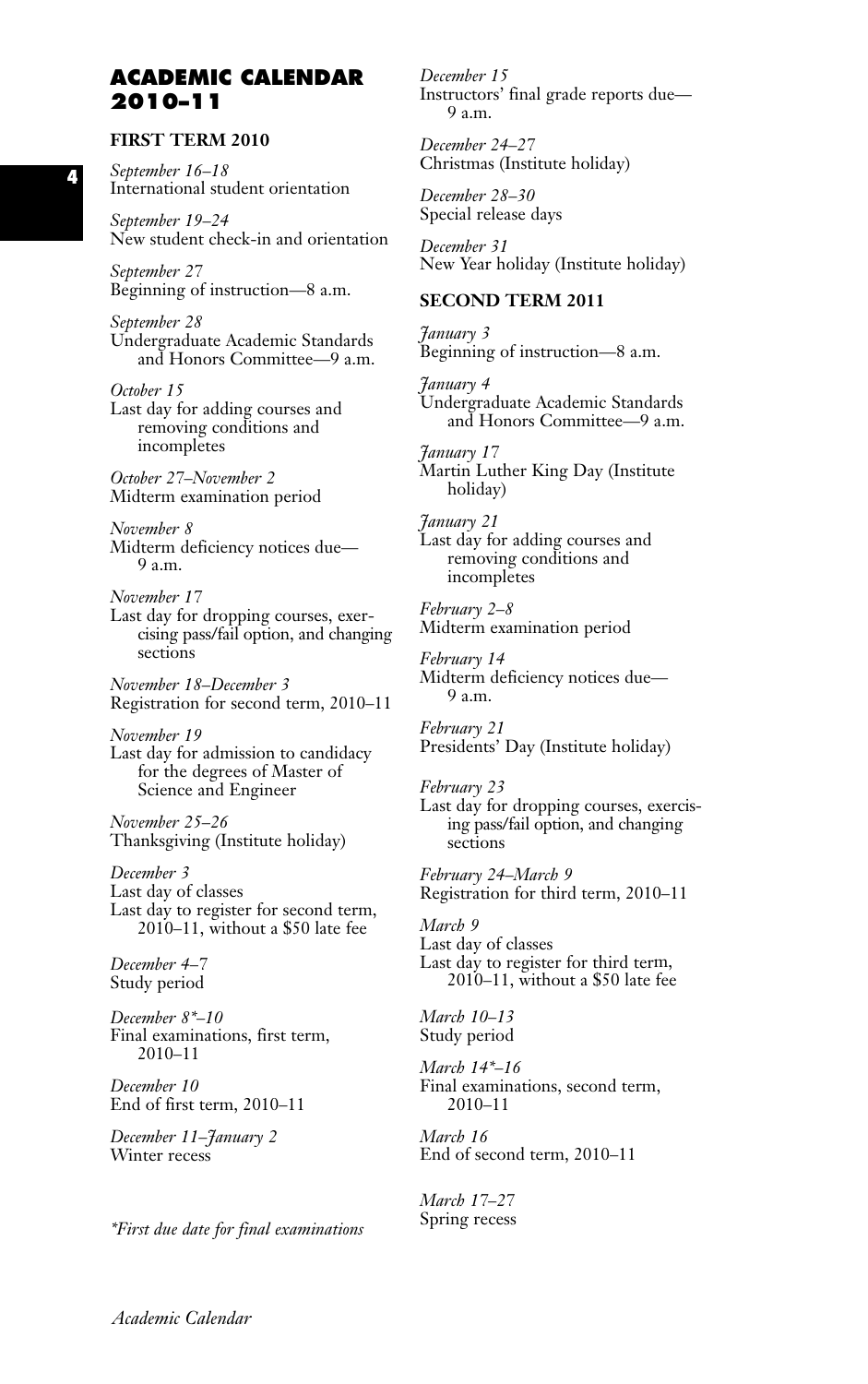*March 23* Instructors' final grade reports due— 9 a.m.

## **THIRD TERM 2011**

*March 28* Beginning of instruction—8 a.m.

*March 29*

Undergraduate Academic Standards and Honors Committee—9 a.m.

*April 15*

Last day for adding courses and removing conditions and incompletes

*April 27–May 3* Midterm examination period

#### *May 9*

Midterm deficiency notices due— 9 a.m.

Last day for seniors to remove conditions and incompletes

*May 13*

Last day for scheduling examinations for the degrees of Doctor of Philosophy and Engineer

#### *May 18*

Last day for dropping courses, exercising pass/fail option, and changing sections

*May 19–June 3* Registration for first term, 2011–12, and for summer research

#### *May 27*

Last day of classes—seniors and graduate students

Last day for presenting theses for the degrees of Doctor of Philosophy and Engineer

*May 28–31*

Study period for seniors and graduate students

## *May 30*

Memorial Day (Institute holiday)

*June 1\*–3*

Final examinations for seniors and graduate students, third term, 2009–10

*June 3*

Last day of classes—undergraduates Last day to register for first term, 2011–12, without a \$50 late fee

*\*First due date for final examinations*

*June 4–7*

Study period for undergraduates

*June 6*

Instructors' final grade reports due for seniors and graduate students-9 a.m.

# *June 8*

Undergraduate Academic Standards and Honors Committee—9 a.m. Curriculum Committee—10 a.m. Faculty meeting—2 p.m.

*June 8\*–10*

Final examinations for undergraduates, third term, 2010–11

*June 10* Commencement—10 a.m. End of third term, 2010–11

#### *June 15*

Instructors' final grade reports due for undergraduates—9 a.m.

*June 22*

Undergraduate Academic Standards and Honors Committee—9 a.m.

*July 1–4* Independence Day (Institute holiday)

*September 5* Labor Day (Institute holiday)

## **FIRST TERM 2011–12**

*September 15–17* International student orientation

*September 18–25* New-student check-in and orientation

*September 26* Beginning of instruction—8 a.m.

*September 27* Undergraduate Academic Standards and Honors Committee—9 a.m.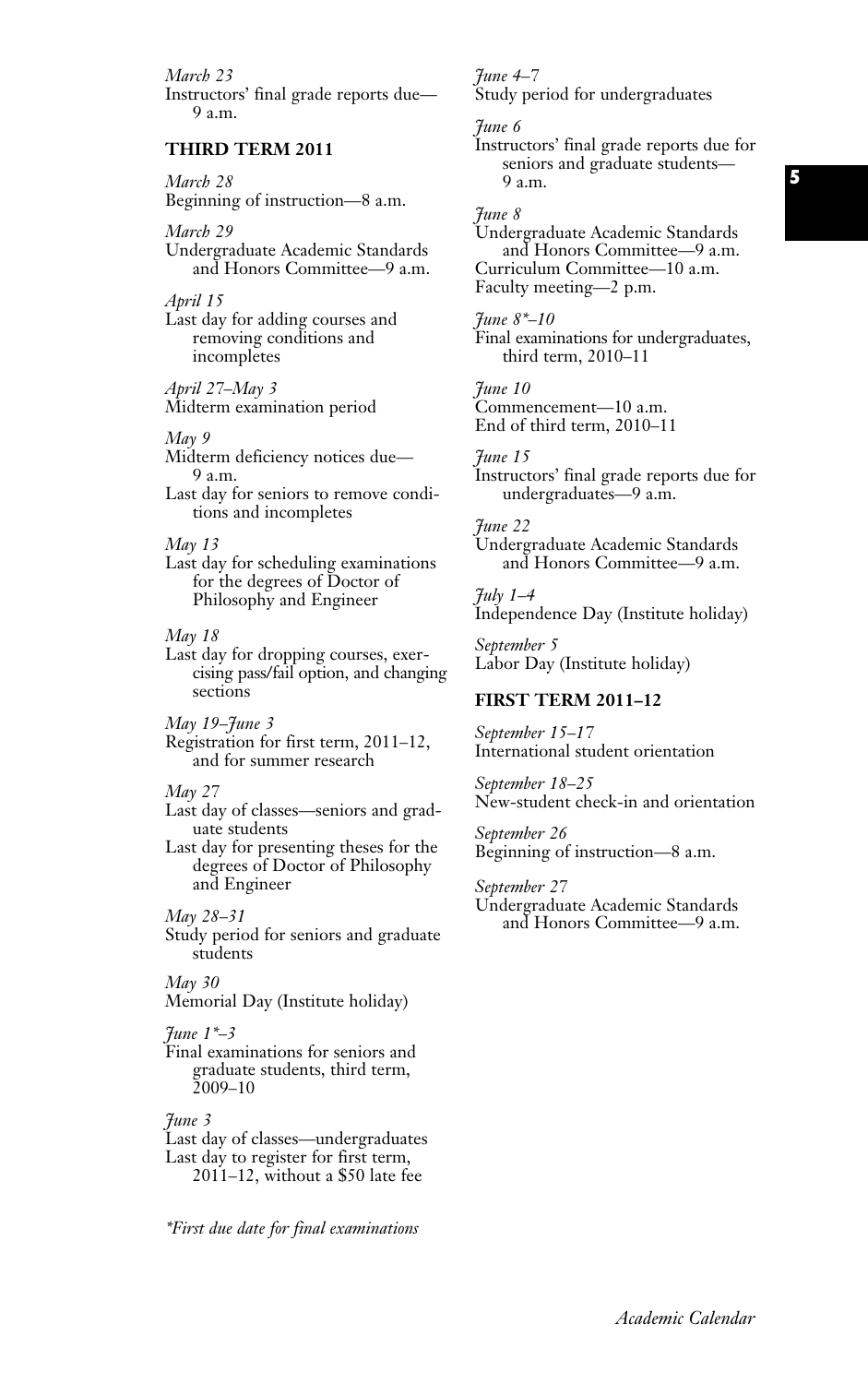

**6**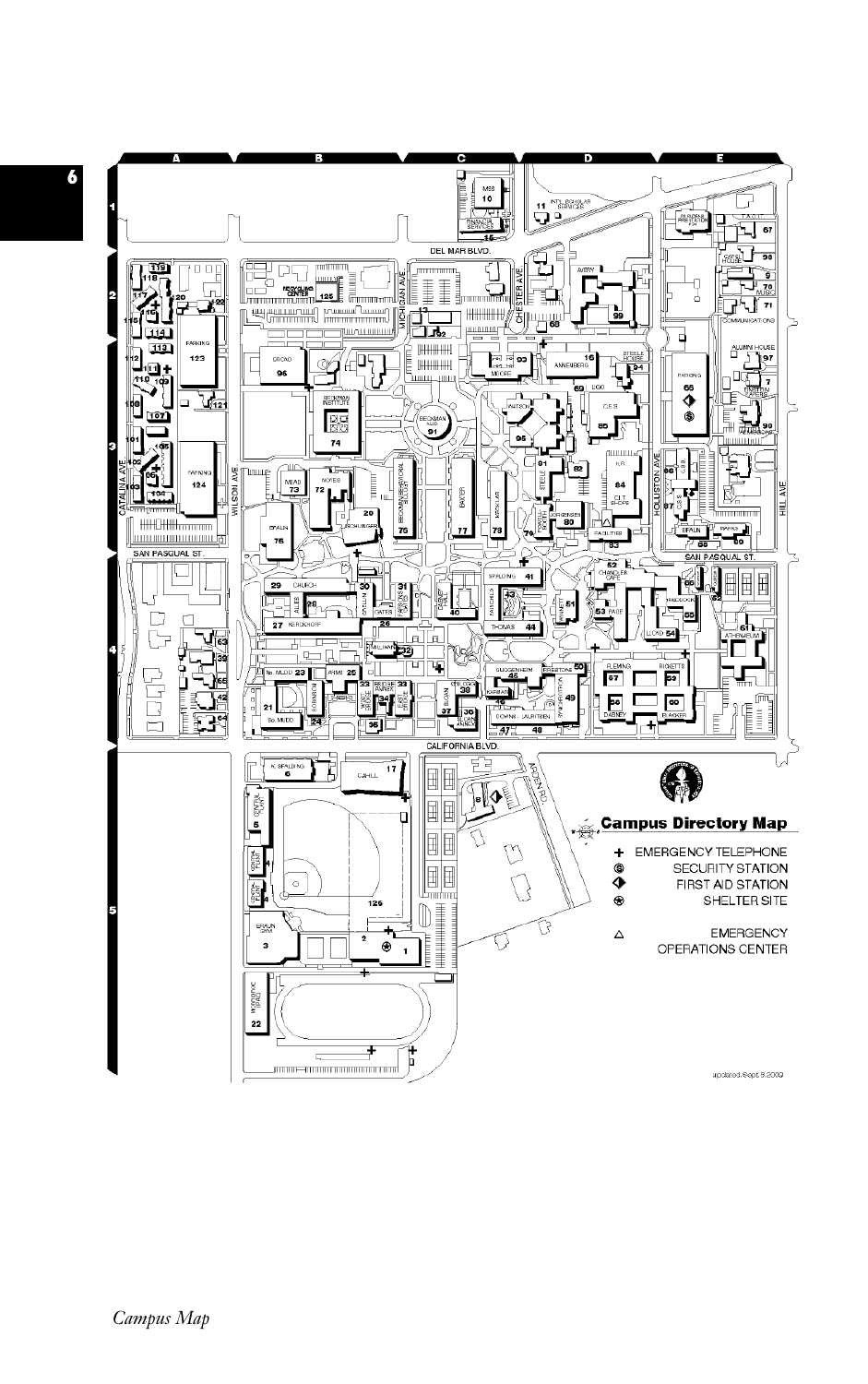# **Campus Building Directory**

| Annenberg Center (Information Science & Tech.)  16        |  |
|-----------------------------------------------------------|--|
| Arms Laboratory (Geol. & Planetary Sciences)  25          |  |
|                                                           |  |
|                                                           |  |
|                                                           |  |
| Avery House (Undergraduate & Graduate Residence) 99       |  |
| Baxter Hall (Humanities & Social Sciences)  77            |  |
|                                                           |  |
| Beckman Institute/Beckman Institute Auditorium 74         |  |
|                                                           |  |
| Beckman Laboratory of Chemical Synthesis  29, 30          |  |
| Blacker House (Undergraduate Residence)  60               |  |
|                                                           |  |
|                                                           |  |
| Braun Laboratories (Cell Biology & Chemistry)  75         |  |
|                                                           |  |
|                                                           |  |
|                                                           |  |
|                                                           |  |
|                                                           |  |
|                                                           |  |
|                                                           |  |
|                                                           |  |
|                                                           |  |
|                                                           |  |
|                                                           |  |
|                                                           |  |
|                                                           |  |
|                                                           |  |
| Chandler Dining Hall & Convenience Store 52               |  |
|                                                           |  |
|                                                           |  |
|                                                           |  |
|                                                           |  |
|                                                           |  |
| Dabney House (Undergraduate Residence) 58                 |  |
|                                                           |  |
|                                                           |  |
|                                                           |  |
| Fairchild Library (Engineering & Applied Science) 43      |  |
|                                                           |  |
| Firestone Laboratory (Applied Math. & Flight Sciences) 50 |  |
|                                                           |  |
| Fleming House (Undergraduate Residence)  57               |  |
|                                                           |  |
|                                                           |  |
|                                                           |  |
| Guggenheim Laboratory (Aeronautics & Applied Science) 45  |  |
|                                                           |  |
|                                                           |  |

| Information Management Systems & Services (IMSS)  10               |  |
|--------------------------------------------------------------------|--|
|                                                                    |  |
|                                                                    |  |
|                                                                    |  |
|                                                                    |  |
| Karman Laboratory (Fluid Mechanics & Jet Propulsion)  46           |  |
|                                                                    |  |
| Keck Laboratories (Env. Sci. & Eng. & Materials Sci.) 78           |  |
| Keith Spalding Bldg. (Mail Services; Safety; Spitzer Sci. Ctr.)  6 |  |
|                                                                    |  |
|                                                                    |  |
|                                                                    |  |
|                                                                    |  |
| Lloyd House (Undergraduate Residence; Tech Express) 54             |  |
|                                                                    |  |
|                                                                    |  |
|                                                                    |  |
| Moore Laboratory (Engineering & Applied Science)  93               |  |
|                                                                    |  |
| Mosher-Jorgensen Wing-Center for Student Services 87               |  |
|                                                                    |  |
| North Mudd Laboratory (Geology & Geochemistry) 23                  |  |
|                                                                    |  |
|                                                                    |  |
|                                                                    |  |
| Powell-Booth Laboratory for Computational Science 79               |  |
|                                                                    |  |
|                                                                    |  |
|                                                                    |  |
|                                                                    |  |
| Ruddock House (Undergraduate Residence)  55                        |  |
|                                                                    |  |
|                                                                    |  |
|                                                                    |  |
|                                                                    |  |
|                                                                    |  |
|                                                                    |  |
| South Mudd Laboratory (Geophysics & Planetary Sci.) 21             |  |
|                                                                    |  |
| Steele Laboratory (Appl. Physics & Elect. Eng., ITS) 81            |  |
|                                                                    |  |
|                                                                    |  |
|                                                                    |  |
|                                                                    |  |
|                                                                    |  |
|                                                                    |  |
|                                                                    |  |
|                                                                    |  |
| Winnett Center (Bookstore, Wired & Red Door Café) 51               |  |
|                                                                    |  |
|                                                                    |  |

**7**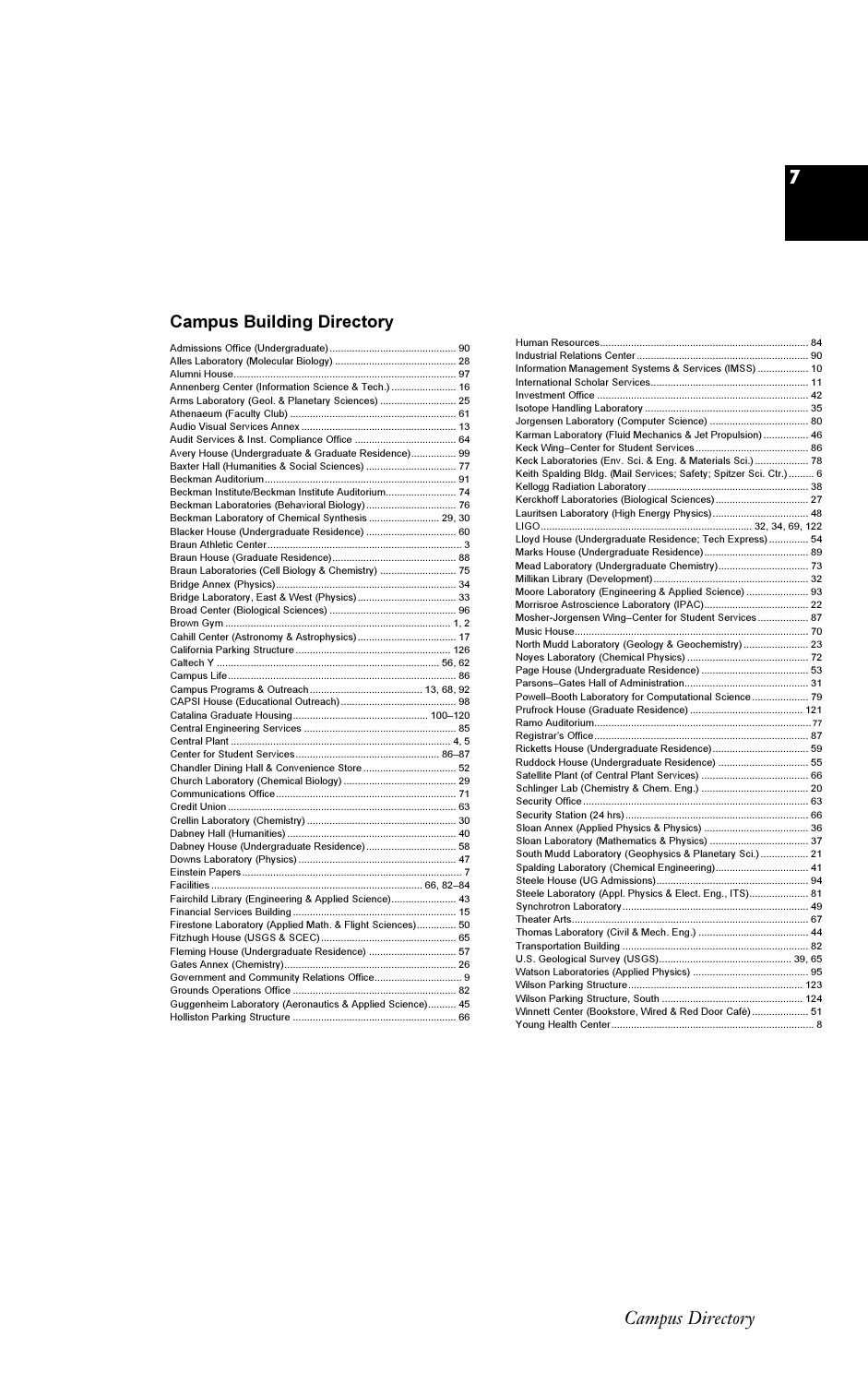# Section One

# General Information

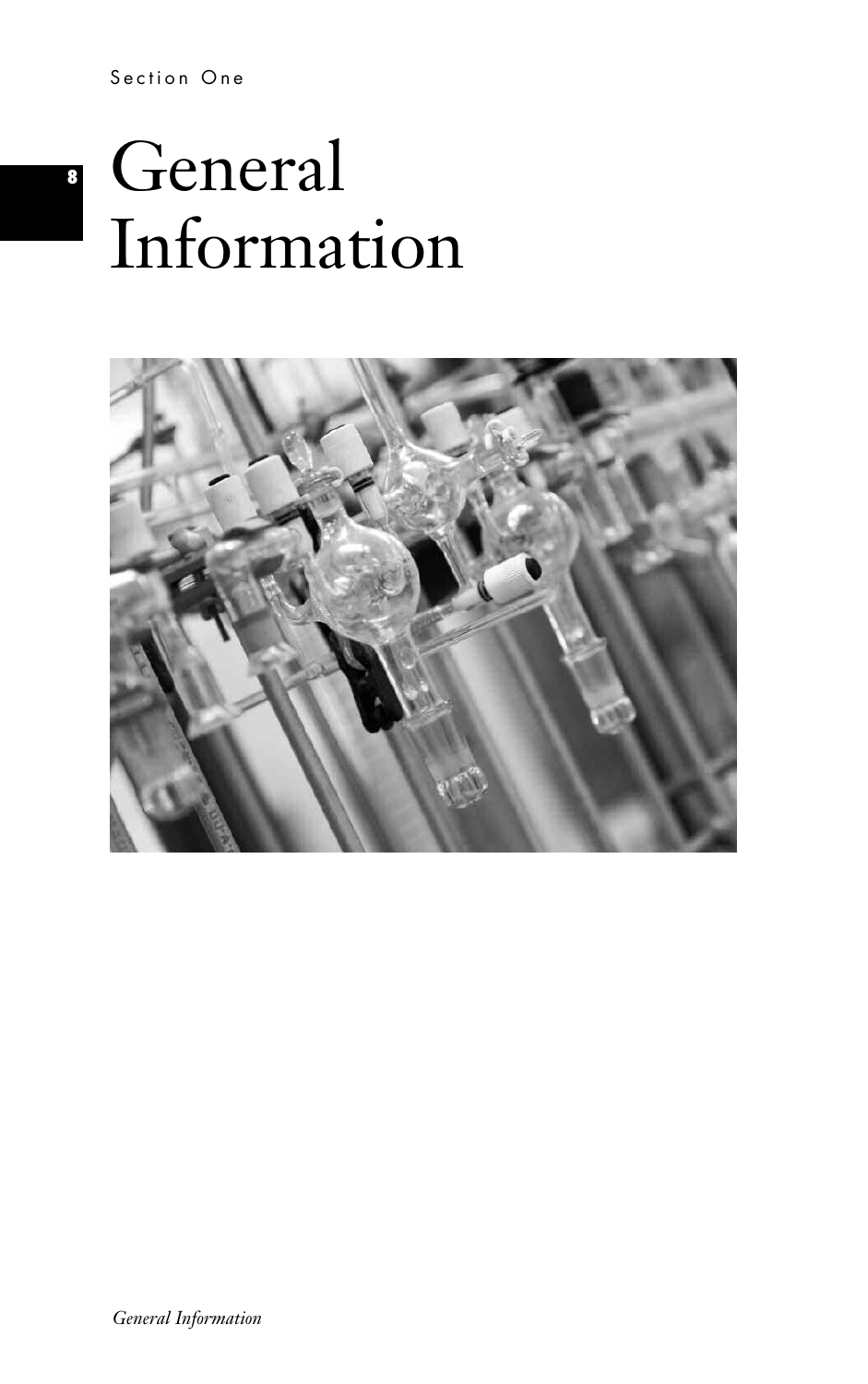# **INTRODUCTION**

People who follow the news in science and engineering are often astonished the first time they see Caltech. Unadorned signs mark the borders of a campus that is just half a mile across. Inside, gardens, fountains, and café patios fill sunny spaces between historic buildings. The small, park-like campus comes as a surprise, given Caltech's record of world-changing discoveries and inventions and the luminaries educated here.

Behind the gracious old façades—and several striking contemporary ones—are some of the world's most advanced laboratories. In addition, faculty and students develop and use facilities around the world and in space. They founded NASA's Jet Propulsion Laboratory (JPL), which is administered by Caltech and is an integral partner in research. JPL enables the nation to explore space for the benefit of humankind by developing robotic space missions. Caltech also manages major collaborations such as a new Department of Energy research hub to work toward artificial photosynthesis and an observatory called LIGO that involves some 500 scientists worldwide in the effort to directly detect ripples in spacetime. Faculty and students design instruments and experiments on the world's particle accelerators, seismic networks, pollutionresearch aircraft, deep-ocean submersibles, and ground- and spacebased observatories studying Earth, the planets, and the cosmos.

Caltech students and faculty pioneered the fields of molecular biology, geochemistry, aerospace, earthquake engineering, and astrophysics, to name just a few. They developed the principles of jet flight, key tenets of seismology (including the Richter scale), methodologies for integrated circuit design, empirical and laboratory approaches for economics and political science, and technology to view and study chemical reactions at the atomic level as they occur. They discovered fundamental building blocks of matter, the nature of chemical bonds, the specializations of the left and right brain hemispheres, the role played by chromosomes in heredity, the age of Earth, the origin of elements by reactions in stars, and the geometry of the universe.

The effect of Caltech's dedication to fundamental research combined with enabling technologies is evident in the more than 2,000 U.S. patents Caltech has obtained since 1980, outstripping other universities on a per capita basis. Forty to fifty Caltech inventions are commercially licensed each year. Since 1995, faculty and students have created more than 120 start-up companies. And these numbers—and the contributions to science and society mentioned above—do not touch on the accomplishments of alumni who have left Caltech for diverse careers around the world.

Caltech's history of achievement stems from the caliber of people who chose to come here and from their ready access to other superb scholars and to cutting-edge facilities. When undergraduates arrive, they have the opportunity—sometimes for the first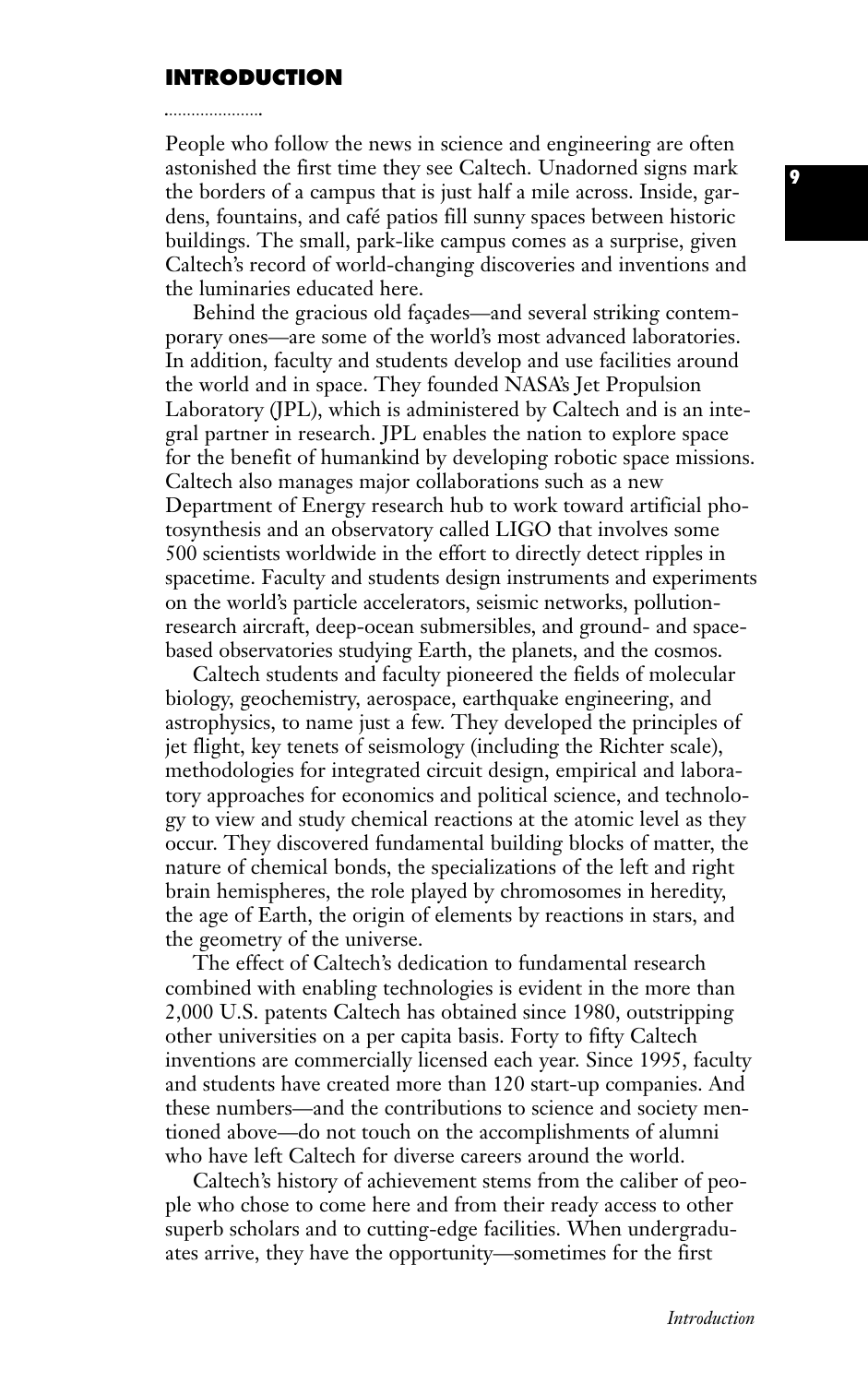time in their lives—to discuss with passion exciting, challenging problems in science, math, and engineering with people who can respond in kind. Many work side-by-side with faculty in the labs before their first year is out. Together, faculty and students stretch themselves intellectually, moving ahead fast and sometimes leaving whole new fields in their wakes.

The following pages offer an overview of Caltech's aims and programs and a brief history of how it evolved into one of the world's major research institutions. They list Nobel Prizes that faculty and alumni have received, introduce the campus and its facilities, and discuss educational opportunities and student life.

# **Mission, Educational Objectives, and Structure**

The mission of the California Institute of Technology (Caltech) is *to expand human knowledge and benefit society through research integrated with education. We investigate the most challenging, fundamental problems in science and technology in a singularly collegial, interdisciplinary atmosphere, while educating outstanding students to become creative members of society.*

Caltech provides an outstanding education that prepares students to become world leaders in science, engineering, academia, business, and public service. The Institute aims for these educational outcomes:

- Graduates can analyze, synthesize, and communicate ideas.
- Graduates demonstrate integrity, personal and professional responsibility, and respect for others.
- Bachelor of Science graduates can identify, analyze, and solve challenging problems within and across science and engineering disciplines.
- Bachelor of Science graduates can apply their analytic skills to other areas of knowledge and understand issues important in our society.
- Master of Science graduates can apply advanced knowledge in a specialized area in preparation for their professional careers.
- Doctor of Philosophy graduates can independently identify, analyze, and solve fundamental research problems with breadth and depth.

Caltech is an independent, privately supported university. It has six academic divisions: Biology; Chemistry and Chemical Engineering, Engineering and Applied Science; Geological and Planetary Sciences; the Humanities and Social Sciences; and Physics, Mathematics and Astronomy.

# **Undergraduate Program**

Undergraduates earn Bachelor of Science (B.S.) degrees, with options (majors) available in applied and computational mathematics; applied physics; astrophysics; bioengineering; biology; business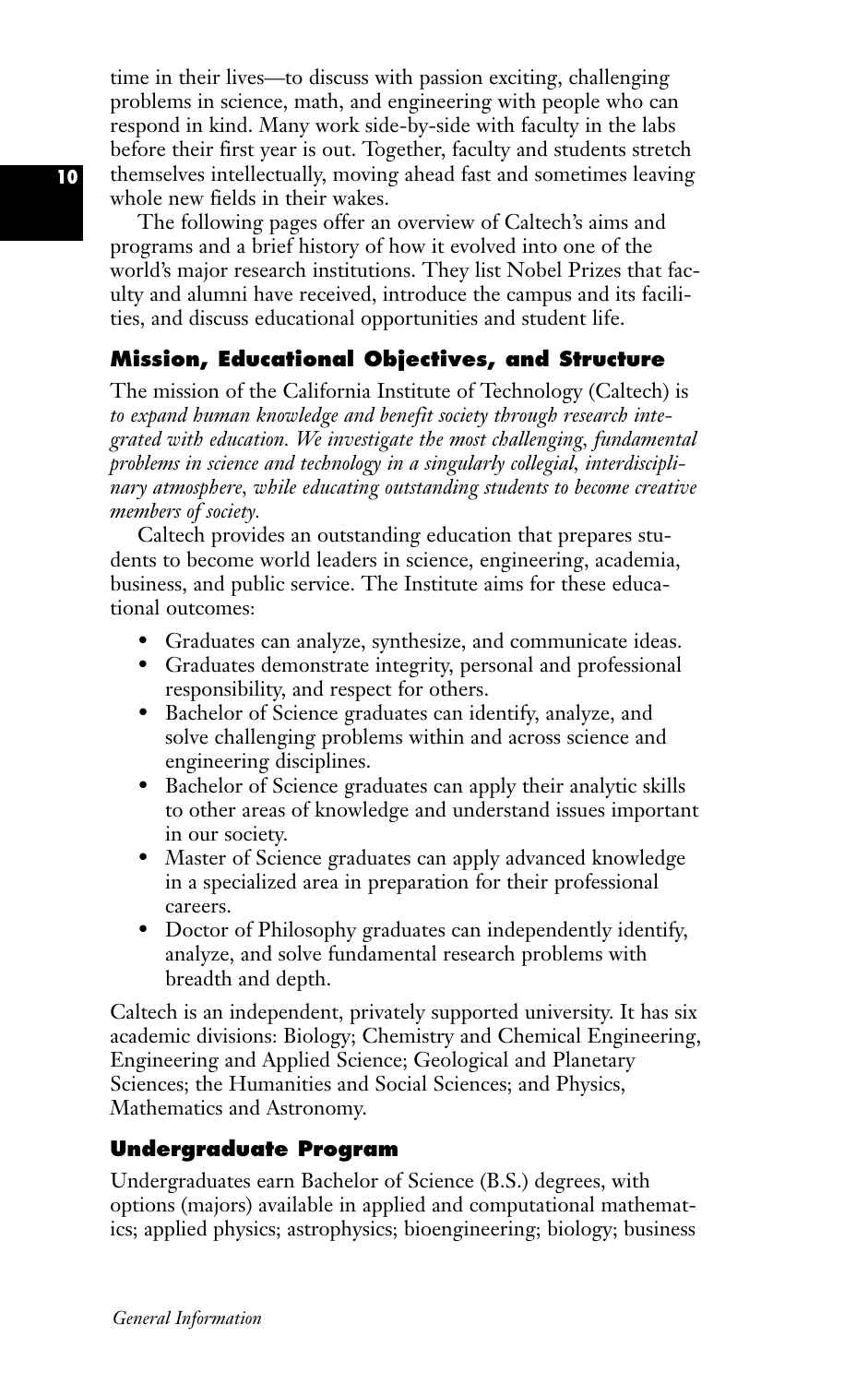economics and management; chemical engineering; chemistry; computer science; economics; electrical engineering; engineering and applied science; English; geobiology; geochemistry; geology; geophysics; history; history and philosophy of science; independent studies; mathematics; mechanical engineering; philosophy; physics; planetary science; and political science.

A Caltech education includes not just the depth of an option, but also breadth in the basic sciences, humanities, and social science. Required courses in biology, chemistry, humanities, mathematics, physics, and the social sciences expose students to diverse intellectual pursuits and help prepare students for the interdisciplinary nature of contemporary research in science and technology. Caltech offers more than 275 humanities and social science courses, and most students take more than the number required. Students also take three or more terms of physical education, and 80 percent participate in an organized intramural/recreational competition each year—one of the highest participation rates in the country. Thirty percent participate in intercollegiate athletics.

Most students select an option near the end of their first year, begin to specialize during their second year, and concentrate on their chosen fields in the third and fourth years. Some students participate in overseas programs at other major research universities in their junior or senior years. Throughout their education, students have opportunities to do hands-on research, and they often design their own faculty-mentored summer research projects (see SURF details on page 28). Premedical students may gain clinical experience via joint programs with four renowned hospitals.

Caltech offers students many academic options and opportunities for personal growth, and also offers unequaled training in rigorous thinking, scientific methodology, and creative problem solving. That training, the company of like minds, and Caltech's collaborative ethic prepare students to take leadership roles in research, academia, and industry, and to find lifelong satisfaction in their work and friendships.

To learn more, see www.admissions.caltech.edu.

# **Graduate Program**

Caltech offers graduate students rigorous research training and a strong, flexible curriculum of course work. Graduate students make up more than half of the student body.

Graduate options include aerospace; applied and computational mathematics; applied mechanics; applied physics; astrophysics; behavioral and social neuroscience; biochemistry and molecular biophysics; bioengineering; biology; chemical engineering; chemistry; civil engineering; computation and neural systems; computer science; control and dynamical systems; electrical engineering; environmental science and engineering; geological and planetary sciences (geobiology; geochemistry; geology; geophysics; planetary science; and environmental science and engineering, listed above);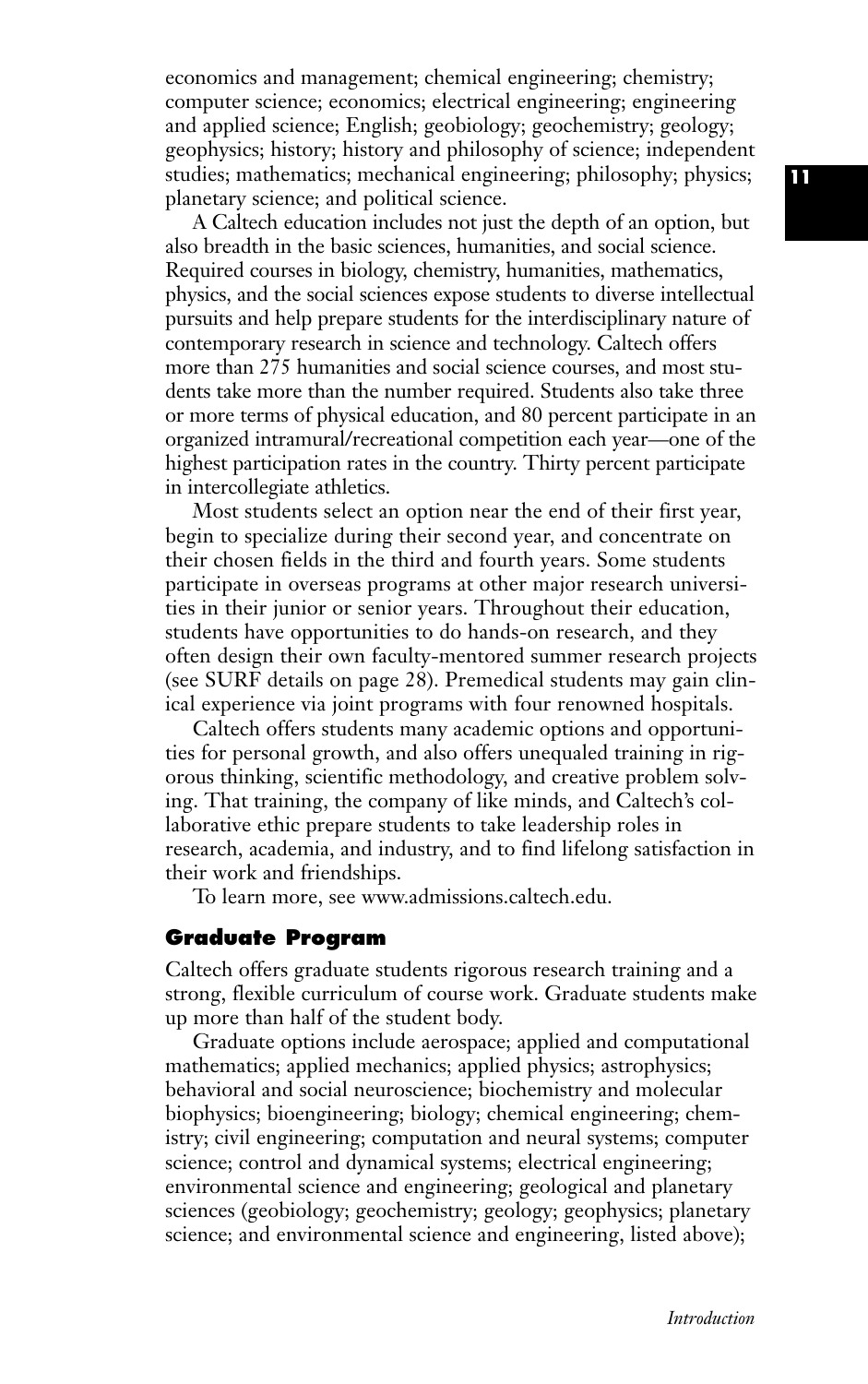materials science; mathematics; mechanical engineering; physics; and social science.

Jointly engaged with faculty to complete innovative research at the forefront of each of these fields, graduate students sustain Caltech's atmosphere of intellectual curiosity and creative activity.

Caltech offers courses leading to the degree of Master of Science (M.S.), which normally involves one year of graduate work; the degree of Engineer in certain fields, with a minimum of two years; and the degree of Doctor of Philosophy (Ph.D.).

To learn more, see www.gradoffice.caltech.edu.

# **Postdoctoral and Senior Postdoctoral Scholars\***

More than 500 early-career scientists and engineers conduct research at Caltech as postdoctoral scholars. In addition, the Jet Propulsion Laboratory (administered by Caltech) hosts postdoctoral scholars whose studies cover many aspects of earth, planetary, astrophysical, and technology research. All scholars work under the supervision of professorial faculty members or JPL researchers.

\* Information for newly appointed postdoctoral scholars is available through Human Resources (www.hr.caltech.edu/postdoc) and the Caltech Postdoctoral Association (www.cpa.caltech.edu). Upon arrival, scholars should call a postdoctoral-scholar specialist in HR (626-395-6586) to make appointments to activate their positions. In virtually all circumstances, postdoctoral scholars must have earned a doctorate from a duly accredited institution.

## **HISTORICAL SKETCH**

The California Institute of Technology developed from a local school of arts and crafts founded in Pasadena in 1891 by the Honorable Amos G. Throop. Initially named Throop University, it was later renamed Throop Polytechnic Institute. Known as the California Institute of Technology since 1920, it has long enjoyed the support of the citizens of Pasadena. As early as 1908, the Board of Trustees had as members Dr. Norman Bridge, Arthur H. Fleming, Henry M. Robinson, J. A. Culbertson, C. W. Gates, and Dr. George Ellery Hale. These men dedicated their time, their minds, and their fortunes to transform a modest vocational school into a university capable of attracting to its faculty some of the world's most eminent scholars and scientists.

George Ellery Hale, astronomer and first director of the Mount Wilson Observatory, foresaw the development in Pasadena of a distinguished institution of engineering and scientific research. Hale knew that modern, well-equipped laboratories were essential to such an institution's development, but he stressed to his fellow trustees that the focus was on men, not machines. "We must not forget,'' he wrote in 1907, "that the greatest engineer is not the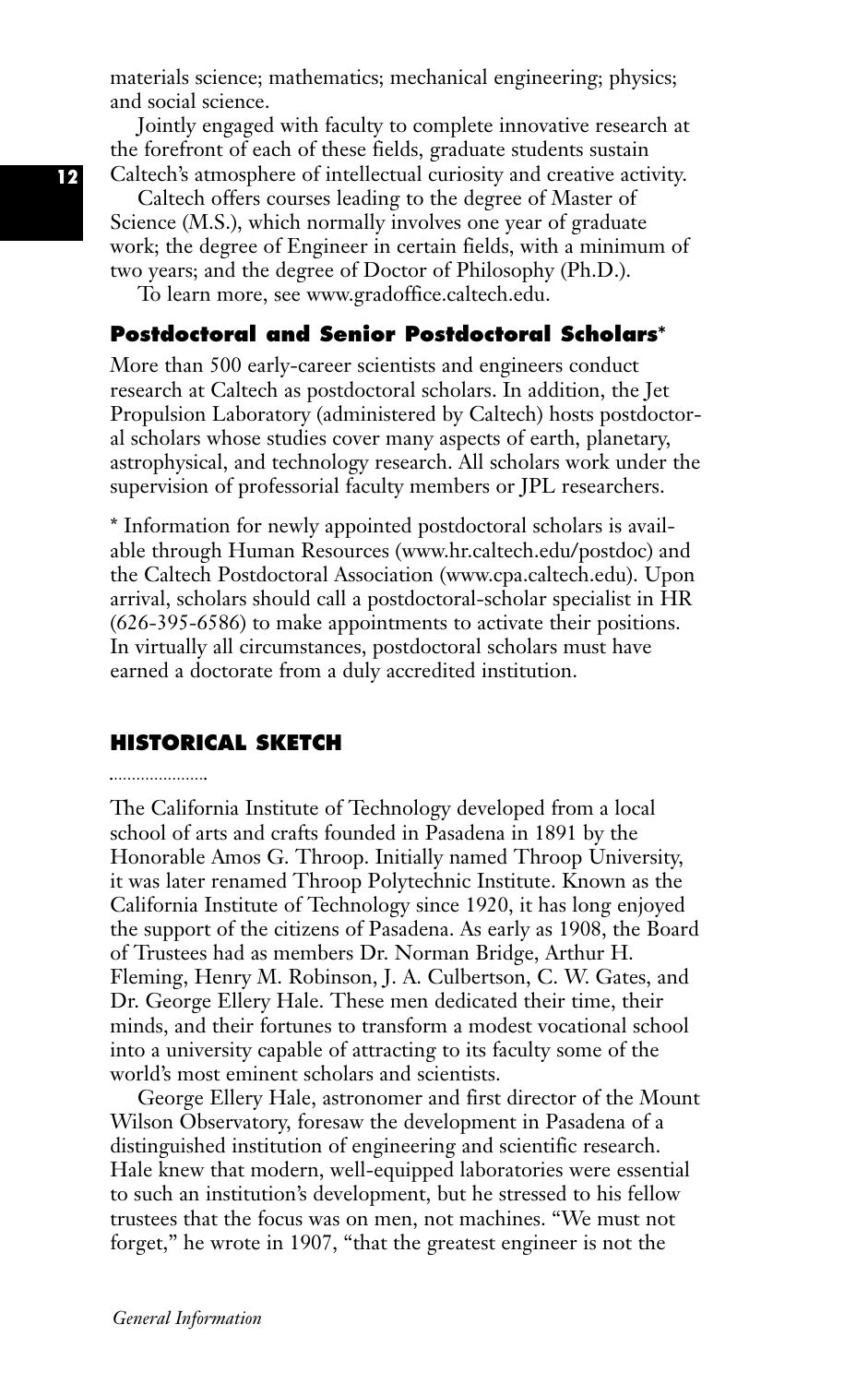man who is trained merely to understand machines and apply formulas, but is the man who, while knowing these things, has not failed to develop his breadth of view and the highest qualities of his imagination. No creative work, whether in engineering or in art, in literature or in science, has been the work of a man devoid of the imaginative faculty.''

The realization of these aims meant specializing, so the trustees decided in 1907 to discontinue the elementary school, the business school, the teacher-training program, and the high school, leaving only a college of science and technology that conferred Bachelor of Science degrees in electrical, mechanical, and civil engineering.

In 1910 Throop Polytechnic Institute moved from its crowded quarters in the center of Pasadena to a new campus of 22 acres on the southeastern edge of town, the gift of Arthur H. Fleming and his daughter Marjorie. The president, Dr. James A. B. Scherer, and his faculty of 16 members opened the doors to 31 students that September. When, on March 21, 1911, Theodore Roosevelt delivered an address at Throop Institute, he declared, "I want to see institutions like Throop turn out perhaps ninety-nine of every hundred students as men who are to do given pieces of industrial work better than any one else can do them; I want to see those men do the kind of work that is now being done on the Panama Canal and on the great irrigation projects in the interior of this country—and the one-hundredth man I want to see with the kind of cultural scientific training that will make him and his fellows the matrix out of which you can occasionally develop a man like your great astronomer, George Ellery Hale.''

It would have surprised Roosevelt to know that within a decade the little Institute, known from 1913 as Throop College of Technology, would have again set its sights higher, leaving to others the training of more efficient technicians and concentrating its own efforts on Roosevelt's "hundredth man.'' On November 29, 1921, the trustees declared it to be the express policy of the Institute to pursue scientific research of the greatest importance and at the same time "to continue to conduct thorough courses in engineering and pure science, basing the work of these courses on exceptionally strong instruction in the fundamental sciences of mathematics, physics, and chemistry; broadening and enriching the curriculum by a liberal amount of instruction in such subjects as English, history, and economics; and vitalizing all the work of the Institute by the infusion in generous measure of the spirit of research.''

Three men were responsible for the change in the Institute. George Ellery Hale still held to his dream. Arthur Amos Noyes, professor of physical chemistry and former acting president of the Massachusetts Institute of Technology, served part of each year from 1913 to 1919 as professor of general chemistry and as research associate; then, in 1919, he resigned from MIT to devote himself full-time to Throop as director of chemical research. In a similar way Robert Andrews Millikan began, in 1916–17, to spend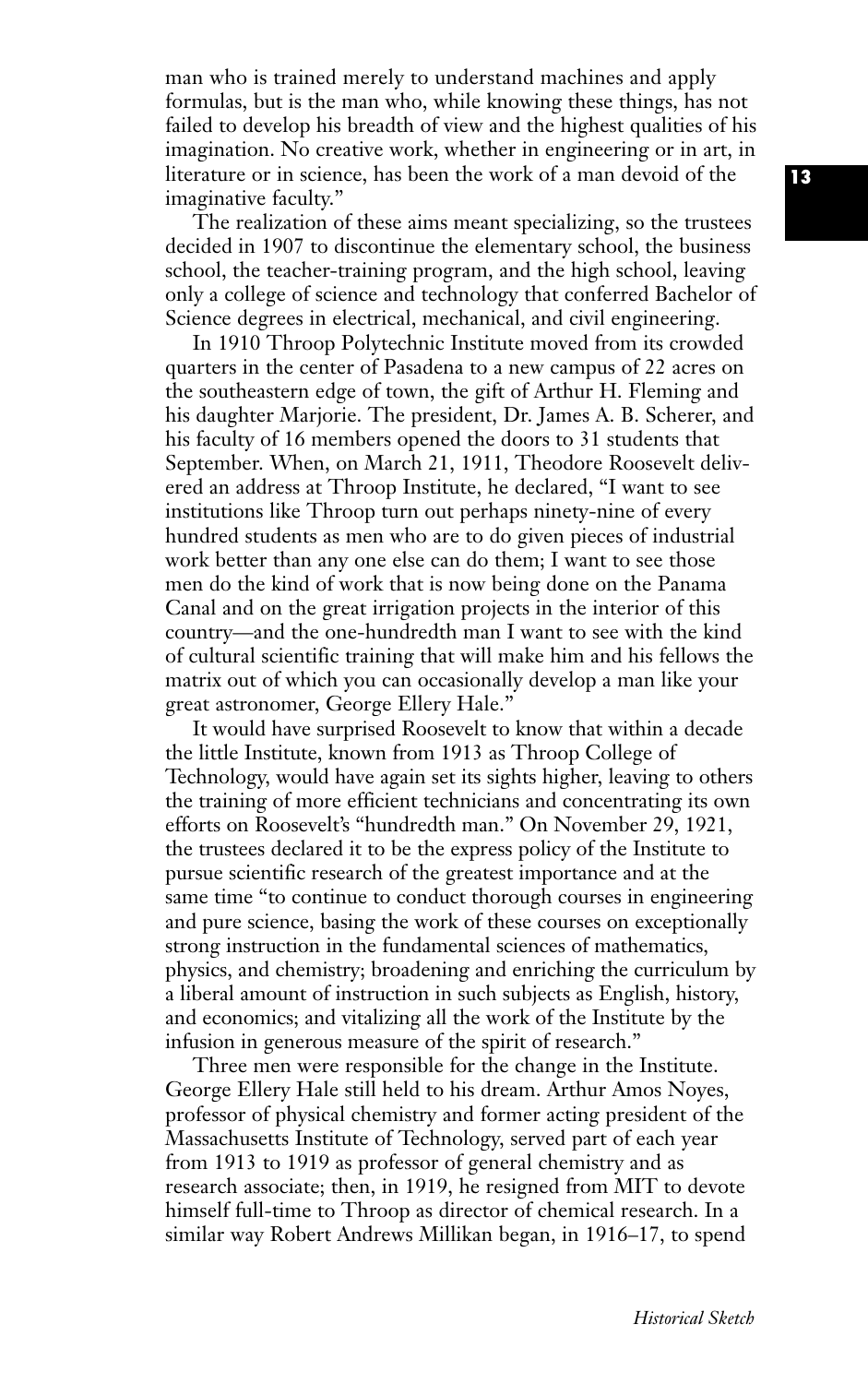a few months a year at Throop as director of physical research. Shortly after the school was renamed in 1920, Scherer resigned as president. In 1921, when Dr. Norman Bridge agreed to provide a research laboratory in physics, Millikan resigned from the University of Chicago and became administrative head of the Institute as well as director of the Norman Bridge Laboratory.

The great period of the Institute's life began, then, under the guidance of three men of vision—Hale, Noyes, and Millikan. They were distinguished research scientists who soon attracted graduate students. In 1920 the enrollment was nine graduate students and 359 undergraduates with a faculty of 60; a decade later there were 138 graduate students, 510 undergraduates, and a faculty of 180. At the present time there are over 900 undergraduates, 1,100 graduate students, and some 300 professorial and 700 postdoctoral fellows.

The Institute also attracted financial support from individuals, corporations, and foundations. In January 1920 the endowment had reached half a million dollars. In February of that year, it was announced that \$200,000 had been secured for research in chemistry and a like amount for research in physics. Other gifts followed from trustees and friends who could now feel pride in the Institute as well as hope for its future. The Southern California Edison Company provided a high-voltage laboratory with the million-volt Sorensen transformer. Philanthropic foundations bearing the names of Carnegie, Rockefeller, and Guggenheim came forth with needed help when new departments or projects were organized.

In 1923 Millikan received the Nobel Prize in Physics. He had attracted to the Institute such men as Charles Galton Darwin, Paul Epstein, and Richard C. Tolman. In 1924 the Ph.D. degree was awarded to nine candidates.

It was inevitable that the Institute would expand upon its fields; it could not continue to be merely a research and instructional center in physics, chemistry, and engineering. But the trustees pursued a cautious and conservative policy, not undertaking to add new departments except when the work done in them would be at the same high level as that in physics and chemistry. In 1925 a gift of \$25,000 from the Carnegie Corporation of New York made possible the opening of a department of instruction and research in geology. A seismological laboratory was constructed, and Professors John P. Buwalda and Chester Stock came from the University of California to lead the work in the new division.

That same year, William Bennett Munro, chairman of the division of history, government, and economics at Harvard, joined the Institute faculty. Offerings in economics, history, and literature were added to the core of undergraduate instruction.

In 1928 Caltech began its program of research and instruction in biology. Thomas Hunt Morgan became the first chairman of the new Division of Biology and a member of Caltech's Executive Council. Under Morgan's direction, the work in biology developed rapidly, especially in genetics and biochemistry. Morgan received the Nobel Prize in 1933.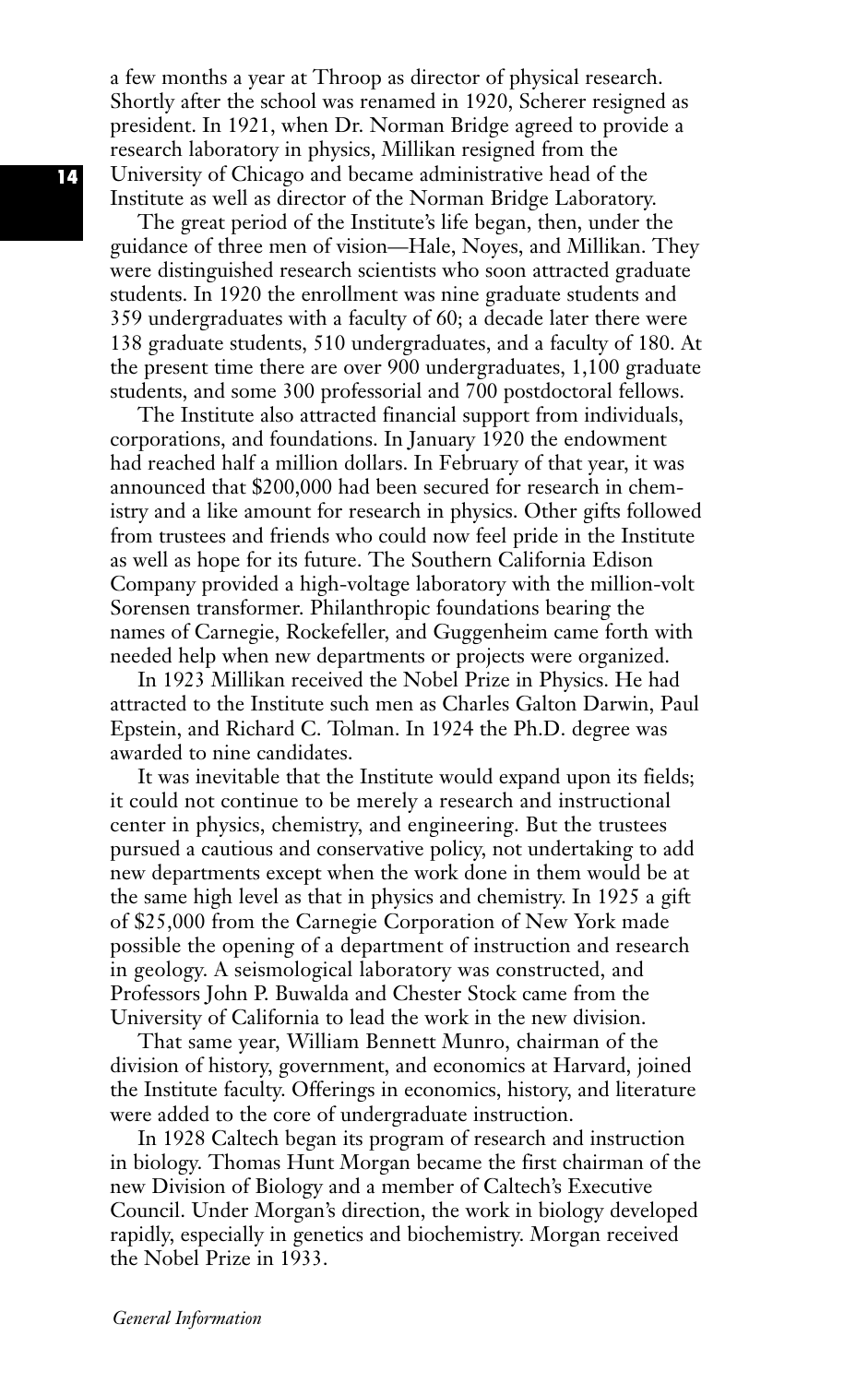The Guggenheim Graduate School of Aeronautics was founded at Caltech in the summer of 1926, and a laboratory was built in 1929, but courses in theoretical aerodynamics had been given at the Institute for many years by professors Harry Bateman and P. S. Epstein. As early as 1917, the Throop Institute had constructed a wind tunnel in which, the catalog proudly boasted, constant velocities of 4 to 40 miles an hour could be maintained, "the controls being very sensitive." The new program, under the leadership of Theodore von Kármán, included graduate study and research at the level of the other scientific work at the Institute, and what is now known as GALCIT (Graduate Aerospace Laboratories at the California Institute of Technology) was soon a world-famous research center in aeronautics.

In 1928, George Ellery Hale and his associates at the Mount Wilson Observatory developed a proposal for a 200-inch telescope and attracted the interest of the General Education Board in providing \$6 million for its construction. The Board proposed that the gift be made, and Caltech agreed to be responsible for the construction and operation. The huge instrument was erected on Palomar Mountain and began operation in 1948. Teaching and research in astronomy and astrophysics thus became a part of the Caltech program.

From the summer of 1940 until 1945, Caltech devoted an increasingly large part of its personnel and facilities to furthering the national defense and war effort. Caltech's work during this period fell mainly into two categories: special instructional programs and weapons research. The research and development work was carried out, for the most part, under nonprofit contracts with the Office of Scientific Research and Development. Rockets, jet propulsion, and antisubmarine warfare were the chief fields of endeavor. The Jet Propulsion Laboratory in the upper Arroyo Seco continues, under Institute management, to conduct a large-scale program of research for the National Aeronautics and Space Administration and other agencies in the science and technology of robotic space exploration.

In the 1950s, in response to the growing technological component and complexity of societal problems, the Institute began to expand the fields in which it had substantial expertise. In the late 1960s and early 1970s, the Institute added to its faculty several economists and political scientists who initiated theoretical and applied studies of interdisciplinary issues. A graduate program in social sciences was added in 1972. Caltech students could now engage their talents in the development of the basic scientific aspects of economics and political science, and begin to use the principles from these sciences together with those from the physical sciences to formulate and address public policies.

In 1945 Robert A. Millikan retired as chairman of the Executive Council, but he served as vice chairman of the Board of Trustees until his death in 1953. Dr. Lee A. DuBridge became president of Caltech on September 1, 1946. Formerly chairman of the physics department and dean of the faculty at the University of Rochester,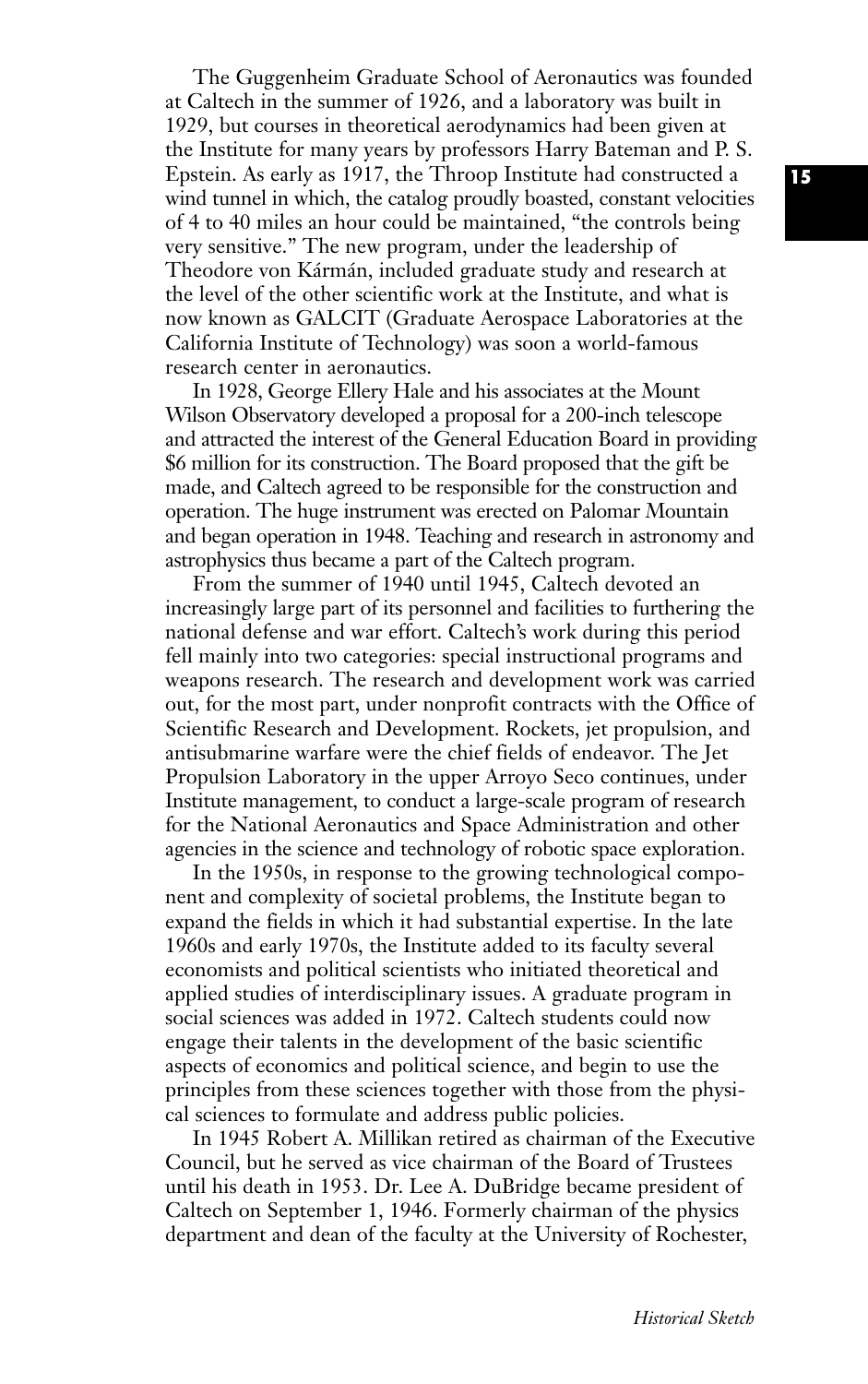he came to the Institute after working five years as wartime director of the MIT Radiation Laboratory—and remained for 22 years.

DuBridge was also committed to the concept of a small, select institution offering excellence in education. Facts and figures are only part of the story, but the statistical record of change during the DuBridge administration indicates how he held to that concept. The 30-acre campus of 1946 grew to 80 acres; the \$17 million endowment grew to more than \$100 million; the faculty of 260 became 550; the number of campus buildings increased from 20 to 64; and the budget went from something less than \$8 million to \$30 million. But enrollment remained relatively constant. In 1946 the total number of students, graduate and undergraduate, was 1,391. In 1968, the year DuBridge left, it was 1,492.

Dr. Harold Brown came to Caltech as president in 1969. A physicist who had received his Ph.D. from Columbia in 1949, he had succeeded Dr. Edward Teller as director of the University of California's Lawrence Radiation Laboratory in Livermore in 1960. President Lyndon Johnson named Brown Secretary of the Air Force in 1965, and he came to the Institute from that office. Six new campus buildings were dedicated under Brown's administration, and a major development campaign for \$130 million was under way when he resigned in 1977 to become Secretary of Defense under President Carter.

Dr. Marvin L. Goldberger was appointed president in 1978. He had received his B.S. at the Carnegie Institute of Technology (now Carnegie Mellon University) and his Ph.D. at the University of Chicago. He came to Caltech from Princeton University, where he was the Joseph Henry Professor of Physics. Among the major accomplishments of the Goldberger administration were the addition of three new laboratories; the acquisition of a \$70 million grant for construction of the W. M. Keck Observatory to house the world's most powerful optical telescope; and a \$50 million pledge for the establishment of the Beckman Institute. Goldberger resigned in 1987 to become director of the Institute for Advanced Study in Princeton, New Jersey.

In fall 1987 Dr. Thomas E. Everhart became president, coming to Caltech from his position as chancellor at the University of Illinois at Urbana-Champaign. Everhart graduated magna cum laude with an A.B. in physics from Harvard, received his M.Sc. in applied physics from UCLA, and earned a Ph.D. in engineering from Cambridge University. He had gained international recognition for his work in the development of electron microscopy, and he had also done research on electron beams as applied to the analysis and fabrication of semiconductors. Everhart retired as president in October 1997, but he retains a faculty position as emeritus professor of electrical engineering and applied physics. During his tenure in office, he oversaw construction of the Keck Observatory in Hawaii, the Moore Laboratory of Engineering, Avery House, the Braun Athletic Center, the Sherman Fairchild Library, and the Beckman Institute, and he directed the successful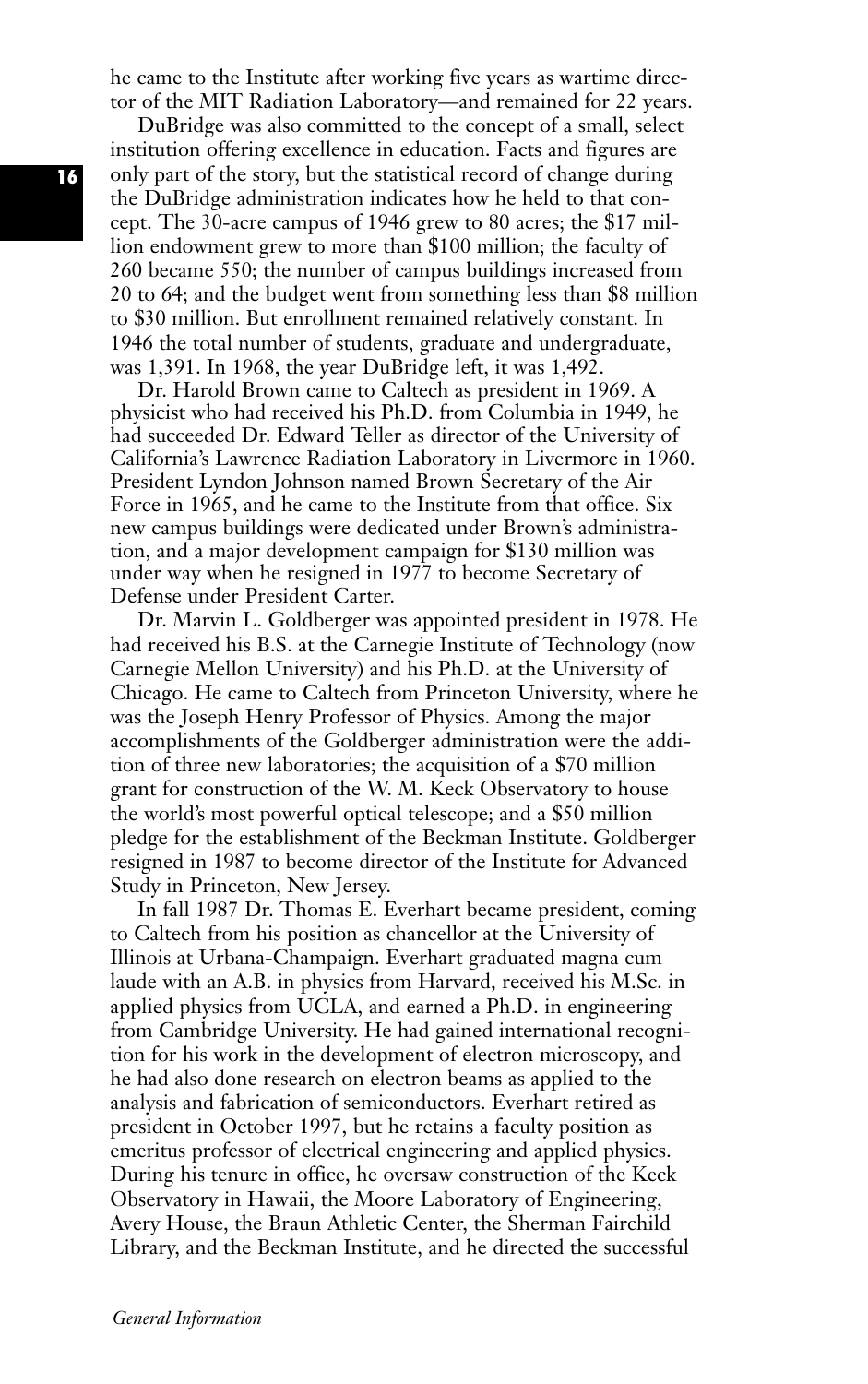completion of a \$350 million campaign for Caltech.

In October 1997, Dr. David Baltimore assumed the presidency of the Institute. One of the world's leading biologists, he received the 1975 Nobel Prize for his work in virology. Previously the Ivan R. Cottrell Professor of Molecular Biology and Immunology at MIT and founding director of its Whitehead Institute for Biomedical Research, Baltimore had also served as president of Rockefeller University, where he earned his doctorate in 1964. He played a pivotal role in creating a consensus on national science policy regarding recombinant DNA research, served as chairman of the National Institute of Health AIDS Vaccine Research Committee, and in 1999 was awarded the National Medal of Science by President Clinton.

In late 2006, Baltimore stepped down from the Caltech presidency, returning to his research as the Institute's Millikan Professor of Biology. During his administration, he successfully completed a \$100 million campaign to support biological research, resulting in the construction of the Broad Center for the Biological Sciences. He also launched a \$1.4 billion comprehensive campaign. By the time he returned to his lab, the campaign was near completion: three new laboratories had been funded, and the Thirty-Meter Telescope had passed its conceptual design review phase.

Dr. Jean-Lou Chameau became Caltech's eighth president on September 1, 2006. The former provost and vice president for academic affairs at the Georgia Institute of Technology, he was also a Georgia Research Alliance Eminent Scholar and the Hightower Professor, and he earlier served as dean of the Georgia Tech College of Engineering, the largest in the country. Chameau had focused on making Georgia Tech a worldwide model for interdisciplinary education and research, innovation, and entrepreneurship, and for the promotion of these activities as a catalyst for economic development. He received his undergraduate education in France and his Ph.D. in civil engineering from Stanford University. His particular interests include sustainable technology, environmental geotechnology, soil dynamics, earthquake engineering, and liquefaction of soils.

Since coming to the Institute, Chameau has overseen the conclusion of the largest fund-raising campaign in Caltech's history and the construction of the Cahill Center for Astronomy and Astrophysics, the Annenberg Center for Information Science and Technology, and the Schlinger Laboratory for Chemistry and Chemical Engineering. Known for his commitment to developing multidisciplinary talent in faculty and students, Chameau has placed strong emphasis on improving the educational experience at Caltech, on increasing diversity, and on fostering research, entrepreneurial, and international opportunities for faculty and students.

As Caltech has developed in effectiveness and prestige, it has attracted a steady flow of gifts for buildings, endowment, and current operations, in particular during the last campaign. In addition, substantial grants and contracts from the federal government and private sources support many research activities.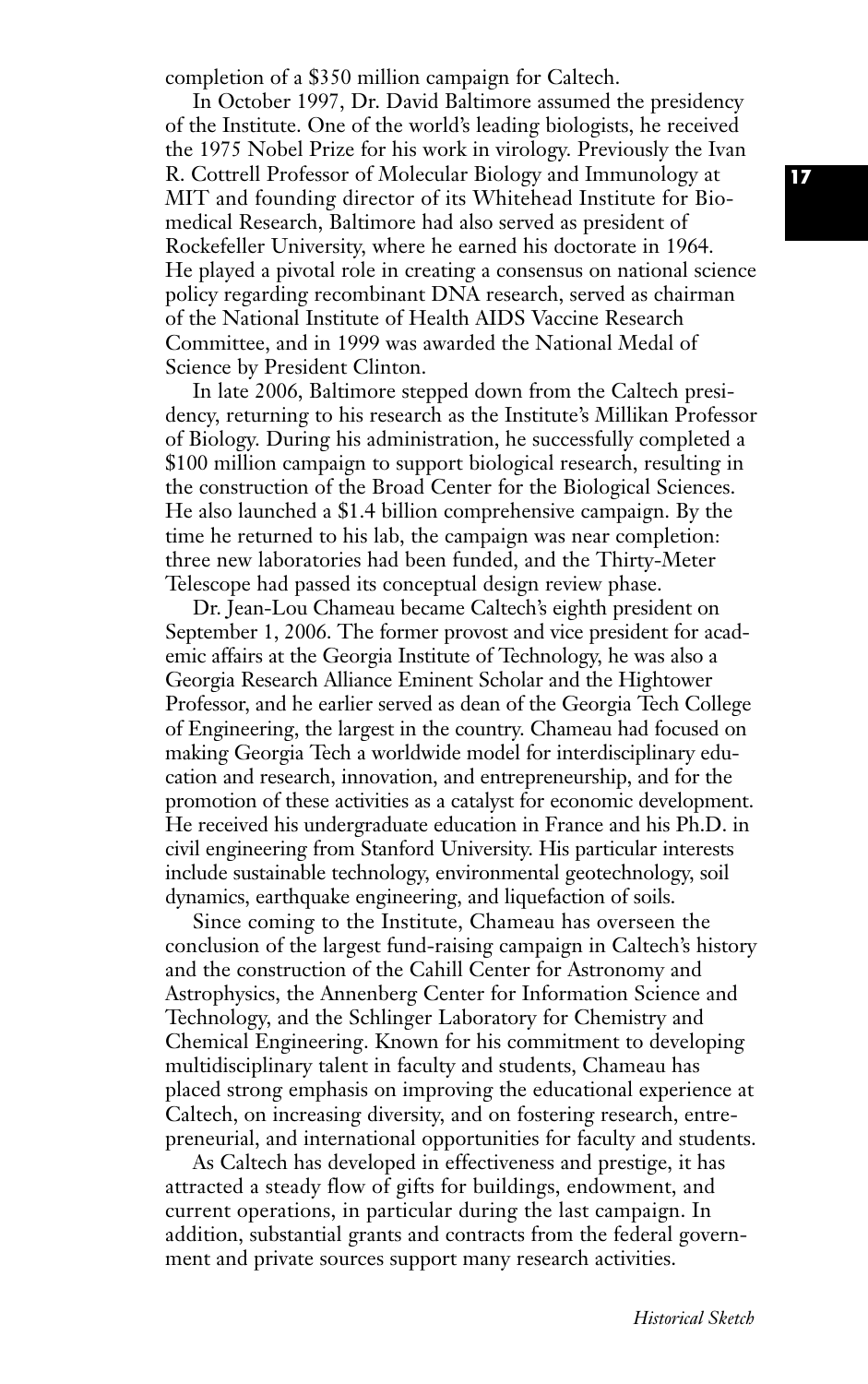Caltech has more than 22,000 living alumni all over the world, many of them eminent in their fields of engineering, science, law, medicine, academe, and entrepreneurship.

# **Caltech Nobel Laureates**

| Robert A. Millikan                    | Physics     | 1923 |
|---------------------------------------|-------------|------|
| Thomas Hunt Morgan                    | Physiology  | 1933 |
|                                       | or Medicine |      |
| Carl D. Anderson, B.S. '27, Ph.D. '30 | Physics     | 1936 |
| Edwin M. McMillan, B.S. '28, M.S. '29 | Chemistry   | 1951 |
| Linus Pauling, Ph.D. '25              | Chemistry   | 1954 |
|                                       | Peace Prize | 1962 |
| William Shockley, B.S. '32            | Physics     | 1956 |
| George W. Beadle                      | Physiology  | 1958 |
|                                       | or Medicine |      |
| Donald A. Glaser, Ph.D. '50           | Physics     | 1960 |
| Rudolf Mössbauer                      | Physics     | 1961 |
| Charles H. Townes, Ph.D. '39          | Physics     | 1964 |
| Richard Feynman                       | Physics     | 1965 |
| Murray Gell-Mann                      | Physics     | 1969 |
| Max Delbrück                          | Physiology  | 1969 |
|                                       | or Medicine |      |
| * David Baltimore                     | Physiology  | 1975 |
|                                       | or Medicine |      |
| Renato Dulbecco                       | Physiology  | 1975 |
|                                       | or Medicine |      |
| Leo James Rainwater, B.S. '39         | Physics     | 1975 |
| Howard M. Temin, Ph.D. '60            | Physiology  | 1975 |
|                                       | or Medicine |      |
| William N. Lipscomb, Ph.D. '46        | Chemistry   | 1976 |
| Robert W. Wilson, Ph.D. '62           | Physics     | 1978 |
| Roger W. Sperry                       | Physiology  | 1981 |
|                                       | or Medicine |      |
| Kenneth G. Wilson, Ph.D. '61          | Physics     | 1982 |
| William A. Fowler, Ph.D. '36          | Physics     | 1983 |
| * Rudolph A. Marcus                   | Chemistry   | 1992 |
| Edward B. Lewis, Ph.D. '42            | Physiology  | 1995 |
|                                       | or Medicine |      |
| Douglas D. Osheroff, B.S. '67         | Physics     | 1996 |
| Robert C. Merton, M.S. '67            | Economics   | 1997 |
| * Ahmed H. Zewail                     | Chemistry   | 1999 |
| Leland H. Hartwell, B.S. '61          | Physiology  | 2001 |
|                                       | or Medicine |      |
| Vernon L. Smith, B.S. '49             | Economics   | 2002 |
| * Hugh David Politzer                 | Physics     | 2004 |
| * Robert H. Grubbs                    | Chemistry   | 2005 |

\* *In residence*

**18**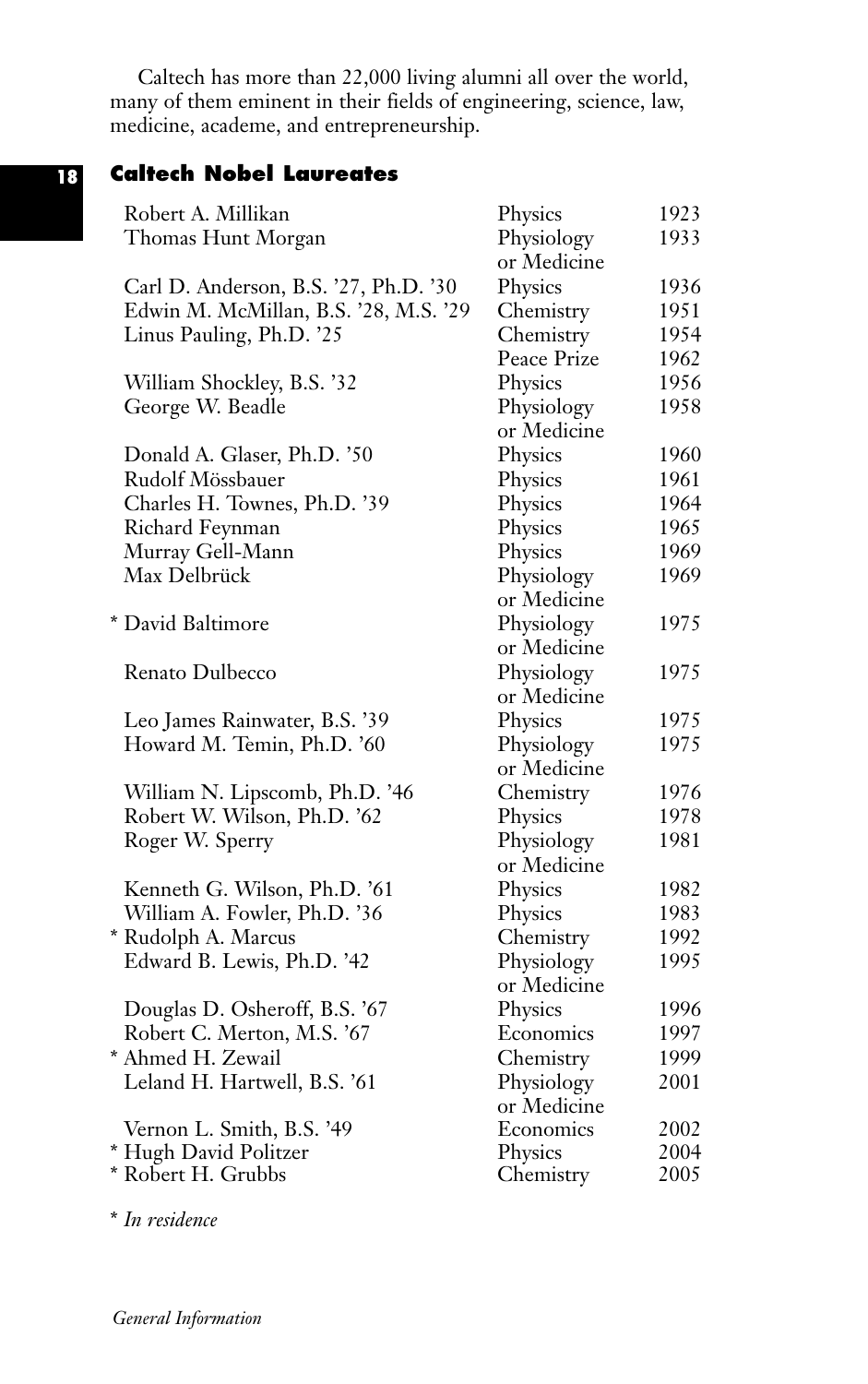# **On-Campus Buildings**

**Gates and Crellin Laboratories of Chemistry:** first unit, 1917; second unit, 1927; third unit, 1937. The first two units were the gifts of Messrs. C. W. Gates and P. G. Gates of Pasadena; the third unit was the gift of Mr. and Mrs. E. W. Crellin of Pasadena. Gates (first unit), which was retired after suffering extensive damage in the 1971 earthquake, was rebuilt in 1983 as the Parsons-Gates Hall of Administration. **The Arnold and Mabel Beckman Laboratory of Chemical Synthesis,** 1986, occupying portions of Crellin Laboratory (as well as portions of Church Laboratory for Chemical Biology), was built with funds provided by the Arnold and Mabel Beckman Foundation.

**Norman Bridge Laboratory of Physics:** first unit, 1922; second unit, 1924; third unit, 1925. The gift of Dr. Norman Bridge of Los Angeles, president of the Board of Trustees, 1896–1917.

**High Voltage Research Laboratory,** 1923. Built with funds provided by the Southern California Edison Company. Retired in 1959 with basic research completed and rebuilt in 1960 as the Alfred P. Sloan Laboratory of Mathematics and Physics.

**Dabney Hall,** 1928. The gift of Mr. and Mrs. Joseph B. Dabney of Los Angeles. A major renovation completed in 2004 was made possible by gifts from alumnus Capt. Tyler Matthew; alumnus Roger Davisson and his wife, Marjorie; alumnus William F. Horton and his wife, Glenna Berry-Horton; a distribution from the estate of alumnus George F. Smith; and a collective gift by the Caltech Associates.

**William G. Kerckhoff Laboratories of the Biological Sciences:** first unit, 1928; second unit, 1939; annex, 1948. The gift of Mr. and Mrs. William G. Kerckhoff of Los Angeles. He was a trustee in 1928.

**Guggenheim Aeronautical Laboratory,** 1929. Built with funds provided by the Daniel Guggenheim Fund for the Promotion of Aeronautics. A major renovation completed in 2008 was made possible by many private supporters, including Distinguished Alumnus Joe Charyk and his wife, Edwina; Distinguished Alumnus Allen Puckett and his wife, Marilyn; and alumnus Gordon Cann, through his estate.

**Athenaeum,** 1930. A clubhouse for the teaching, research, and administrative staffs of the Institute and the Huntington Library, Art Collections, and Botanical Gardens, for the Associates of the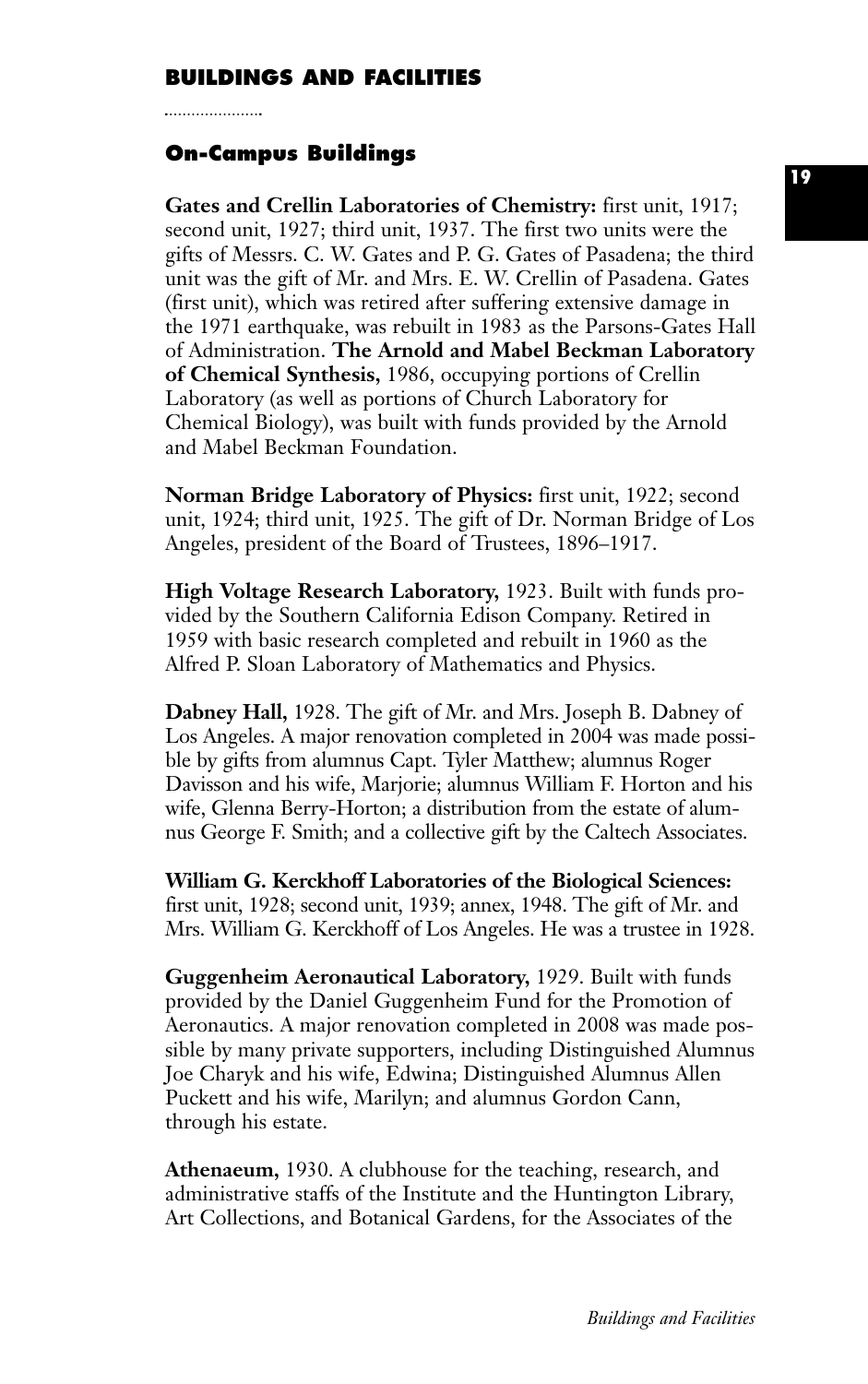California Institute of Technology, and for others who have demonstrated their interest in advancing the objectives of the Institute. The gift of Mr. and Mrs. Allan C. Balch of Los Angeles. He was president of the Board of Trustees, 1933–43.

**Undergraduate Houses,** 1931. With the support of many individuals, including alumni Alexander Lidow, Richard Beatty, and Ray Sidney, these houses were restored. They reopened in 2007.

*Blacker House.* The gift of Mr. and Mrs. R. R. Blacker of Pasadena. *Dabney House.* The gift of Mr. and Mrs. Joseph B. Dabney of Los Angeles.

*Fleming House.* Built with funds provided by some 20 donors and named in honor of Mr. Arthur H. Fleming of Pasadena, president of the Board of Trustees, 1917–33.

*Ricketts House.* The gift of Dr. and Mrs. Louis D. Ricketts of Pasadena.

**W. K. Kellogg Radiation Laboratory,** 1932. The gift of Mr. W. K. Kellogg of Battle Creek, Michigan.

**Henry M. Robinson Laboratory of Astrophysics,** 1932. Built with funds provided by the International Education Board and the General Education Board, and named in honor of Mr. Henry M. Robinson of Pasadena, member of the Board of Trustees, 1907–37, and of the Executive Council of the Institute. Renovations began in 2010 to transform the building into the **Linde + Robinson Laboratory for Global Environmental Science,** renamed in honor of a contribution by trustee and alumnus Ronald Linde and his wife, Maxine.

**Charles Arms Laboratory of the Geological Sciences,** 1938. The gift of Mr. and Mrs. Henry M. Robinson of Pasadena, in memory of Mrs. Robinson's father, Mr. Charles Arms.

**Seeley W. Mudd Laboratory of the Geological Sciences,** 1938. The gift of Mrs. Seeley W. Mudd of Los Angeles, in memory of her husband.

**Franklin Thomas Laboratory of Engineering:** first unit, 1945; second unit, 1950. Funds for the first unit were allocated from the Eudora Hull Spalding Trust with the approval of Mr. Keith Spalding, trustee. Named in honor of Dean Franklin Thomas, professor of civil engineering and first chair of the Division of Engineering, 1924–45.

**Alumni Swimming Pool,** 1954. Provided by the Alumni Fund through contributions from the alumni of the Institute.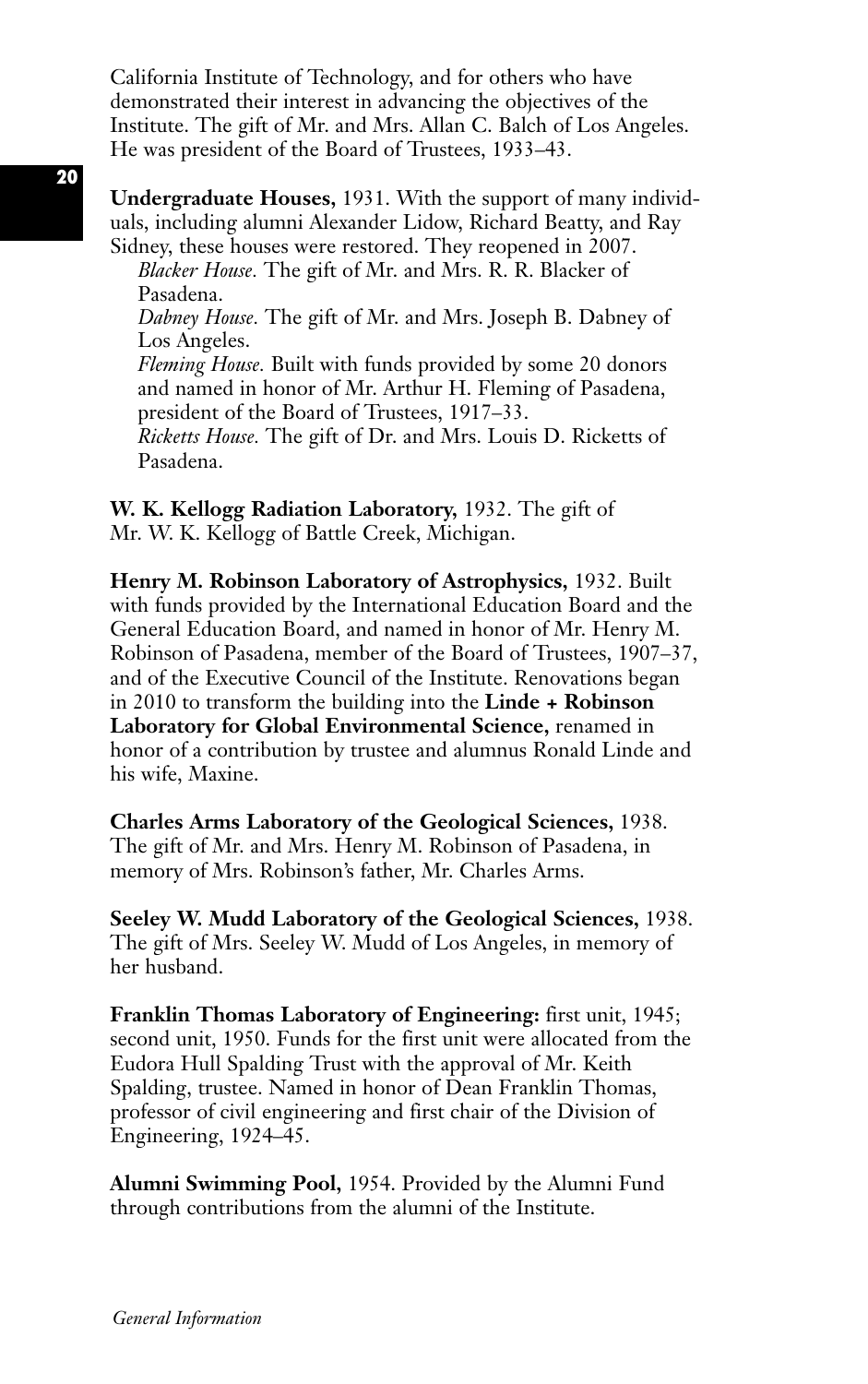**Scott Brown Gymnasium,** 1954. Built with funds provided by the trust established by Mr. Scott Brown of Pasadena and Chicago, who was a member and director of the Caltech Associates.

**Norman W. Church Laboratory for Chemical Biology,** 1955. Built with funds provided through a gift and bequest by Mr. Norman W. Church of Los Angeles, who was a member of the Caltech Associates.

**Eudora Hull Spalding Laboratory of Engineering,** 1957. Built with funds allocated from the Eudora Hull Spalding Trust.

**Archibald Young Health Center,** 1957. The gift of Mrs. Archibald Young of Pasadena, in memory of her husband, who was a life member and officer of the Caltech Associates, 1926–56.

**Physical Plant Building and Shops,** 1959. Built with funds provided by many donors.

**Gordon A. Alles Laboratory for Molecular Biology,** 1960. Built with the gift of Dr. Gordon A. Alles of Pasadena, an Institute research associate in biology, an alumnus, and a member of the Caltech Associates, 1947–63; and with funds provided by the National Institutes of Health, Health Research Facilities Branch.

**Undergraduate Houses,** 1960. Built with funds provided by the Lloyd Foundation and other donors.

*Lloyd House.* Named in memory of Mr. Ralph B. Lloyd and his wife, Mrs. Lulu Hull Lloyd, of Beverly Hills. He was a member of the Board of Trustees, 1939–52.

*Page House.* Named in honor of Mr. James R. Page of Los Angeles, a member of the Board of Trustees, 1931–62, and chairman, 1943–54.

*Ruddock House.* Named in honor of Mr. Albert B. Ruddock of Santa Barbara, a member of the Board of Trustees, 1938–71, and chairman, 1954–61.

**Harry Chandler Dining Hall,** 1960. The gift of the Chandler family, the Pfaffinger Foundation, and the Times Mirror Company of Los Angeles.

**W. M. Keck Engineering Laboratories,** 1960. The gift of the W. M. Keck Foundation and the Superior Oil Company of Los Angeles.

**Alfred P. Sloan Laboratory of Mathematics and Physics,** 1960. Formerly the High Voltage Research Laboratory, 1923. Rebuilt in 1960 with funds provided by the Alfred P. Sloan Foundation.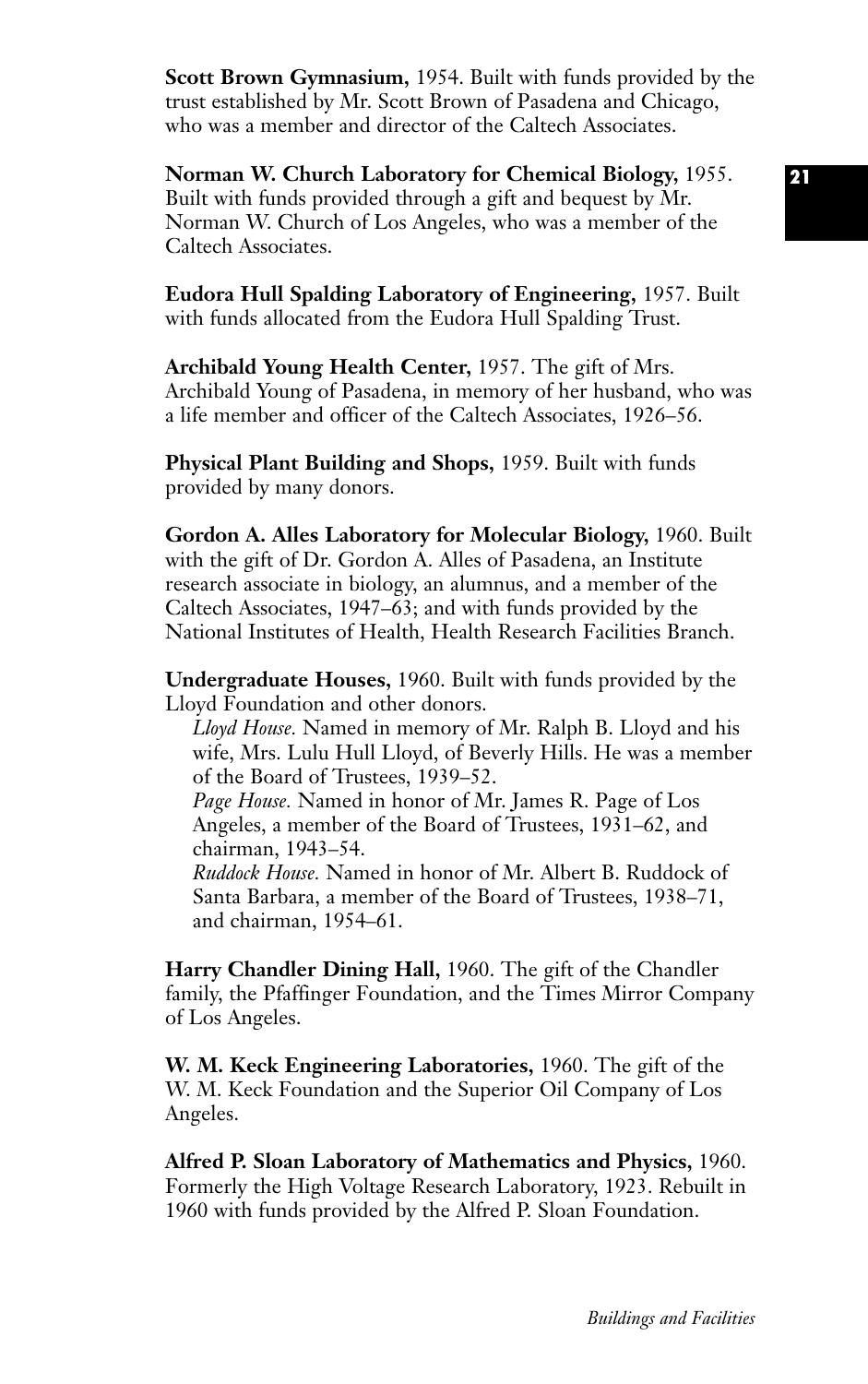# **Graduate Houses,** 1961:

*Braun House.* Built with funds provided by the trustees of the Carl F Braun Trust Estate, in his memory. *Marks House.* The gift of Dr. David X. Marks of Los Angeles.

**Karman Laboratory of Fluid Mechanics and Jet Propulsion,** 1961. The gift of the Aerojet-General Corporation, named in honor of Dr. Theodore von Kármán, professor of aeronautics at the Institute, 1929–49.

**Firestone Flight Sciences Laboratory,** 1962. The gift of the Firestone Tire and Rubber Company.

**Winnett Student Center,** 1962. The gift of Mr. P. G. Winnett of Los Angeles, a member of the Board of Trustees, 1939–68. Winnett houses the Caltech Store, the Red Door Café, and Caltech Wired.

**Beckman Auditorium,** 1964. The gift of Dr. Arnold O. and Mabel Beckman of Corona del Mar. The late Dr. Beckman, an alumnus, was an Institute faculty member from 1928 to 1939. He joined the Board of Trustees in 1953, was chairman, 1964–74, and was chairman emeritus until his death in 2004.

**Harry G. Steele Laboratory of Electrical Sciences,** 1965. Built with funds provided by the Harry G. Steele Foundation and the National Science Foundation.

**Central Engineering Services Building,** 1966.

**Robert A. Millikan Memorial Library,** 1967. Built with a gift from Dr. Seeley G. Mudd and named in honor of Dr. Robert Andrews Millikan, director of the Bridge Laboratory of Physics and chair of the Executive Council of the Institute, 1921–45.

**Arthur Amos Noyes Laboratory of Chemical Physics,** 1967. Built with funds provided by the National Science Foundation and Mr. Chester F. Carlson, an alumnus, and named in honor of Dr. Arthur Amos Noyes, director of the Gates and Crellin Laboratories of Chemistry and chair of the Division of Chemistry and Chemical Engineering, 1919–36.

**Central Plant,** 1967.

**George W. Downs Laboratory of Physics and Charles C. Lauritsen Laboratory of High Energy Physics,** 1969. The Downs wing was built with funds provided by Mr. George W. Downs and the National Science Foundation. The Lauritsen wing was built with Atomic Energy Commission funds and named in honor of Dr. Charles C. Lauritsen, a member of the Institute faculty, 1930–68.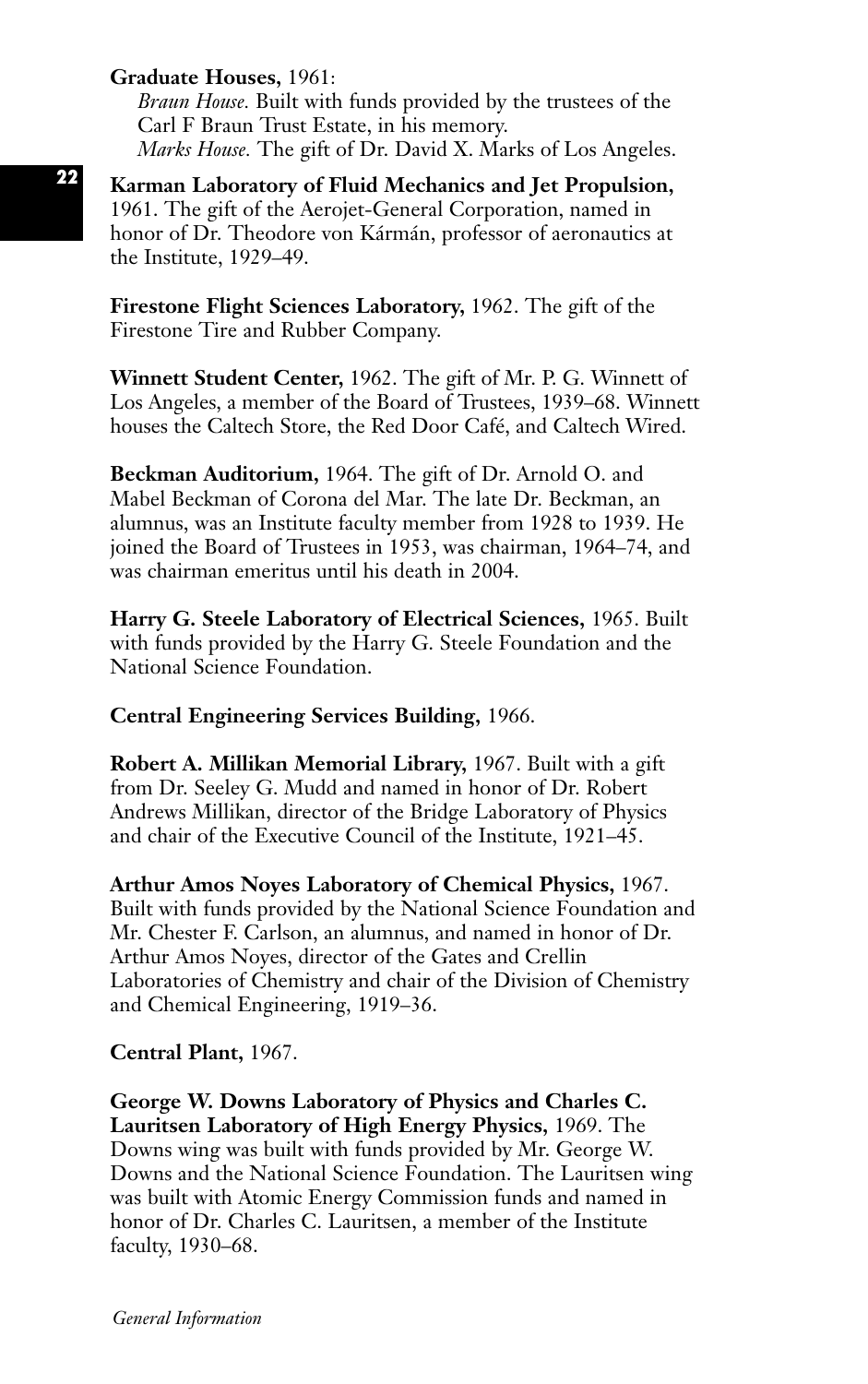**Donald E. Baxter, M.D., Hall of the Humanities and Social Sciences,** 1971. Built with funds provided by Mrs. Delia B. Baxter of Atherton and named in honor of her late husband, Donald E. Baxter, M.D. Additional funds were given by the U.S. Department of Health, Education and Welfare. Dr. and Mrs. Simon Ramo provided funds for the completion of **Ramo Auditorium** within the hall. Dr. Ramo is a life member of the Board of Trustees.

**The Earle M. Jorgensen Laboratory of Information Science,** 1971. Built with the gift of Mr. and Mrs. Earle M. Jorgensen, with additional funds provided by the Booth-Ferris Foundation and other private donors. Mr. Jorgensen was a member of the Board of Trustees, 1957–99.

**The Mabel and Arnold Beckman Laboratories of Behavioral Biology,** 1974. The gift of Dr. Arnold O. and Mabel Beckman of Corona del Mar. The late Dr. Beckman was chairman emeritus of the Board of Trustees.

**Seeley G. Mudd Building of Geophysics and Planetary Science,** 1974. Built with funds provided by Dr. Seeley G. Mudd, Mrs. Roland Lindhurst, Mr. and Mrs. Ross McCollum, Mr. and Mrs. Henry Salvatori, and the U.S. Department of Health, Education and Welfare.

**Clifford S. and Ruth A. Mead Memorial Undergraduate Chemistry Laboratory,** 1981. Built with funds allocated from the Clifford S. and Ruth A. Mead Memorial Building Fund.

**Thomas J. Watson, Sr., Laboratories of Applied Physics,** 1982. Built with funds provided by the Watson family and other private donors. Thomas J. Watson, Jr., was a member of the Board of Trustees, 1961–92.

**Braun Laboratories in Memory of Carl F and Winifred H Braun,** 1982. Built with funds provided by the Braun family, other private donors, and the National Cancer Institute. Various members of the Braun family have served on Caltech's Board of Trustees.

**Parsons-Gates Hall of Administration,** 1983. Formerly Gates Laboratory of Chemistry, 1917. Rebuilt in 1983 with funds provided by the Ralph M. Parsons Foundation and the James Irvine Foundation.

**Athletic Facility,** 1984. Built with funds provided by the Carl F Braun Trust and the Braun Foundation.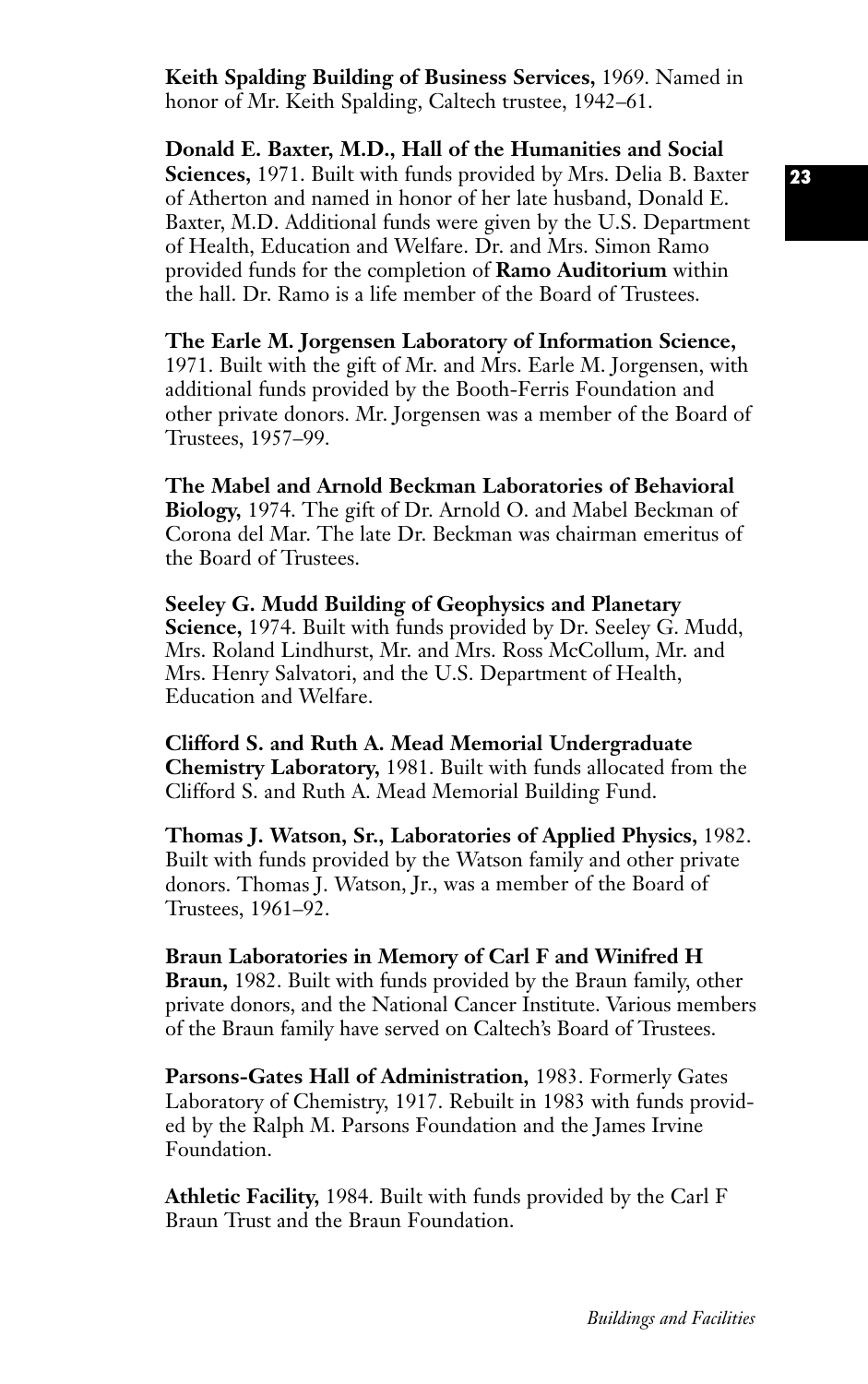**Catalina Graduate Apartment Complex,** 1984, 1986, 1988. Four of the buildings have been named for Max and Ruth Alcorn, Frank and Elizabeth Gilloon, Fred and Marvis Maloney, and William C. and Verna Rockefeller, honoring their generosity to Caltech.

**Infrared Processing and Analysis Center,** 1986. Renamed the **David W. Morrisroe Astroscience Laboratory,** 1995. Secondfloor addition built with funds provided by the late Dr. Arnold O. Beckman, chairman emeritus of the Board of Trustees.

**Wilson Avenue North Parking Structure,** 1987.

**Beckman Institute,** 1989. Built with funds provided by the Arnold and Mabel Beckman Foundation and other private donors. The late Dr. Arnold O. Beckman was chairman emeritus of the Board of Trustees.

**Braun Athletic Center,** 1992. Built with funds provided by the Braun family.

**Holliston Avenue Parking Structure/Satellite Utility Plant,** 1993.

**The Gordon and Betty Moore Laboratory of Engineering,** 1996. Built with funds provided by Dr. and Mrs. Gordon Moore. Dr. Moore is an alumnus and chairman emeritus of the Board of Trustees. Betty Moore is an honorary life trustee.

**Avery House,** 1996. Built with funds provided by Mr. R. Stanton Avery, who was a member of the Board of Trustees from 1971 until his death in 1997. He had been chairman, 1974–85, and chairman emeritus since 1986.

**Sherman Fairchild Library of Engineering and Applied Science,** 1997. Built with funds provided by the Sherman Fairchild Foundation.

**Space Infrared Telescope Facility Science Center,** 1998. Renamed the **Spitzer Space Telescope Science Center**, 2003. Located within the **Keith Spalding Building of Business Services.**

**Powell-Booth Laboratory for Computational Science,** 1999. Formerly the Willis H. Booth Computing Center, 1963, constructed with support from the Booth-Ferris Foundation and the National Science Foundation. Renovated in 1999 with grants from the Charles Lee Powell Foundation, the National Science Foundation, and the Booth-Ferris Foundation.

# **Wilson Avenue South Parking Structure,** 1999.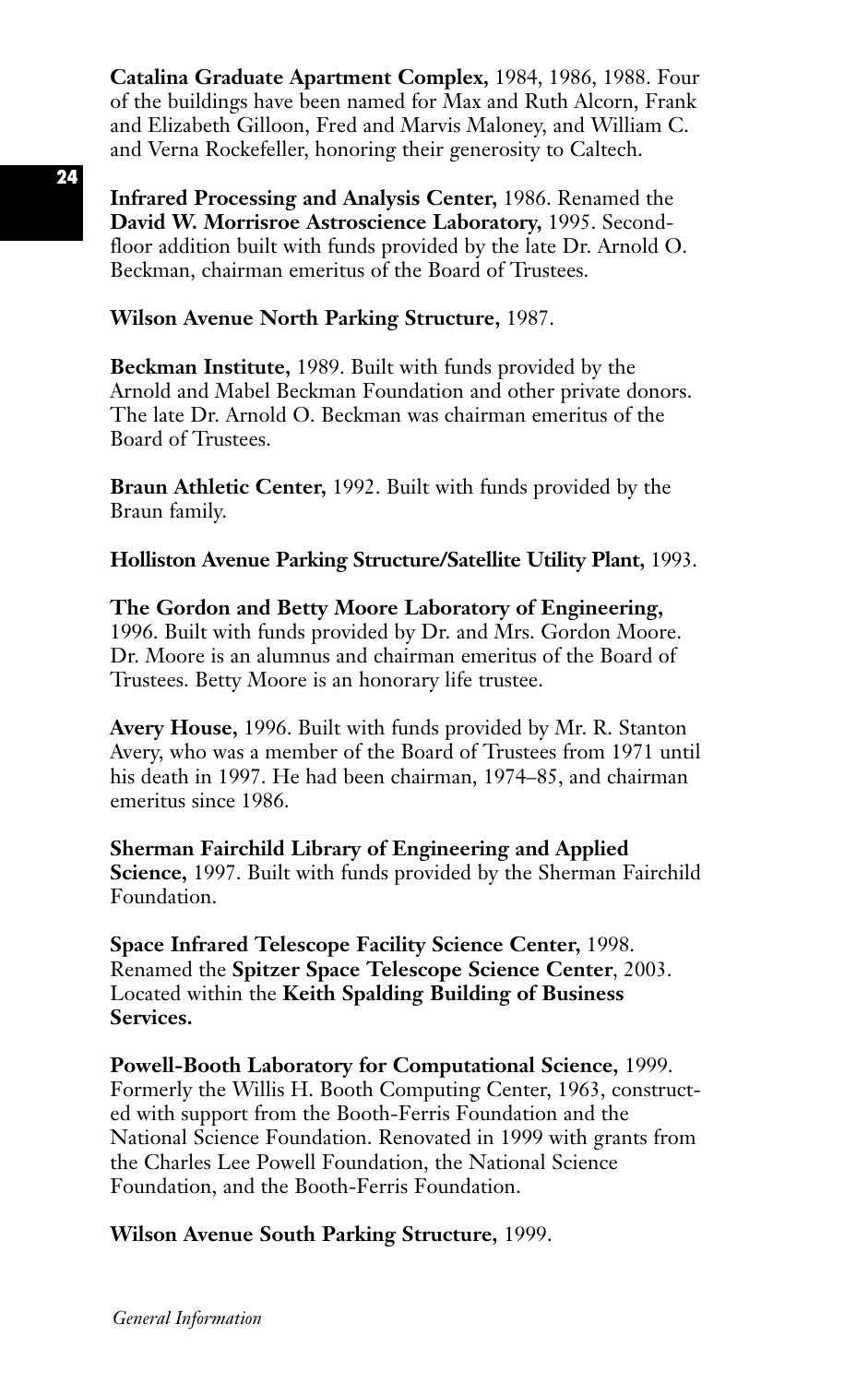**Center for Student Services, the Keck Wing,** 2000. Originally the Keck Graduate House, built with funds provided by the William M. Keck, Jr., Foundation, 1961. **Center for Student Services, the Mosher-Jorgensen Wing,** 2002. Originally the Mosher-Jorgensen Graduate House, built with funds provided by Mr. Samuel B. Mosher and Mr. Earle M. Jorgensen, both of Los Angeles. Mr. Jorgensen was a member of the Board of Trustees, 1957–99.

**Financial Services Building,** 2000.

**Broad Center for the Biological Sciences,** 2002. Made possible by a lead gift from Eli and Edythe Broad. Eli Broad is a member of the Board of Trustees.

**California Parking Structure,** 2005.

**Cahill Center for Astronomy and Astrophysics**, 2009. Made possible by a lead gift from Charles Cahill in honor of his late wife, Aníko Dér Cahill, and by gifts from trustee and alumnus Fred Hameetman and his wife, Joyce, alumnus Michael Scott, and other private individuals and foundations.

**Walter and Leonore Annenberg Center for Information Science and Technology,** 2009. Built with a lead gift from the Annenberg Foundation and with funds provided by Life Trustee Stephen Bechtel, Jr., and other private donors.

**Warren and Katharine Schlinger Laboratory for Chemistry and Chemical Engineering**, 2010. Built with funds provided by alumnus Warren Schlinger and his wife, Katharine, a former Caltech employee, along with other private donors.

# **Off-Campus Facilities**

**William G. Kerckhoff Marine Biological Laboratory,** 1930, Corona del Mar. Rehabilitated with funds provided by the National Science Foundation in 1966.

**Jet Propulsion Laboratory (JPL),** 1944, 4800 Oak Grove Drive, Pasadena. Administered by the Institute; owned and supported by the National Aeronautics and Space Administration.

**Palomar Observatory,** 1948, San Diego County. Site of the 200 inch Hale Telescope (1948) and the 48-inch Schmidt telescope (1949), built by the Institute with funds from the Rockefeller Foundation. The Schmidt was named the Samuel Oschin Telescope in 1987 in honor of benefactor Samuel Oschin of Los Angeles.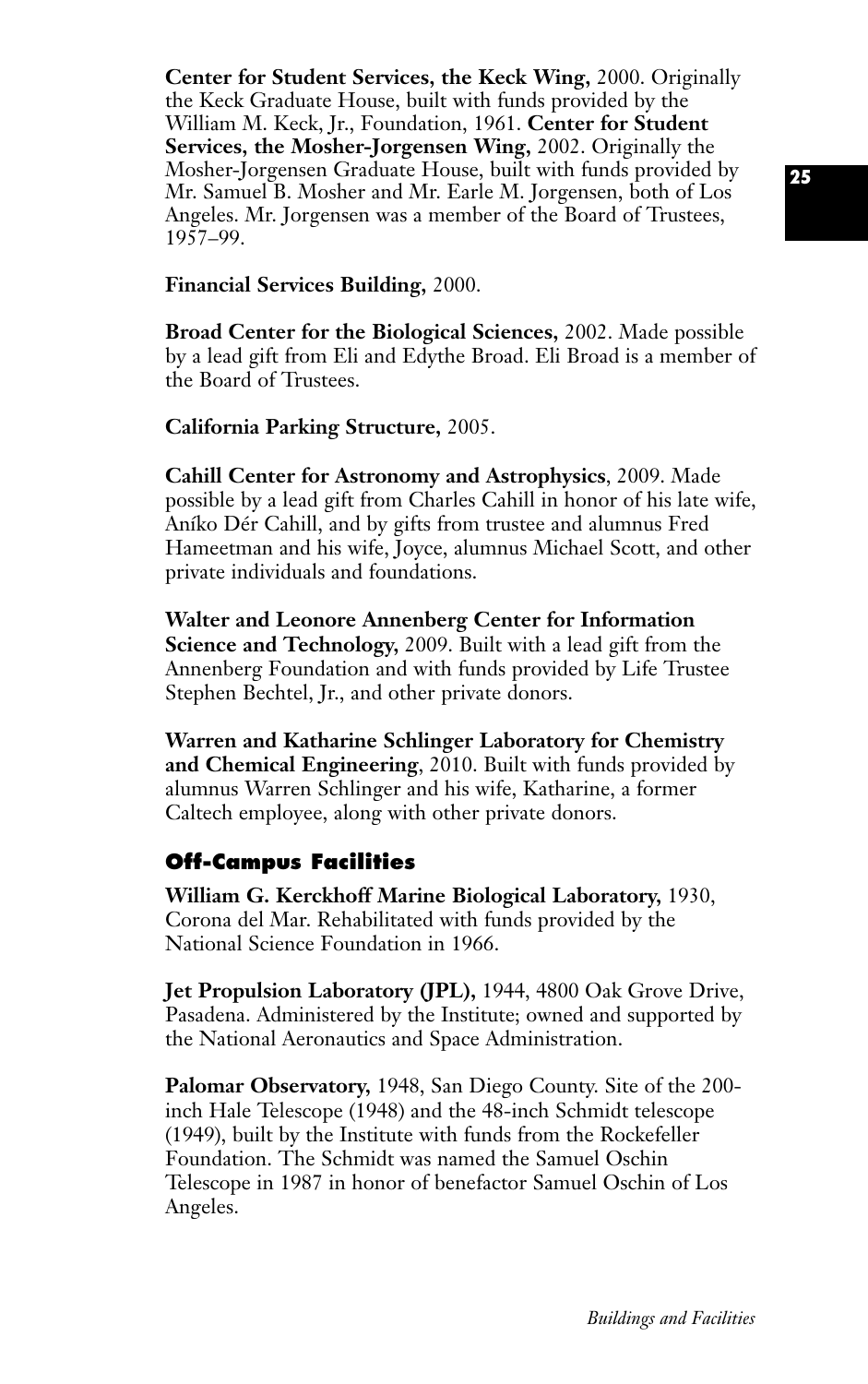**Owens Valley Radio Observatory,** 1958, Big Pine. Built with funds provided by the Winnett Foundation, the Office of Naval Research, the National Science Foundation, and the Oscar G. and Elsa S. Mayer Charitable Trust.

**Big Bear Solar Observatory,** 1969, Big Bear Lake. Built with funds provided by the National Science Foundation and the Max C. Fleischmann Foundation of Nevada. (Operated by the New Jersey Institute of Technology.)

**Caltech Submillimeter Observatory (CSO),** 1986, Mauna Kea, Hawaii. Built with funds provided by the National Science Foundation and the Kresge Foundation.

**W. M. Keck Observatory,** Keck I (1991), Keck II (1996); Mauna Kea, Hawaii. Built with funds provided by the W. M. Keck Foundation. Site of the two 10-meter Keck Telescopes.

**Georgina and William Gimbel Building, Caltech Submillimeter Observatory,** 1996, Hilo, Hawaii. Built with funds provided by Mr. and Mrs. William Gimbel, members of the Caltech Associates.

**Laser Interferometer Gravitational-Wave Observatory (LIGO),** 1999, Hanford, Washington, and Livingston, Louisiana. Built with funds provided by the National Science Foundation.

# **Beckman Institute**

Opening its doors in 1990, the Beckman Institute has been a major addition to Caltech. The mission of the scientists working there is to invent new methods, materials, and instrumentation for fundamental research in biology and chemistry that will open the way for novel applications of scientific discoveries to human needs.

# **Center for Advanced Computing Research**

The mission of the Center for Advanced Computing Research (CACR) is to ensure that Caltech is at the forefront of computational science and engineering (CSE). CSE is the practice of computer-based modeling, simulation, and data analysis for the study of scientific phenomena and engineering designs. Computer modeling and simulation make it possible to investigate regimes that are beyond current experimental capabilities and to study phenomena that cannot be replicated in laboratories, such as the evolution of the universe. The results often suggest new experiments and theories. Computation is also essential for processing the flood of high-dimensional data generated by modern instruments.

CACR provides an environment that cultivates multidisciplinary collaborations. CACR researchers take an applications-driven approach and currently work with Caltech research groups in aero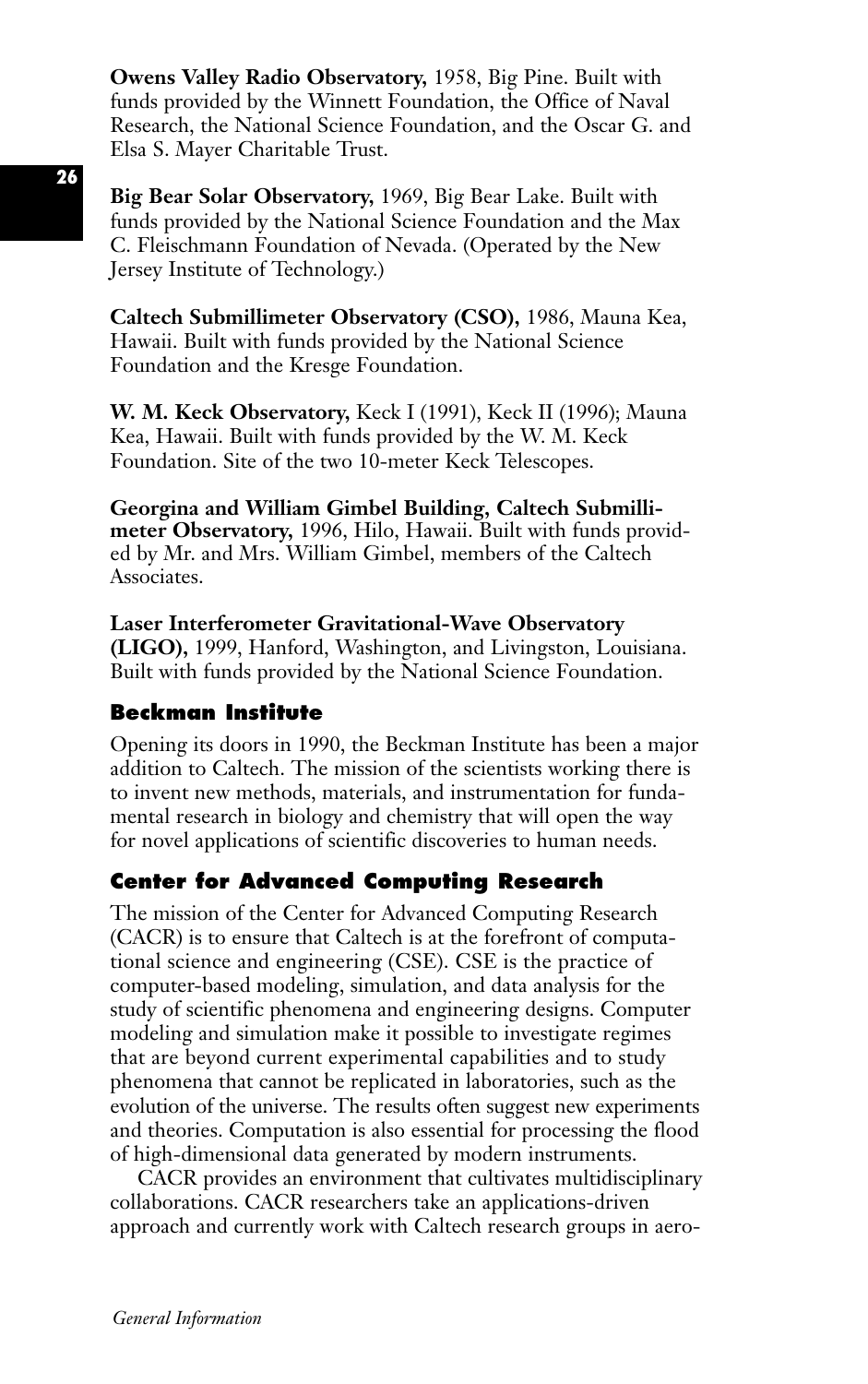space engineering, applied mathematics, astronomy, biology, engineering, geophysics, materials science, and physics. Center staff have expertise in data-intensive scientific discovery, physicsbased simulation, scientific software engineering, visualization techniques, novel computer architectures, and the design and operation of large-scale computing facilities. For more information, visit http://www.cacr.caltech.edu.

# **Libraries**

Caltech Library Services (CLS) consists of several locations from which staff provide a high level of information service to support and facilitate the research and educational programs of the Institute. The library's policies and many resources, including the library catalog, are accessible from the CLS website at http://library.caltech.edu.

CLS operates out of five locations:

1. The Astrophysics Library in Cahill Lab

2. Dabney Library of the Humanities, which contains literature, art, philosophy, European history, Asian history, and ancient history monographs, as well as music CD collections

3. The Geology Library in North Mudd, with an extensive map collection

4. Millikan Memorial Library, which houses collections in biology, chemistry, mathematics, and physics and social sciences, plus government documents and humanities journals. Millikan is also the home of the library administration and Document Services, which includes interlibrary loan.

5. The Sherman Fairchild Library of Engineering and Applied Science (SFL), which supports environmental, aerospace, chemical, and mechanical engineering, plus applied physics and applied mathematics. SFL also houses several student-developed special collections, among them the ASCIT DVD collection, the Leisure Reading Collection, and the Sustainability Collection. SFL is also the site of several group study rooms, and the Information Commons and is open 24/7.

CLS subscribes to over 27,000 journals, holds over 725,000 print volumes. It has extensive collections of technical reports, government documents, and maps. The library catalog (http://clas.caltech.edu) includes records of print and electronic materials, and active links to ebooks and ejournals. Special services available through CLS include document delivery, interlibrary loans, digitizing and archiving technical report collections and other research papers, and maintaining the Institute's archive of theses.

# *Archives and Special Collections*

The Archives and Special Collections preserve and make accessible the institutional records, personal papers, oral histories, documents, photographs, historic apparatus, and audiovisual media that tell Caltech's history. Unique research collections in the history of science and technology, including rare books, manuscripts, and artifacts, are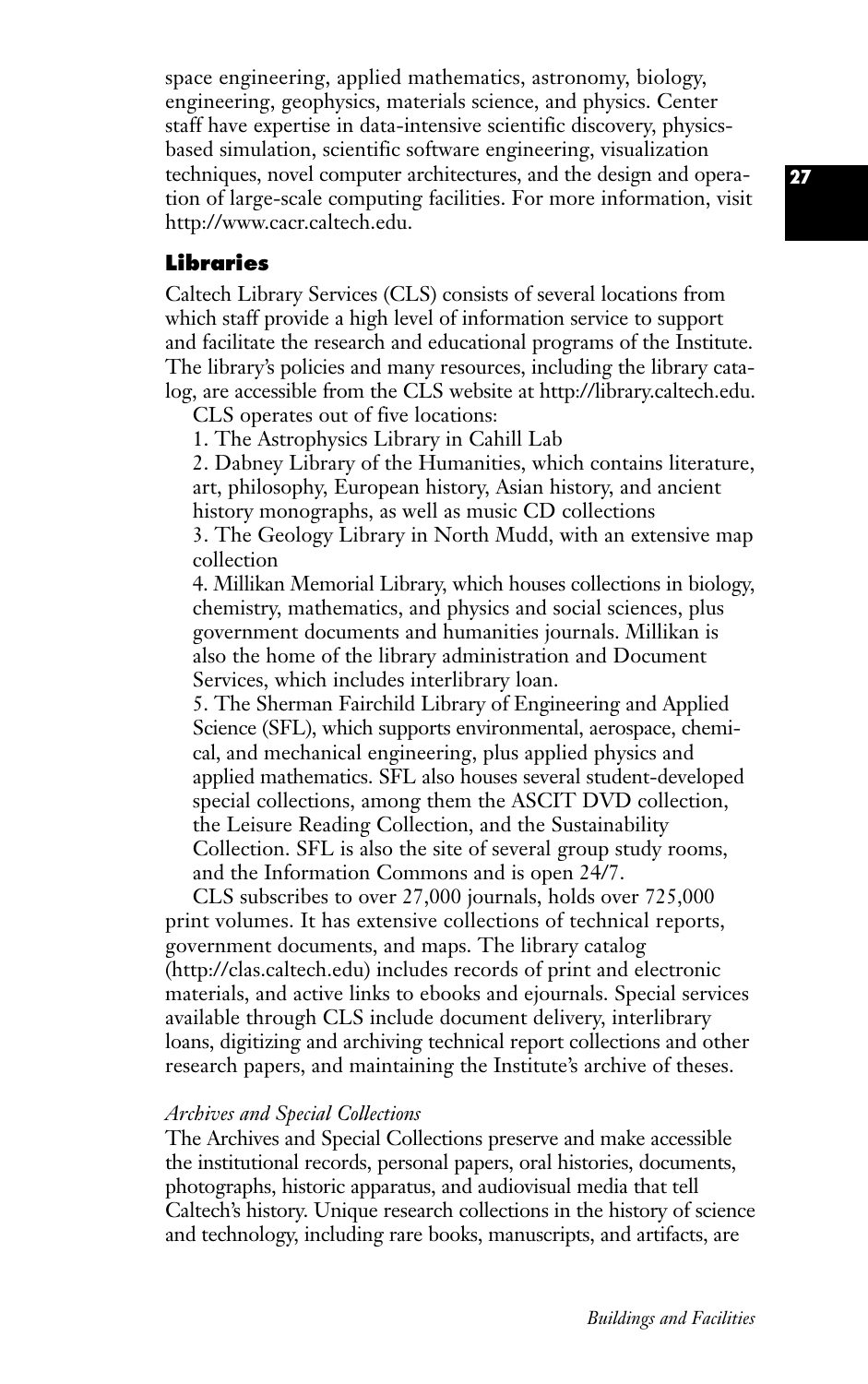available to the campus community for instructional and research purposes, as well as to qualified non-campus users by appointment. All users are requested to phone ahead to be sure of staff assistance.

The Archives and Special Collections reading room is open to users Monday through Friday, 8:30 a.m. to 4 p.m., with a onehour lunch recess from 12 p.m. to 1 p.m. A collection overview and other pertinent information is available at the Archives' website, http://www.archives.caltech.edu.

## **UNDERGRADUATE RESEARCH**

#### 

The Institute offers the opportunity for qualified students to engage in research early in their careers under the supervision of a faculty member. There are four principal avenues for undergraduate research: the senior thesis, the Summer Undergraduate Research Fellowships (SURF) program, research courses for academic credit, and research for pay under a faculty member's grant or contract. Students may combine these options but may not receive both pay and credit at the same time for the same piece of work.

The senior thesis involves original research under the mentorship of a faculty member, then documenting the methodology and accomplishments in scholarly form, and finally oral presentation of the results to an examination committee. This integrated effort develops research, writing, and presentation skills that together provide an excellent preparation for future graduate studies and/or professional life. Since senior thesis requirements vary by option, individual option representatives should be consulted.

The Summer Undergraduate Research Fellowships (SURF) program provides continuing undergraduate students the opportunity to work on an individual research project in a tutorial relationship with a mentor, usually a member of the Caltech/JPL research community, but occasionally a faculty member at another college or university. Students write research proposals in collaboration with their mentors. Proposals and recommendations are reviewed by the SURF administrative committee, and awards are made on the basis of reviewer recommendation and available funding. The work is carried out during a 10-week period in the summer. Students may attend weekly seminars presented by members of the Caltech faculty and JPL technical staff and may participate in professional development workshops. At the conclusion of the summer, SURFers submit a written report describing the project, methods, and results of their work. On the third Saturday of October, students make oral presentations of their projects at SURF Seminar Day. About 20 percent of the students publish their work in the open scientific literature. In 2010, SURF students received awards of \$6,000. Applications are available online at http://www.surf.caltech.edu and are due in mid-February. Awards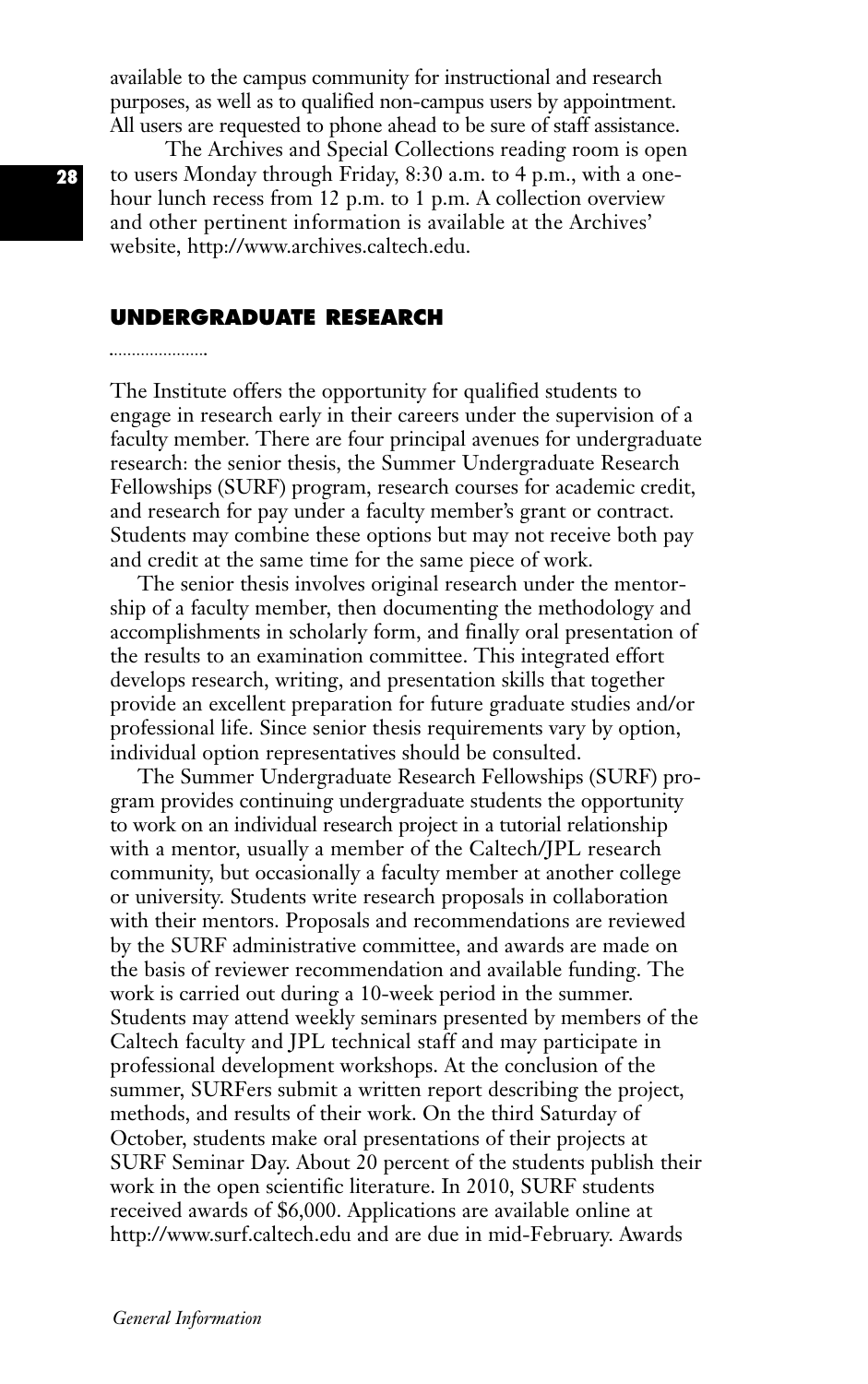are announced in early April. To be eligible, students must be continuing undergraduates and have a cumulative GPA of at least 2.0. Students must complete the third quarter at Caltech (or at another school under a program approved by a dean). Students must be eligible for fall term registration as of the end of the June Undergraduate Academic Standards and Honors (UASH) Committee reinstatement meeting and must not be on medical leave or under disciplinary sanction. For further information regarding this program, contact the Student-Faculty Programs Office, 330 Center for Student Services, (626) 395-2885, sfp@caltech.edu. Visit the Student-Faculty Programs website at http://www.sfp.caltech.edu.

Most options also offer undergraduate research courses in order to encourage research participation; students should consult listings and descriptions of opportunities. Students registering for a research course during the summer do not have to pay tuition.

## **STUDENT LIFE**

#### 

# *Undergraduate Student Houses*

Seven of the eight undergraduate student houses are situated on both sides of the Olive Walk near the southeastern end of the campus. The original four—Blacker, Dabney, Fleming, and Ricketts were built in 1931 from the plans of Mr. Gordon B. Kaufmann, in the Mediterranean style to harmonize with the adjacent Athenaeum. The other three, designed by Smith, Powell and Morgridge, were completed in 1960, and are named Lloyd, Page, and Ruddock.

Each of the houses is a separate unit with its own dining room and lounge, providing accommodations for between 65 and 100 students, depending on the house. Each has its own elected officers; a long history of self-governance gives students a great deal of influence over their living environments. Each house has a resident associate, typically a graduate student.

In addition to the student houses, the Institute maintains three apartment buildings, Marks/Braun House, and a number of offcampus houses. Typically two or three students share an apartment. Depending upon size, the off-campus houses have a capacity of four to ten students. These residences are all within a short walk of the campus and offer students greater privacy, a different lifestyle, and the opportunity to prepare their own meals.

Application for rooms in student housing may be made through Institute Housing, Mail Code 160-86, California Institute of Technology, Pasadena, CA 91125, or at http://www.housing.caltech.edu.

Mail is delivered daily to the student mailboxes. Students should use their mailbox number, California Institute of Technology, Pasadena, CA 91126, to facilitate handling of mail at the campus post office.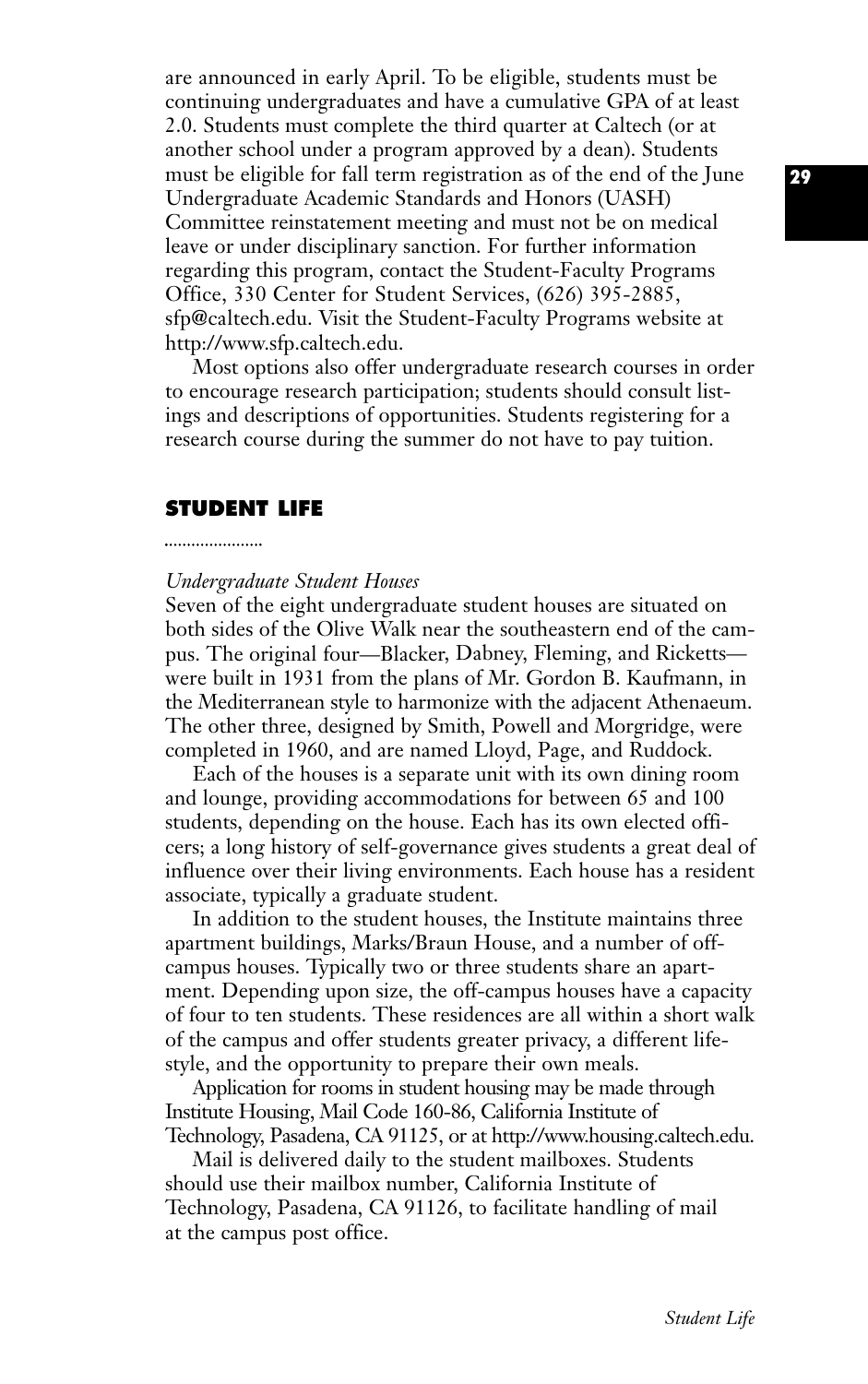# *Avery House*

Made possible by a gift from trustee R. Stanton Avery, this innovative residential complex was designed by Moore, Ruble, Yudell and completed in September 1996. Located at the north end of the campus, Avery House has a resident associate and rooms for about 110 undergraduates and 15 graduate students, in addition to three faculty apartments. Its dining facilities, meeting rooms, lounges, and library are designed to encourage informal faculty-student interaction and to attract all members of the campus community to join in this interaction. Avery House hosts programs and social events that facilitate involvement between residents, faculty in residence, Avery associate, and visitors to the campus.

Avery House began accepting freshmen in 2005, after which it became fully integrated into the undergraduate house system as the eighth house.

# *The Student Activities Center*

The SAC is located in the basement of the south undergraduate housing complex and is open for student use 24 hours a day.

The SAC provides office space for the officers of the undergraduate student government, working space for student publications, rehearsal space for musical activities, and space for many more student-oriented functions.

Whether students are interested in music, publications, student government, gaming, photography, or simply finding a room for their group to meet in, the SAC will probably have what is needed. The center also houses the South House laundry room and has several club rooms, a small library, a shop, and a movie screening room—most are open 24 hours.

## *Interhouse Activities*

The president of each undergraduate house represents that house on the Interhouse Committee (IHC). While the eight houses are generally autonomous, the IHC exists to ensure that conflicts between houses do not develop and to deal with matters that affect the houses in general. In particular, the IHC is responsible for the selection process by which the houses choose their new members.

In conjunction with the athletic department, the IHC conducts two intramural sports programs: the Interhouse and Discobolus trophy competitions. (These are described below under *Athletics*.) Other interhouse activities include an annual eight-house party called Interhouse.

## *Faculty-Student Relations*

Faculty-student coordination and cooperation with regard to campus affairs are secured through the presence of students on faculty committees, by faculty-student conferences, and by other mechanisms.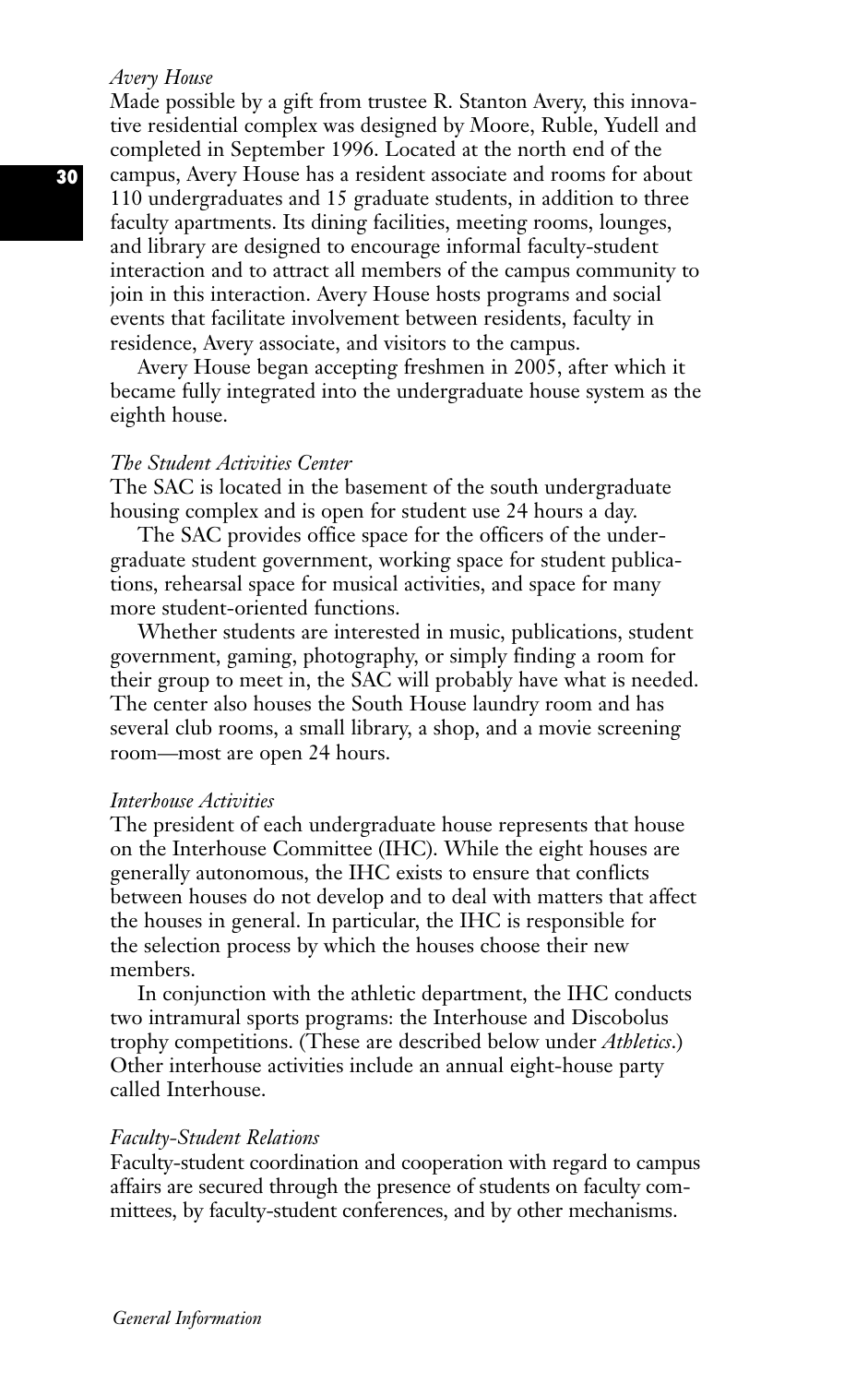## *Freshman Advisers*

Each member of the freshman class is assigned a faculty adviser. The adviser follows the freshman's progress and provides advice on any questions or problems that the freshman may have.

#### *Option Advisers*

Each member of the three undergraduate upper classes is assigned an option adviser, a faculty member in the option in which the student is enrolled. The adviser takes an interest in the student's selection of courses and progress toward a degree, and, eventually, in assisting the student toward satisfactory placement in industry or in graduate school. Normally, the association between student and adviser is established before the beginning of the sophomore year and continues through graduation.

## *Athletics*

Caltech supports a well-rounded program of competitive athletics. As a member of the NCAA Division III and the Southern California Intercollegiate Athletic Conference, Caltech carries out intercollegiate competition in nine men's sports and eight women's sports, with teams such as Claremont-Mudd-Scripps, LaVerne, Occidental, Pomona-Pitzer, Cal Lutheran, Redlands, and Whittier. Individual athletes and teams who distinguish themselves in conference competition earn the privilege of participating in NCAA regional and national championships.

Caltech also sponsors vigorous programs of club sports and intramural competition. Club sports include rugby, ultimate Frisbee, ice hockey, and men's volleyball and soccer. Intramural competition consists of residence house teams battling for championships (and bragging rights) in flag football, soccer, swimming, ultimate Frisbee, basketball, volleyball, tennis, track and field, and softball. Thirty percent of Caltech undergraduates participate in intercollegiate athletics, and over 80 percent participate in some form of organized athletic competition each year.

Outdoor athletic facilities include an all-weather running track, a soccer field, a baseball diamond, six tennis courts, and two 25 yard swimming pools. Indoor facilities include two full-size gymnasia for basketball, volleyball, and badminton; four racquetball courts; two squash courts; a 4,000-square-foot weight room; and a large multipurpose room for dance/aerobics, fencing, and martial arts.

## *ASCIT*

The undergraduate student body forms the membership of a corporation known as the Associated Students of the California Institute of Technology, Inc., or ASCIT. Governed by a board of directors consisting of nine elected officers, it is involved in many aspects of student life, overseeing publication of the student newspaper, a directory, the yearbook, a research opportunities handbook, a course review, and a literary magazine.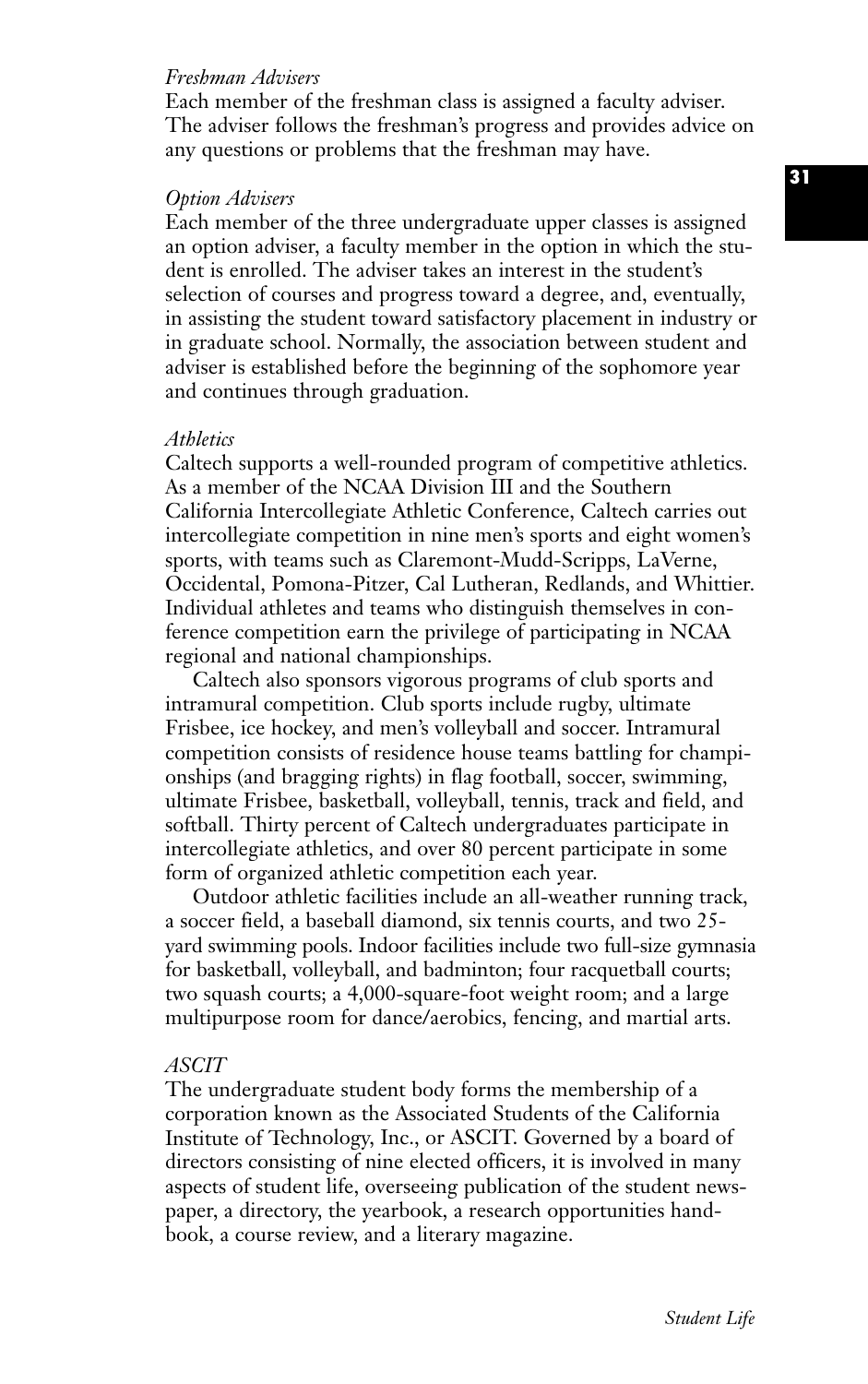Besides overseeing many student publications and coordinating activities and policies, the ASCIT Board of Directors administers the corporation's finances. ASCIT sponsors a wide variety of specialinterest clubs and programs, such as the student shop and the Students for the Exploration and Development of Space (SEDS).

The student government is active in campus affairs. The student members of each standing faculty committee ensure that undergraduate opinion is considered seriously. Excellent informal relations between students and faculty and between students and administration promote mutual concern and goodwill. Student-faculty conferences are held every other year and serve a very useful purpose in promoting cooperation and communication.

# *Graduate Student Council*

The Graduate Student Council (GSC) is the student governing body for graduate students at Caltech. The GSC is made up of a steering committee, a board of directors, and representatives from each option. The GSC provides funding for student clubs, publishes a monthly newsletter, and organizes and subsidizes various campus events. Annual events include activities during newstudent orientation, teaching and mentoring awards, and the Everhart Lecture Series, which honors outstanding graduatestudent researchers and presenters. If you are interested in getting involved in the GSC, please contact the Graduate Office at gradofc@caltech.edu.

## *Honor System*

The Honor System, embodied in the phrase "No member shall take unfair advantage of any member of the Caltech community,'' is the fundamental principle of conduct for all students. More than merely a code applying to conduct in examinations, it extends to all phases of campus life. It is the code of behavior governing scholastic and extracurricular activities, relations among students, and relations between students and faculty. The Honor System is the outstanding tradition of the student body, which accepts full responsibility for its operation. The Board of Control, which is composed of elected student representatives, is charged with monitoring the Honor System for undergraduates, while the Graduate Review Board performs the same function for graduate students. The Conduct Review Committee, composed of students, faculty, and staff, also considers cases involving the Honor System and Institute policies. Suspected violations are reported to the appropriate board, which conducts investigations and hearings with strict confidentiality. If necessary, recommendations for actions are made to the deans.

## *Student Body Publications*

The publications of the student body include a weekly paper, *The California Tech*; an undergraduate research journal, *CURJ;* a literary magazine, *The Totem*; a student handbook, *the little t,* which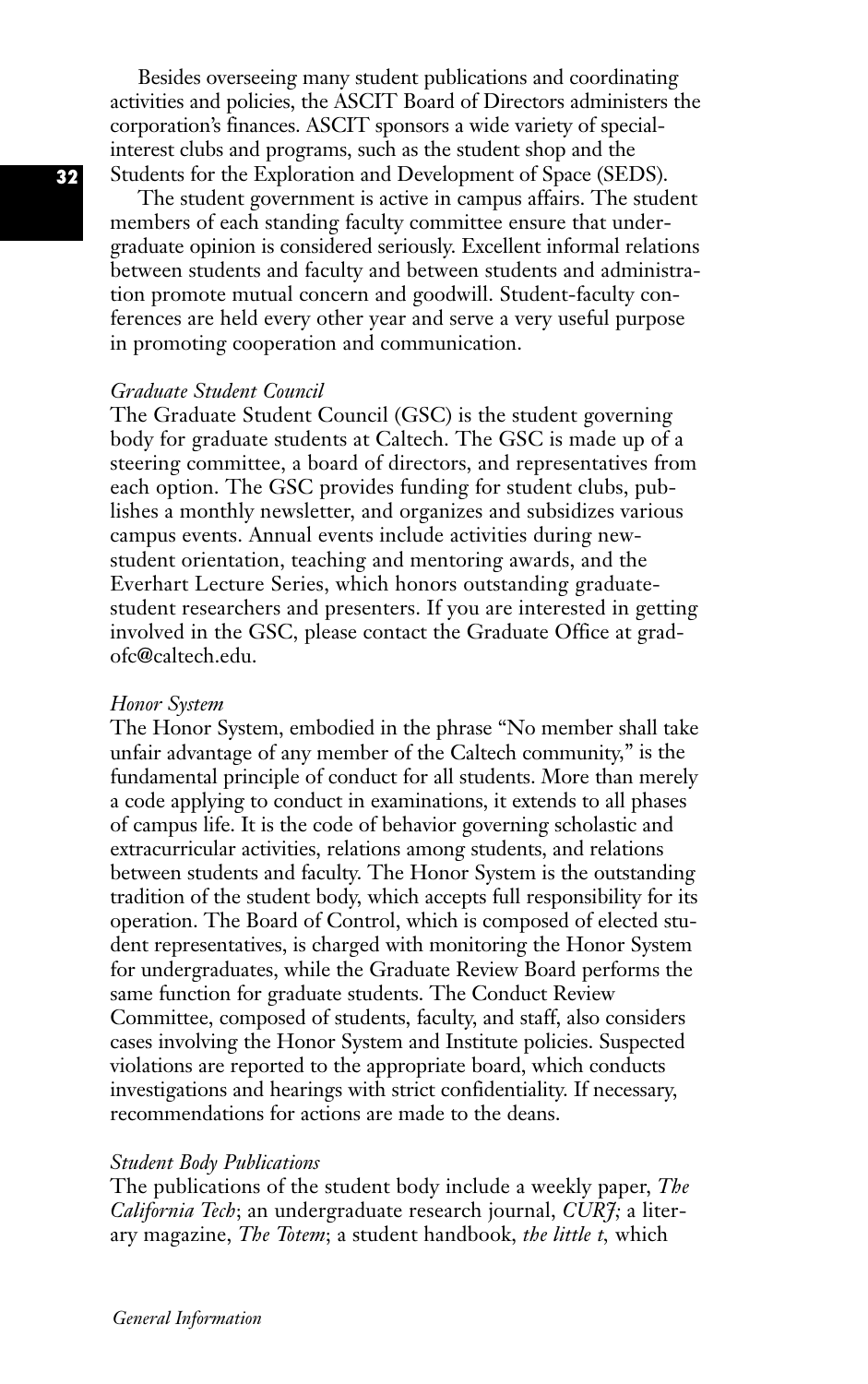gives a survey of student activities and organizations and serves as a campus directory; a yearbook, *The Big T;* an annual review of the quality of teaching in the various courses, *The Clue*; and an undergraduate research opportunities handbook, *UROH*. These publications, staffed entirely by students, provide an opportunity for interested students to obtain valuable experience in creative writing, photography, artwork, reporting and editing, advertising, and business management.

# *Performing and Visual Arts Activities*

The Institute provides qualified directors and facilities for various choral music groups, a concert band, a jazz band, a symphony orchestra (jointly with Occidental College), numerous chamber music ensembles, guitar classes, a theater program, and a variety of art classes. These activities are centered in the Music and Theater Arts Houses on Hill Avenue along the eastern edge of campus. Performances are held mainly in Dabney Lounge and Ramo Auditorium.

# *Student Societies and Clubs*

The Institute has more than 70 societies and clubs covering a wide range of interests. The American Chemical Society, the American Institute of Chemical Engineers, the American Society of Mechanical Engineers, and the Society of Women Engineers all maintain active student branches. There is a chapter of the National Society of Black Engineers, and the Caltech Latino Association of Students in Engineering and Science is a chapter of the Society of Hispanic Engineers.

The Institute has a chapter (California Beta) of Tau Beta Pi, the national scholarship honor society of engineering colleges. Each year the Tau Beta Pi chapter elects to membership students from the highest-ranking eighth of the junior class and the highest fifth of the senior class.

Special interests and hobbies are provided for by a broad and constantly changing spectrum of clubs, some informal but most formally recognized by Caltech through either ASCIT or the Graduate Student Council.

## *Student Shop*

The student shop is housed in the Physical Plant complex. It is equipped by the Institute, largely through donations, and is operated by the students. Here qualified students may work on private projects that require tools and equipment not otherwise available. All students are eligible to apply for membership in the student shop; applications are acted on by a governing committee of students. Members not proficient in power tools are limited to hand tools and bench work; however, instruction in power tools is given as needed. Yearly dues are collected to provide for maintenance and replacement.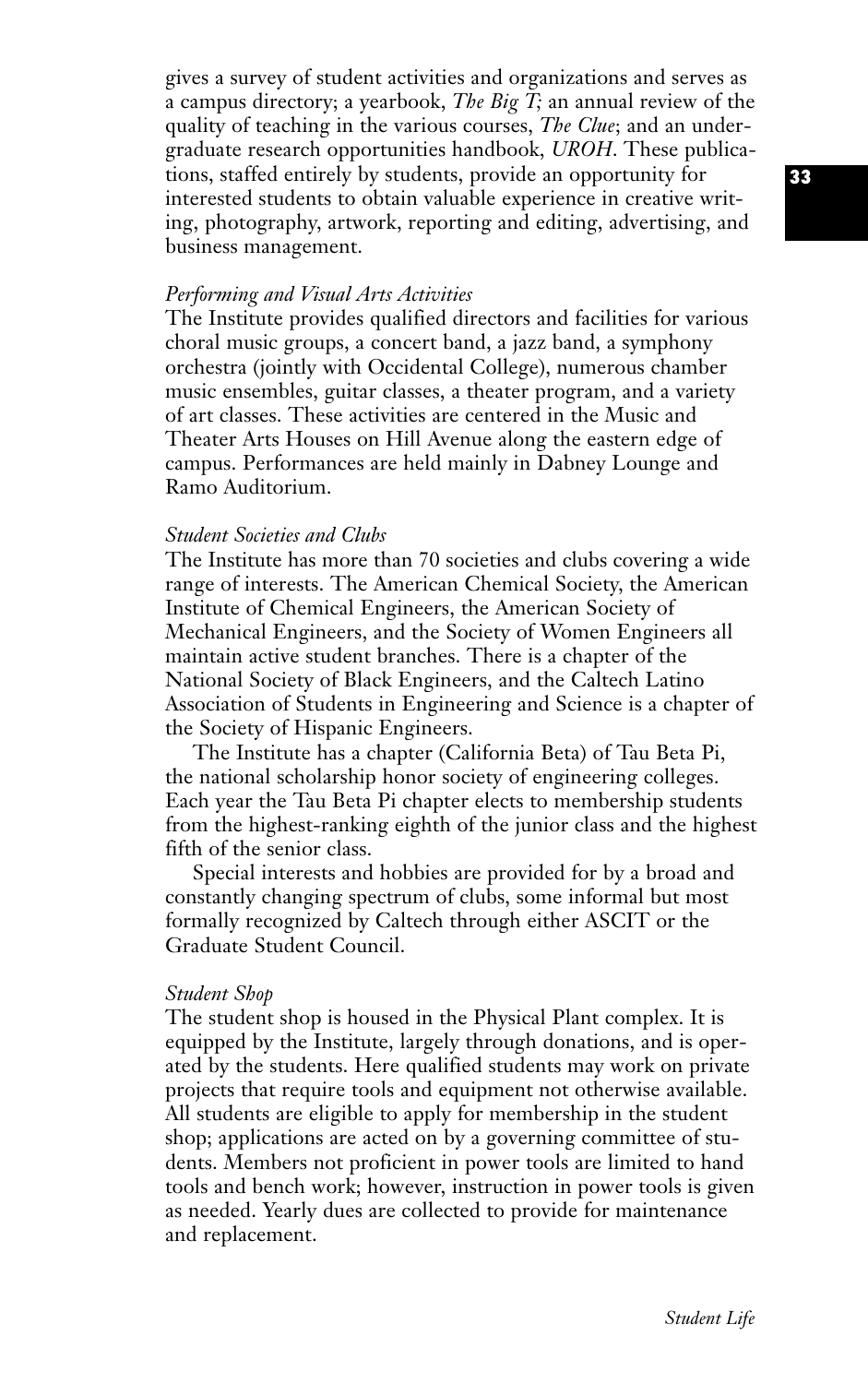# *The Caltech Y*

The Caltech Y is a unique nonprofit organization on campus. Founded by students for students, the Y challenges the Caltech community to see the world with a broader perspective and a deeper understanding of social issues. Through community service projects, outdoor adventures, social activities, and cultural events, the Y encourages students to become active participants during their years here. The Caltech Y helps students plan events, meetings, and initiatives on campus and provides the resources and equipment needed for successful programs. Some of the many Y-sponsored activities include the Y hike in the California Sierras, Alternative Spring Break, Make-a-Difference-Day, International Week, the Social Activism Speaker Series, and an International Service Learning Program. The Y also provides services to the Caltech community, such as low-cost rentals on camping equipment, discounted tickets, and much more.

## *Religious Life*

In addition to several groups active on campus such as the Caltech Christian Fellowship and Hillel, houses of worship of many different denominations are within walking distance or are only a short drive from campus.

# *Public Events*

Beckman and Ramo Auditoriums serve as the home of the professional performing arts program on the Caltech campus. Each year, more than 50 lectures, outreach programs, performing arts events, and films are presented at Caltech. Tickets, often with discounts available, are offered to Caltech students for all events in Beckman and Ramo Auditoriums.

## *Caltech Store*

The Caltech Store is located on the ground floor of the Winnett Student Center. Owned and operated by the Institute, the store serves the students, faculty, and staff, carrying a stock of Caltech authors' books and other books, insignia merchandise, gift items, and school supplies. Located within the store are the Red Door Café and Caltech Wired Computer Store. The Red Door Café provides various types of coffee drinks and juices, along with other food items. Caltech Wired provides computers (including hardware and supporting software and instructional materials) that support Caltech's educational and research functions.

# **STUDENT HEALTH**

## 

## *Medical Examination*

Before initial registration, each applicant is required to submit a Report of Medical History and Physical Examination on a form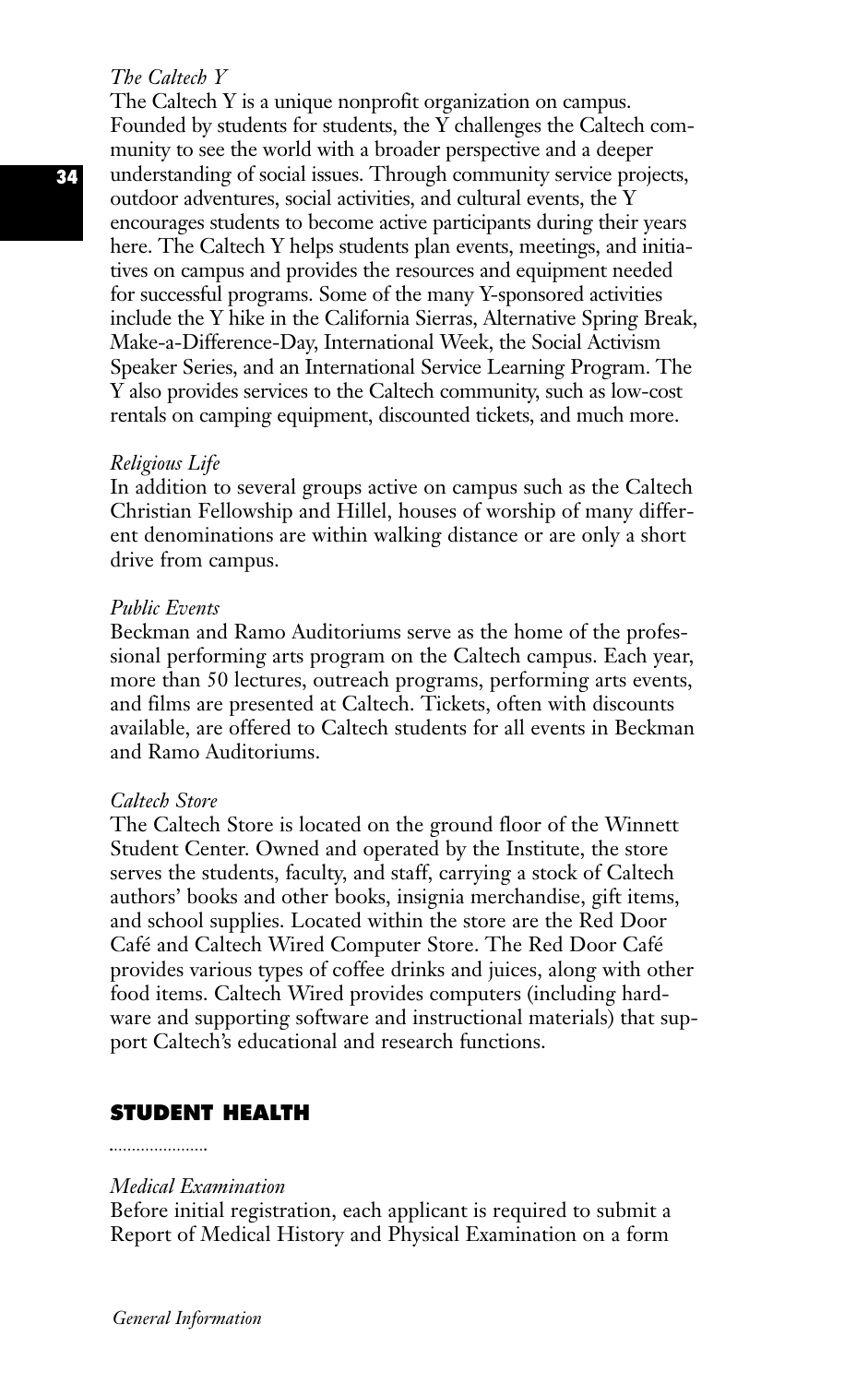that is sent at the time of notification of admission. Students who have been absent from the Institute for one term or more may also be required to submit this report.

## *Student Health Services*

The Archibald Young Health Center provides the following services for undergraduate and graduate students and their spouses enrolled in the Spouse Program: (1) office consultation and treatment of most medical problems by physicians and nurse practitioners (physician visits by appointment only and at prescribed hours); (2) referral to specialists; (3) laboratory tests and some radiology tests as ordered by the medical staff; (4) women's health services, including annual Pap and contraceptive needs; (5) sexual health concerns, including HIV and STD screening; (6) routine medications, common vaccinations, prescription drugs, and other supplies at cost. A variety of health education handouts are also available. For more information, visit the Health Center's website at http://www.healthcenter.caltech.edu.

## *Student Counseling Service*

A staff of mental health professionals provides individual, group, and crisis counseling to undergraduates and graduates at no cost. Students are seen at the Counseling Center with various concerns, such as depression, stress, grief, relationship difficulties, and selfesteem issues, among others. The center also offers workshops and training on psychologically related topics, a health-education program, psychiatric consultation, and referrals to other professionals in the community. Counseling sessions are confidential.

## *Health Education*

As a joint service of the Counseling and Health centers, the health educator offers health education programs designed to enhance students' personal development and academic achievement. Program topics include stress management, general health and wellness, nutrition, alcohol and other drug use, and sexual health. Confidential drop-in counseling hours are available. For additional information, visit http://www.healtheducation.caltech.edu.

## *Student Health Insurance*

In addition to services provided by the Health and Counseling centers, all currently enrolled degree-seeking Caltech students are enrolled in a comprehensive medical insurance plan through Caltech. Students have the option to waive Caltech's medical coverage provided they show proof of other adequate coverage. The Caltech student health plan covers (with deductible and copay) hospital and surgical costs, as well as the cost of outpatient treatment for injury, illness, and psychotherapy. Students may continue coverage under the Caltech student health plan during the entire time they are enrolled as degree-seeking Caltech students.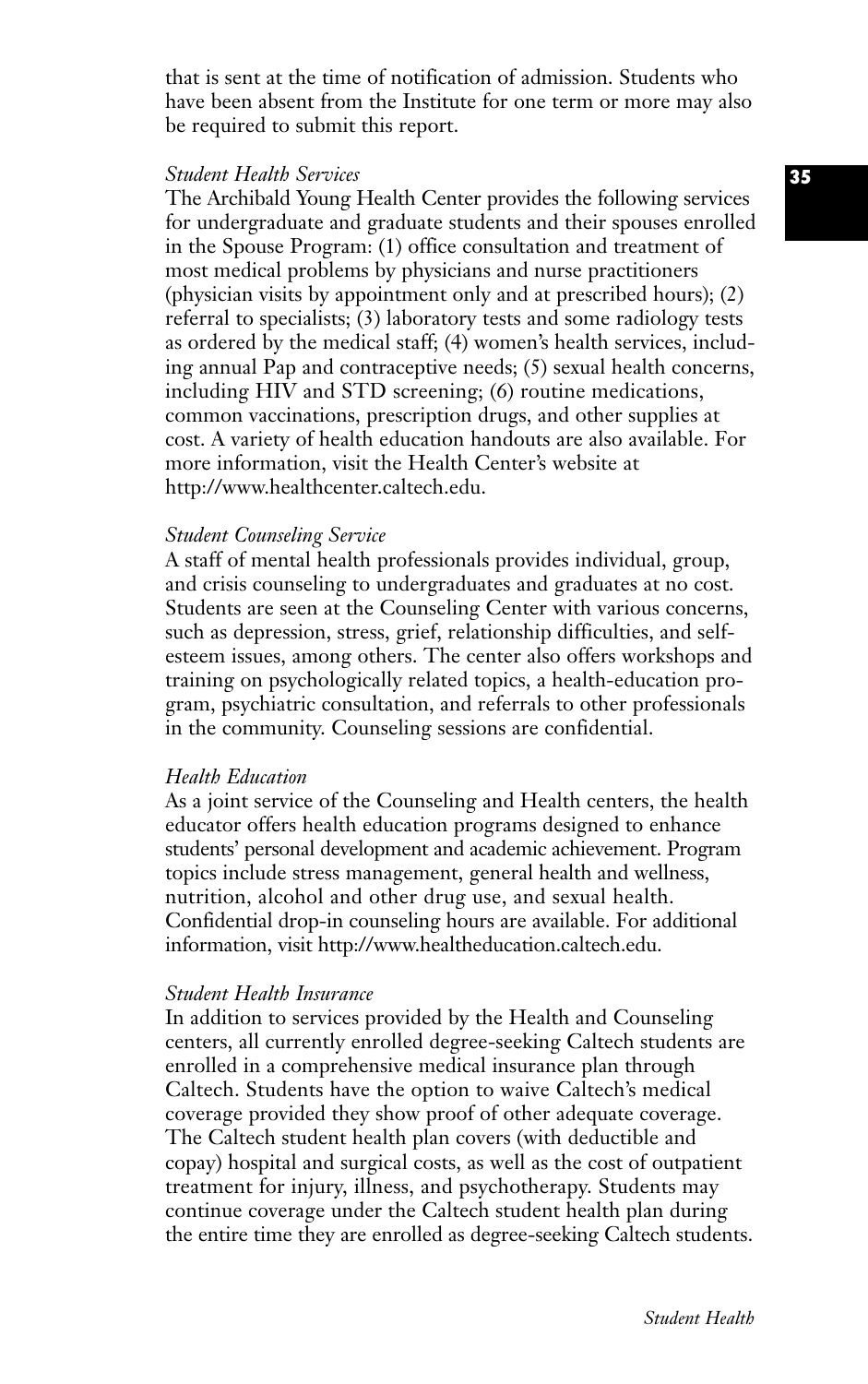# *Medical Coverage of Dependents*

A student's spouse and all unmarried dependent children under 19 years of age are eligible to purchase coverage under the medical insurance plan. In addition, student spouses may enroll for a modest fee in a plan that makes them eligible for all services offered at the Health Center. Children are not eligible for these services. Applications for dependents' insurance should be made at the time of registration for any one school term. Rates for dependents' coverage are available at the Benefits Office in Human Resources.

# *Medical Responsibility of the Student*

The responsibility for securing adequate medical attention in any contingency, whether emergency or not, is solely that of the student, whether the student is residing on or off campus. Apart from providing the opportunity for consultation and treatment at the Health Center as already described, the Institute bears no responsibility for providing medical attention.

Any expenses incurred in securing advice and attention in any case are entirely the responsibility of the student, except as already specified. Students should carry their medical insurance cards with them at all times. If they are covered under the Caltech student health plan, they should contact the student health plan insurance carrier to inquire about reimbursement for services received. If they are covered under another plan, they should contact their service provider for details on coverage and reimbursement of services.

# **CAREER DEVELOPMENT**

#### 

## *Career Services*

The Career Development Center (CDC) provides assistance to students in the areas of career planning and employment. Assistance is available in areas such as career choice, résumé preparation, interviewing, graduate school application, and job search strategies. Career and vocational interest tests can also be taken on the recommendation of one of the career counseling staff members.

All students are encouraged to visit and make use of the Career Development Center early in their student careers.

#### *Walk-In Counseling*

Several days a week, students can "walk in" to consult with a career counselor without an appointment. This allows students to deal with time-sensitive or quickly answered concerns without having to make an appointment.

# *CDC Online*

The CDC's website contains information about the center's programs and activities, as well as links to career, educational, and employment resources nationwide (http://www.career. caltech.edu).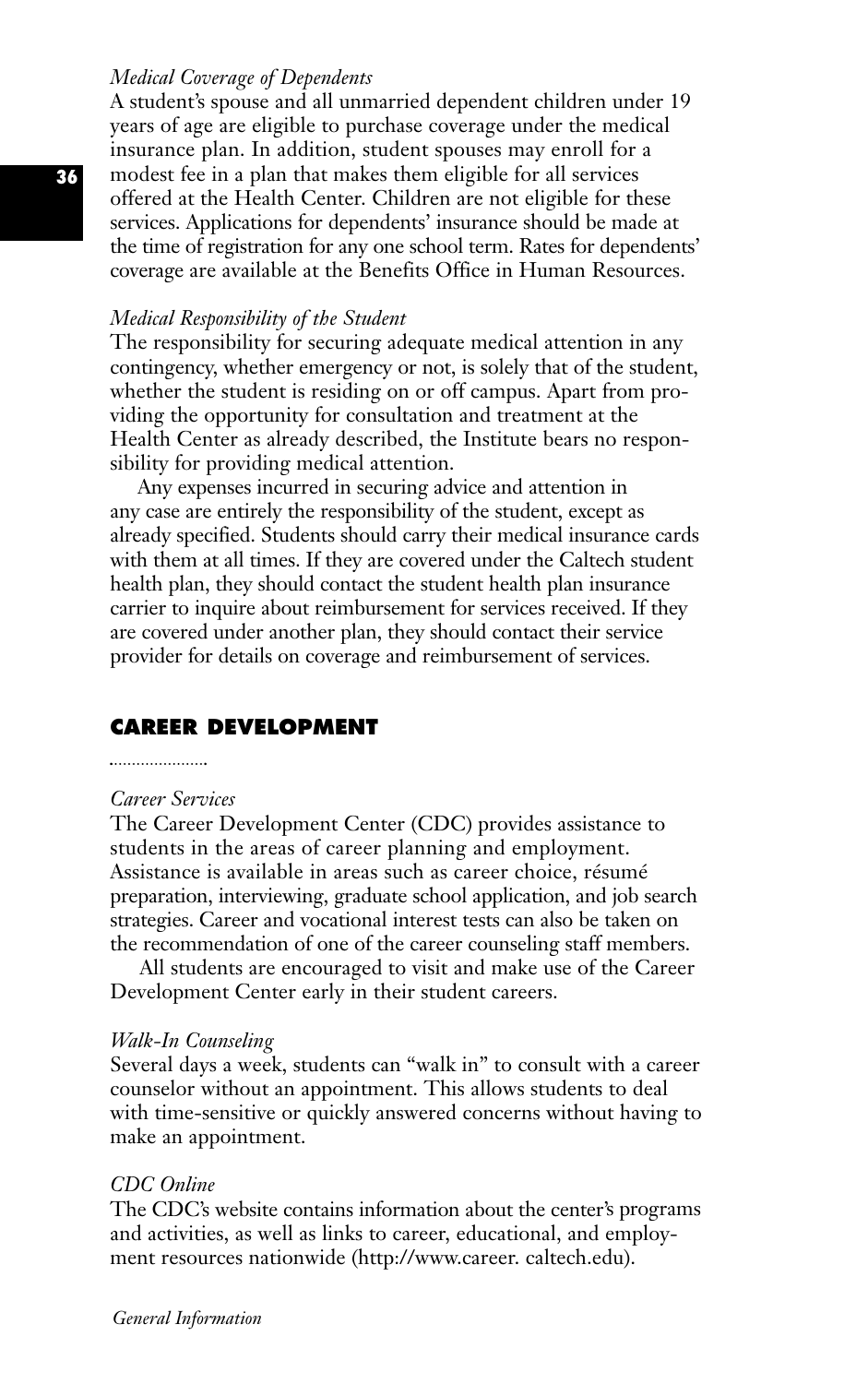## *Premedical and Professional School Advising*

The CDC provides advice on applying to Ph.D. and master's programs in the sciences or applied sciences, economics, public health, environmental sciences, business, law, and other fields. Workshops and individual advising are available on the graduate school admissions process, essay writing, and related topics. The CDC's library and website have helpful resources.

### *Pre-Health Careers Advising*

Students planning to apply to medical, dental, veterinary, or pharmaceutical graduate school can make use of many resources. Students can obtain relevant medical research experience through the Caltech summer preceptorship opportunities. The pre-health adviser is available to work with students throughout the process from freshman year to graduation.

We encourage students planning to apply to graduate school and other professional programs to plan ahead. The CDC provides many resources for these programs. (See also pages 190 and 292–293.)

### *On-Campus Recruiting Program*

Through the on-campus recruiting program, employment interviews are arranged with companies that seek full-time employees pursuing B.S., M.S., Eng., or Ph.D. degrees. All graduating students, Caltech postdoctoral scholars, and recent alumni are eligible to participate. There are also opportunities for undergraduates seeking summer internships to interview on campus with companies that offer such programs.

### *Career Days*

Each year in the fall and winter, companies send representatives to campus for a day of informal discussion with students on internship and employment opportunities. Most bring informative displays and literature. Many firms hold information sessions and do oncampus recuriting in the days prior to or after the career day.

### *Career Library*

The library contains information on college, graduate, and professional schools, scholarship information, company literature, employer directories, career literature, audiovisual resources, and access to web-based data.

### *Work-Study and Employment Listings*

Job listings are maintained in the Career Library and through NACElink Network for students seeking full-time, part-time (including tutoring positions), or work-study employment. Parttime employment provides students with the opportunity to help finance their education and to gain relevant work experience. One popular online resource is Caltech's tutoring service, through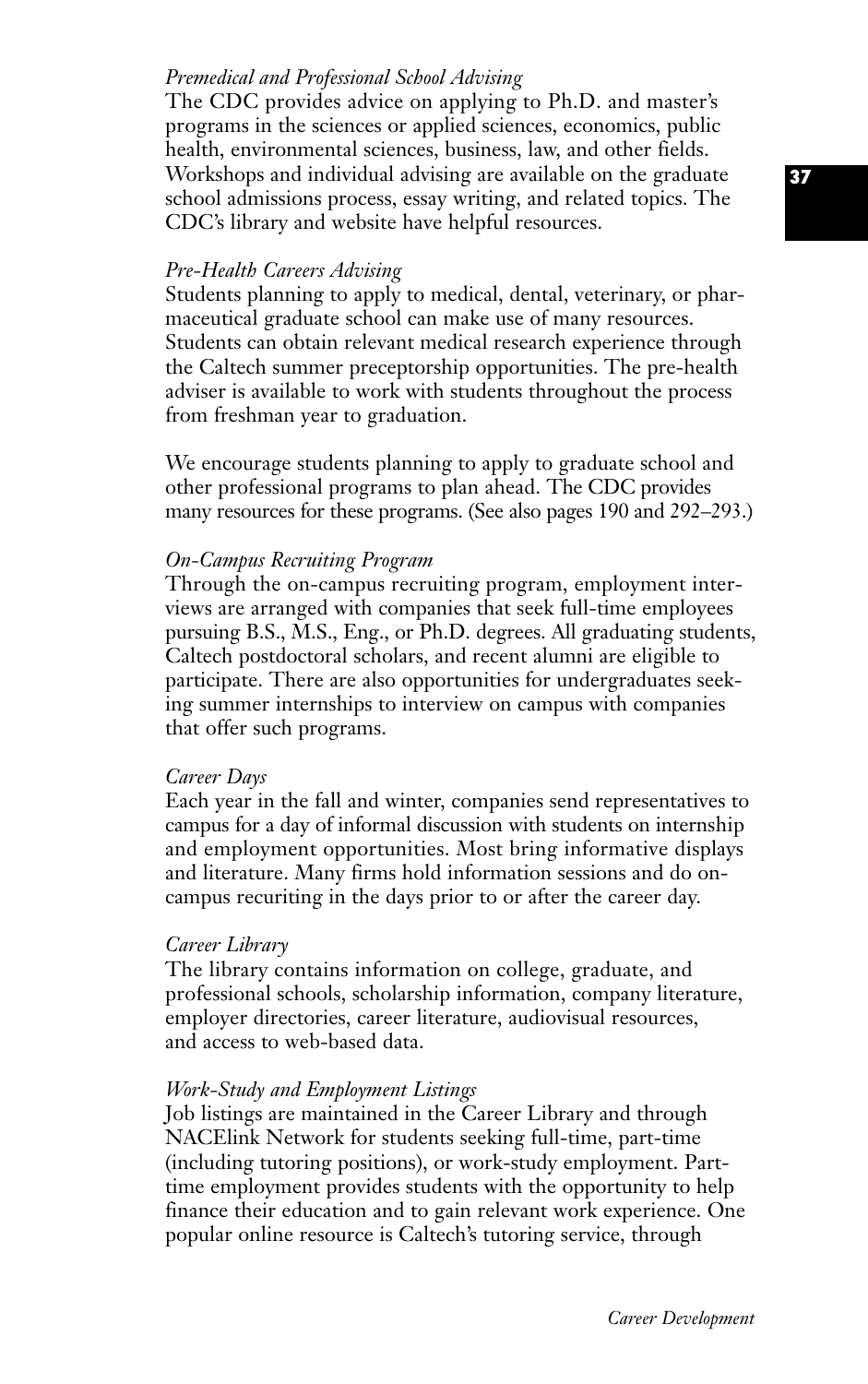which Caltech students are hired to work as paid tutors for students attending high school in the local area. (See also the student employment section on page 161.)

#### *Internships*

The CDC office provides opportunities for students at all levels to work in private industry, government laboratories, educational institutions, and other nonprofit agencies. Many of the advertised positions are with Caltech alumni. The CDC website has a special section on internships.

Students may wish to confer with a career counselor to develop a plan to find summer work that will support or complement longterm career objectives. The CDC provides job-search assistance, including résumé preparation, mock interview training, and evaluation of offers consistent with goals. Application times for specific positions may be as early as October or as late as May. Many employers, eager to hire Caltech students, provide or supplement transportation and housing as part of their employment package.

Students are encouraged to establish a relationship with the CDC staff during the fall term to start the summer job process.

### *Employment Experience of Recent Graduates*

Each year the CDC surveys graduating students' future plans. Over several years, approximately 50 percent of undergraduates are accepted to graduate school programs, 30 percent accept employment, 10 percent have not accepted offers yet, and 10 percent pursue unconventional options, such as part-time work, part-time school, travel, a year off, etc. At the M.S. level, about 85 percent continue in graduate school, and the remainder accept employment. Of those receiving the Ph.D. degree, about 50 percent accept faculty or other academic/research positions, about 40 percent accept positions outside of academia, and 10 percent pursue other options. Caltech graduates who accept industry positions consistently receive salaries in the top quartile nationally.

## **CALTECH ALUMNI ASSOCIATION**

The mission of the Association is to promote the interests of Caltech in setting a world standard of academic excellence by strengthening the ties of goodwill and communication between the Institute, its alumni, and current students, and by maintaining programs to serve alumni needs. These programs include

- Alumni College, a two-day lecture series focused on one theme, with Caltech faculty as featured speakers;
- Seminar Day, a day of lectures, exhibits, and social events held on campus;
- reunions by class year and student house;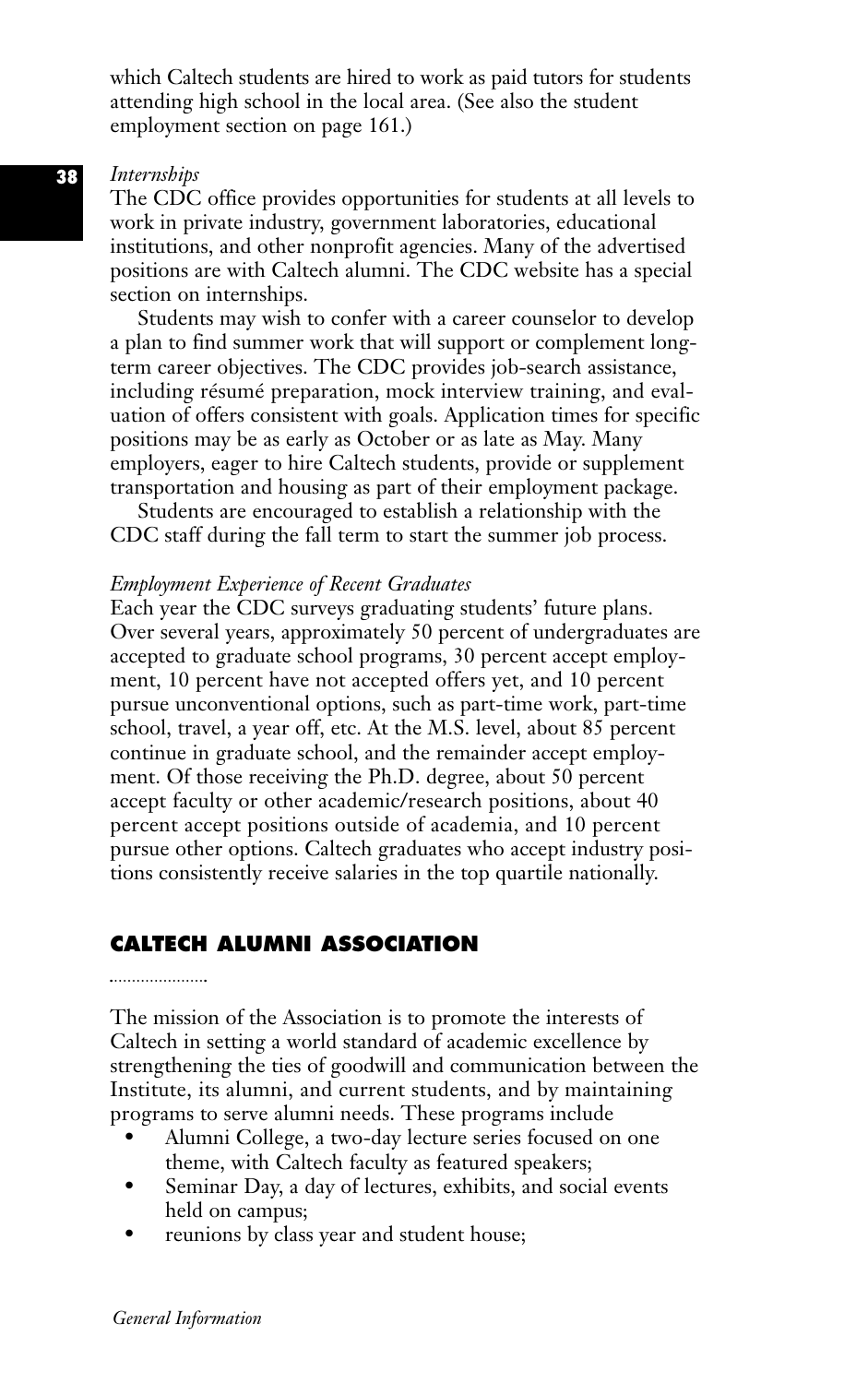- travel/study programs worldwide;
- regional events around the world, many of which feature Caltech faculty.

The Association also supports student activities and organizations, and provides contact between alumni and students. Alumni volunteers play an important role for the Association by serving as networking resources to other alumni and to current students. Benefits of membership in the Alumni Association include a subscription to *Engineering & Science* magazine, an alumni e-mail account, discounts at the Caltech Bookstore, and more. For more information, please see http://alumni.caltech.edu.

## **INTERNATIONAL STUDENT PROGRAMS**

As the definitive immigration resource for international students, the Office of International Student Programs (ISP) is responsible for advising students on all immigration-related matters, such as visa acquisition, employment authorization, extensions of stay, and more. In addition, ISP provides programs that assist international students and their dependents in adjusting to life in the United States. ISP plans and promotes events that celebrate international education and cultures of the world, address cross-cultural adjustment, and provide opportunities for international students to establish a sense of community at Caltech. Prior to the fall term, ISP hosts International Student Orientation to provide a comprehensive introduction to academic and social life at Caltech and in the United States. All incoming international students are required to participate. Please contact ISP at isp@caltech.edu for more information on current programs, or visit ISP online at www.international.caltech.edu.

## **AUDITING COURSES**

Persons not regularly enrolled in the Institute may audit courses if they obtain the consent of the instructor in charge of the course, and the dean of undergraduate students or dean of graduate studies, as appropriate, and pay the required fee (contact Bursar's Office for audit fee). The fees are nonrefundable.

Auditing fees for nonacademic staff members may be covered by the Institute Tuition Support Plan. Auditing cards may be obtained in the Registrar's Office.

Regularly enrolled students and members of the faculty are not charged for auditing. Auditing cards are not required, but the instructor's consent is necessary in all cases. No grades for auditors are reported to the Registrar's Office, and no official record is kept of the work done.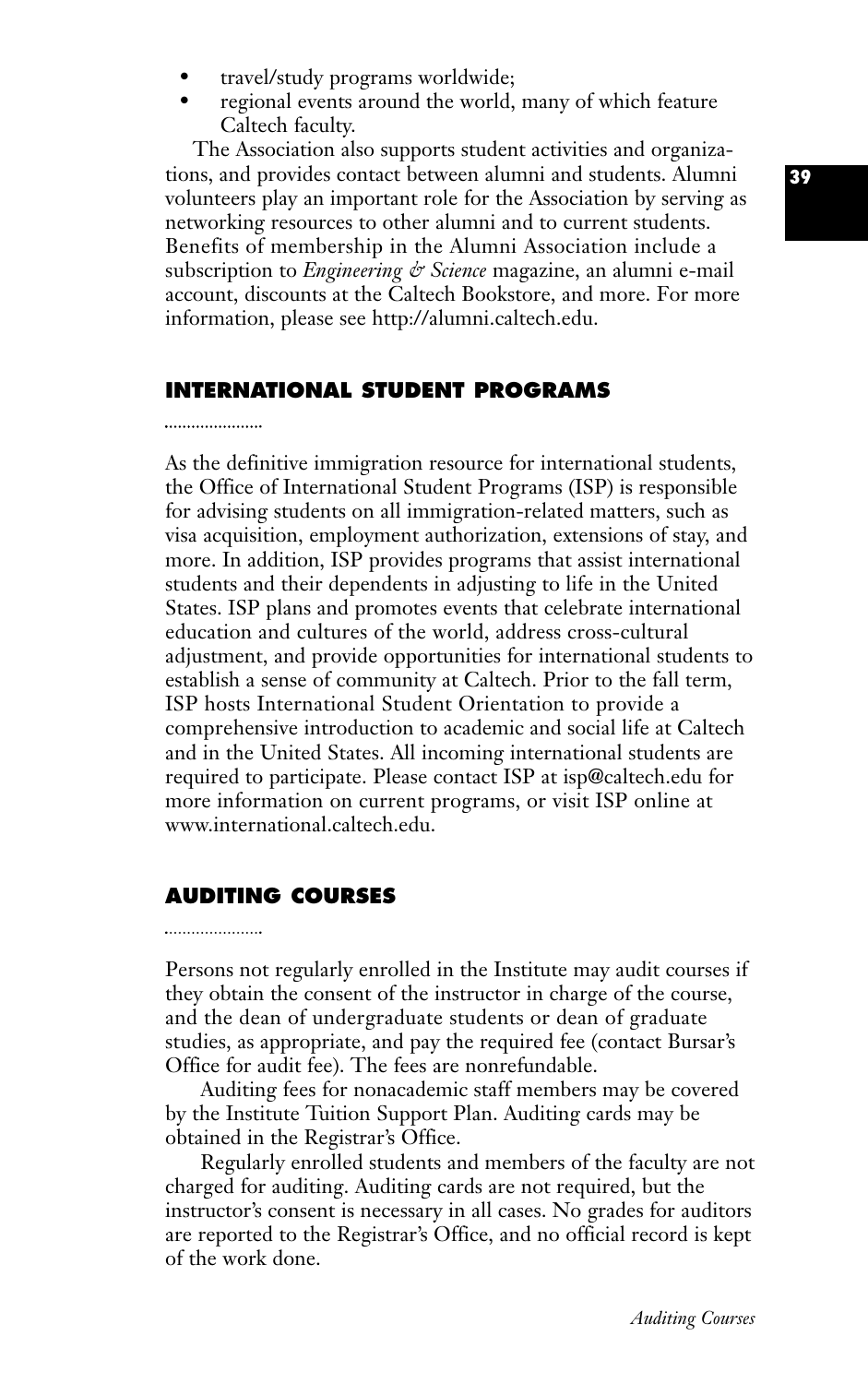#### **GRADES AND GRADING**

All permanent grades recorded for freshmen during the first and second terms they are enrolled will be either P, indicating "passed," or F, indicating "failed." The temporary grade of I ("incomplete") may be used as it is for other students. The temporary grade of E may be given to freshmen as described below for other students. It may also be used in a continuing course if the performance of the freshman concerned is not significantly below the current passing level, and if the student is maintaining a steady and substantial improvement; an E given for this reason will be automatically changed to a P if the freshman earns a P for the following term, and will change to an F if the student receives an F for the following term. The grade may not be used in this way for two successive terms nor for the last term of the course.

If a first-quarter or second-quarter freshman is enrolled in a course in which the instructor gives letter grades, the registrar will record P for all passing grades. No grades given to a freshman during the first and second quarter in which they are enrolled will be used in computing the cumulative grade-point average.

For all students beyond the first and second quarters of their freshman year, graduate and undergraduate, letter grades will ordinarily be used to indicate the character of the student's work: A, excellent; B, good; C, satisfactory; D, poor; E, conditional; F, failed; I, incomplete. P may also be used as described below under *Pass/Fail Grading*. In addition, grades of A+ and A–, B+ and B–, C+ and C–, and D+ may be used. In any situation in which no grade is reported, the grade shall be assumed to be F.

At their discretion, instructors may give students who have not completed their work for a course by the end of the term a grade of E. The grade E indicates deficiencies that may be made up without repeating the course. If the instructor does not specify a date on the grade report sheet for completion of the work, students receiving an E will have until Add Day of the following term to complete their work for that course. Instructors may, however, require the work for the course to be completed by an earlier date. If a student receives an E and does not complete the work by the date specified by the instructor or by Add Day, the grade will be changed to an F. Adequate time must be afforded to instructors to grade the work and to submit the final grade to the registrar. It is the responsibility of a student receiving an E to confirm that the registrar has recorded the terms for satisfying the completion of the work in the course.

With the written permission of the instructor, a student may extend the E grade past Add Day of the following term, but doing so will cause an additional E grade to be registered. Each additional extension of the E will be until the date specified by the instructor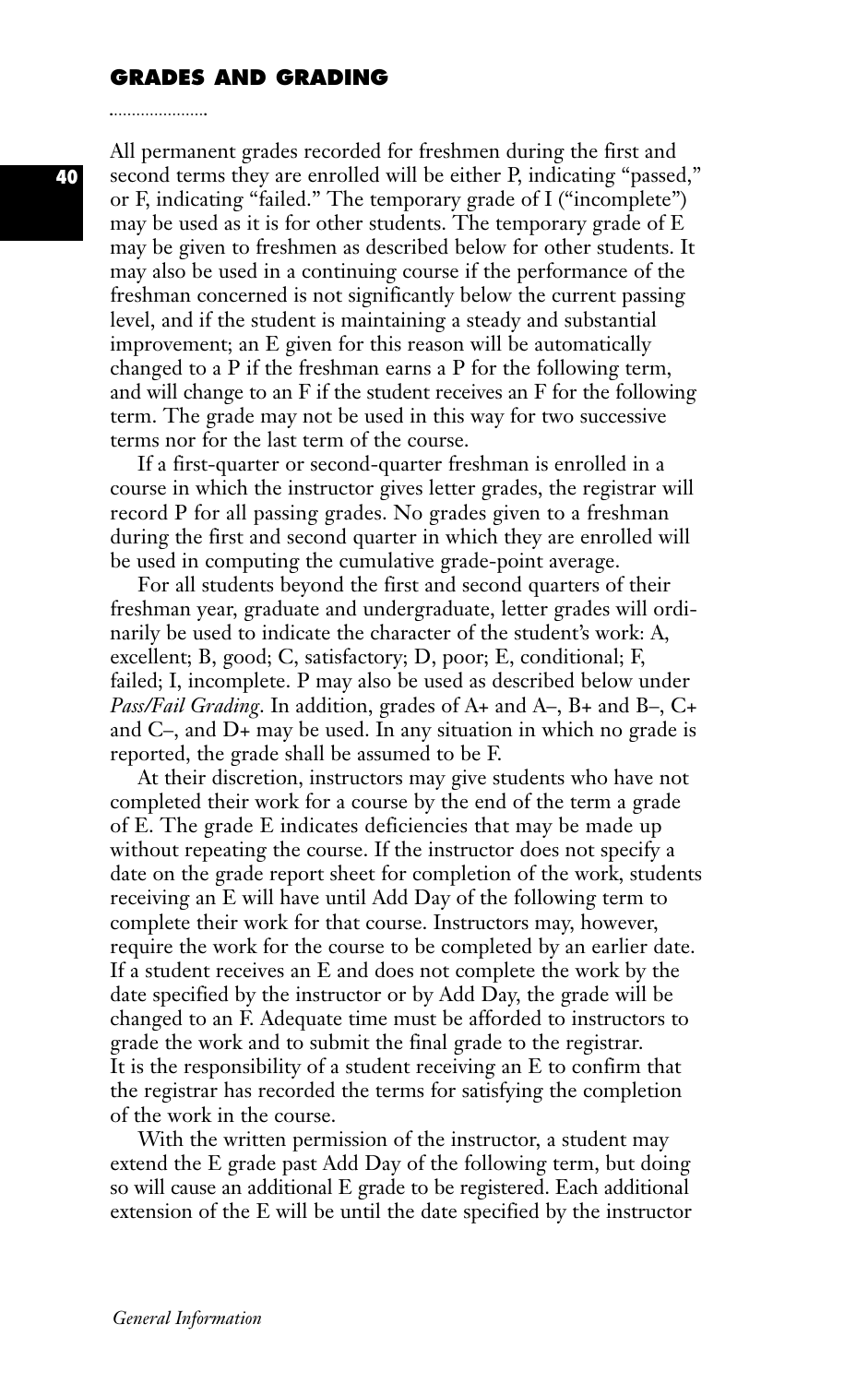or until Add Day of the following term, but in each case will require the written permission of the instructor and the registering of an additional E grade.

After an undergraduate student has been awarded the grade of E six times, he or she is not eligible to receive E grades in any subsequent term. A petition for an E in a subsequent term may be approved by the Undergraduate Academic Standards and Honors Committee (UASH) in an exceptional case. Such a petition requires the support of the instructor and the dean or associate dean of students.

The grade I is given only in case of sickness or other emergency that justifies noncompletion of the work at the usual time. It is given at the discretion of the instructor, after approval by the dean or associate dean of students or the dean of graduate studies. The time period within which the grade of I is to be made up should be indicated on the grade sheet, or students receiving an I will have until Add Day of the following term to complete their work for the course. As in the case of the E grade, the grade of I shall not be considered in calculating a student's grade-point average.

Students receiving grades of E or I should consult with their instructors not later than the beginning of the next term in residence as to the work required and the time allowed. This time should, in most cases, coincide with the date fixed in the calendar for removal of conditions and incompletes (Add Day), and in fact if no other time is specified, this date will be assumed. Further, under no circumstances may the time for the completion of the work be extended for more than three terms in residence after the end of the term in which the grade of E or I was given. At the end of the specified time, unless there is a written request from the instructor to the contrary, or in any event at the time of graduation or at the end of three terms in residence, whichever occurs first, all E's and I's not otherwise reported will be changed to F. Grades of E and I shall not be considered in calculating a student's grade-point average.

*Failed* means that no credit will be recorded for the course. The units, however, count in computing the student's grade-point average, unless the course was taken on a pass/fail basis. He or she may register to repeat the subject in a subsequent term and receive credit without regard to the previous grade, the new grade and units being counted as for any other course, but the original F and units for the course remain on the record. An F, once recorded, will be changed to a passing grade only on the basis of error. Such a change may be made only with the approval of the Undergraduate Academic Standards and Honors Committee or of the Graduate Studies Committee, whichever has jurisdiction.

Petitions by undergraduate students for late drops (i.e., requests to drop a course after Drop Day) will be considered by the UASH Committee. If approved, a W (standing for "withdrawn") will be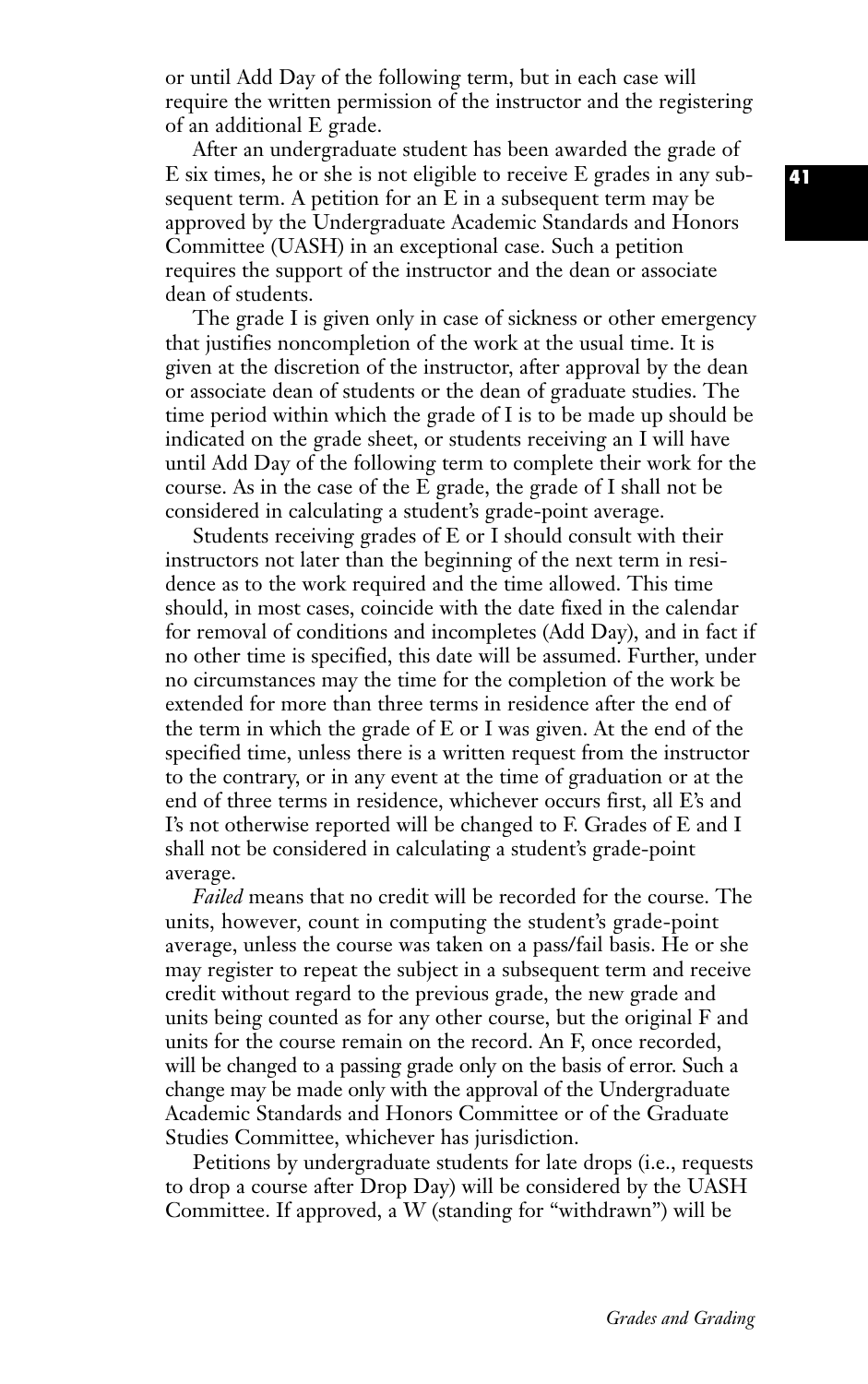recorded on the student's transcript in place of a grade for that course. W's will not be included in the computation of the student's grade-point average. Courses will be expunged from the student's record only in exceptional circumstances, at the discretion of the UASH Committee.

Each course at the Institute is assigned a number of *units* corresponding to the total number of hours per week devoted to that subject, including classwork, laboratory, and the normal outside preparation. Credits are awarded as shown in the table below.

*Grade-Point Average* is computed by dividing the total number of credits earned in a term or an academic year by the total number of units taken in the corresponding period. Units for which a grade of F has been received are counted, even though the course may have subsequently been repeated. Grades of P or F obtained in courses graded on a pass/fail basis are not included in computing grade-point average.

| Units          | A+             | А  | A–             | $B+$ | B  | B- | C+ | C  | $C-$ | $D+$ | D  | F            |
|----------------|----------------|----|----------------|------|----|----|----|----|------|------|----|--------------|
| 1              | $\overline{4}$ | 4  | $\overline{4}$ | 3    | 3  | 3  | 2  | 2  | 2    | 1    | 1  | $\theta$     |
| 2              | 9              | 8  | 7              | 7    | 6  | 5  | 5  | 4  | 3    | 3    | 2  | $\mathbf{0}$ |
| 3              | 13             | 12 | 11             | 10   | 9  | 8  | 7  | 6  | 5    | 4    | 3  | $\mathbf{0}$ |
| $\overline{4}$ | 17             | 16 | 15             | 13   | 12 | 11 | 9  | 8  | 7    | 5    | 4  | $\theta$     |
| 5              | 22             | 20 | 18             | 17   | 15 | 13 | 12 | 10 | 8    | 7    | 5  | $\mathbf{0}$ |
| 6              | 26             | 24 | 22             | 20   | 18 | 16 | 14 | 12 | 10   | 8    | 6  | $\mathbf{0}$ |
| 7              | 30             | 28 | 26             | 23   | 21 | 19 | 16 | 14 | 12   | 9    | 7  | $\theta$     |
| 8              | 35             | 32 | 29             | 27   | 24 | 21 | 19 | 16 | 13   | 11   | 8  | $\mathbf{0}$ |
| 9              | 39             | 36 | 33             | 30   | 27 | 24 | 21 | 18 | 15   | 12   | 9  | $\mathbf{0}$ |
| 10             | 43             | 40 | 37             | 33   | 30 | 27 | 23 | 20 | 17   | 13   | 10 | $\mathbf{0}$ |
| 11             | 48             | 44 | 40             | 37   | 33 | 29 | 26 | 22 | 18   | 15   | 11 | $\theta$     |
| 12             | 52             | 48 | 44             | 40   | 36 | 32 | 28 | 24 | 20   | 16   | 12 | $\mathbf{0}$ |
| 13             | 56             | 52 | 48             | 43   | 39 | 35 | 30 | 26 | 22   | 17   | 13 | $\mathbf{0}$ |
| 14             | 61             | 56 | 51             | 47   | 42 | 37 | 33 | 28 | 23   | 19   | 14 | $\mathbf{0}$ |
| 15             | 65             | 60 | 55             | 50   | 45 | 40 | 35 | 30 | 25   | 20   | 15 | $\mathbf{0}$ |

*Pass/Fail Grading:* The following regulations apply:

- First-quarter and second-quarter freshmen receive pass/fail grades in all courses by virtue of their classification as freshmen by an admissions committee or, for students whose status after the first year is uncertain, by the Undergraduate Academic Standards and Honors Committee.
- All other students, undergraduate and graduate, in courses with numbers under 200 will receive letter grades unless the course is designated "graded pass/fail'' or unless, when it is allowed, the student files with the office of the registrar a completed Pass/Fail Course Selection Card not later than the last day for dropping courses.

*No. of*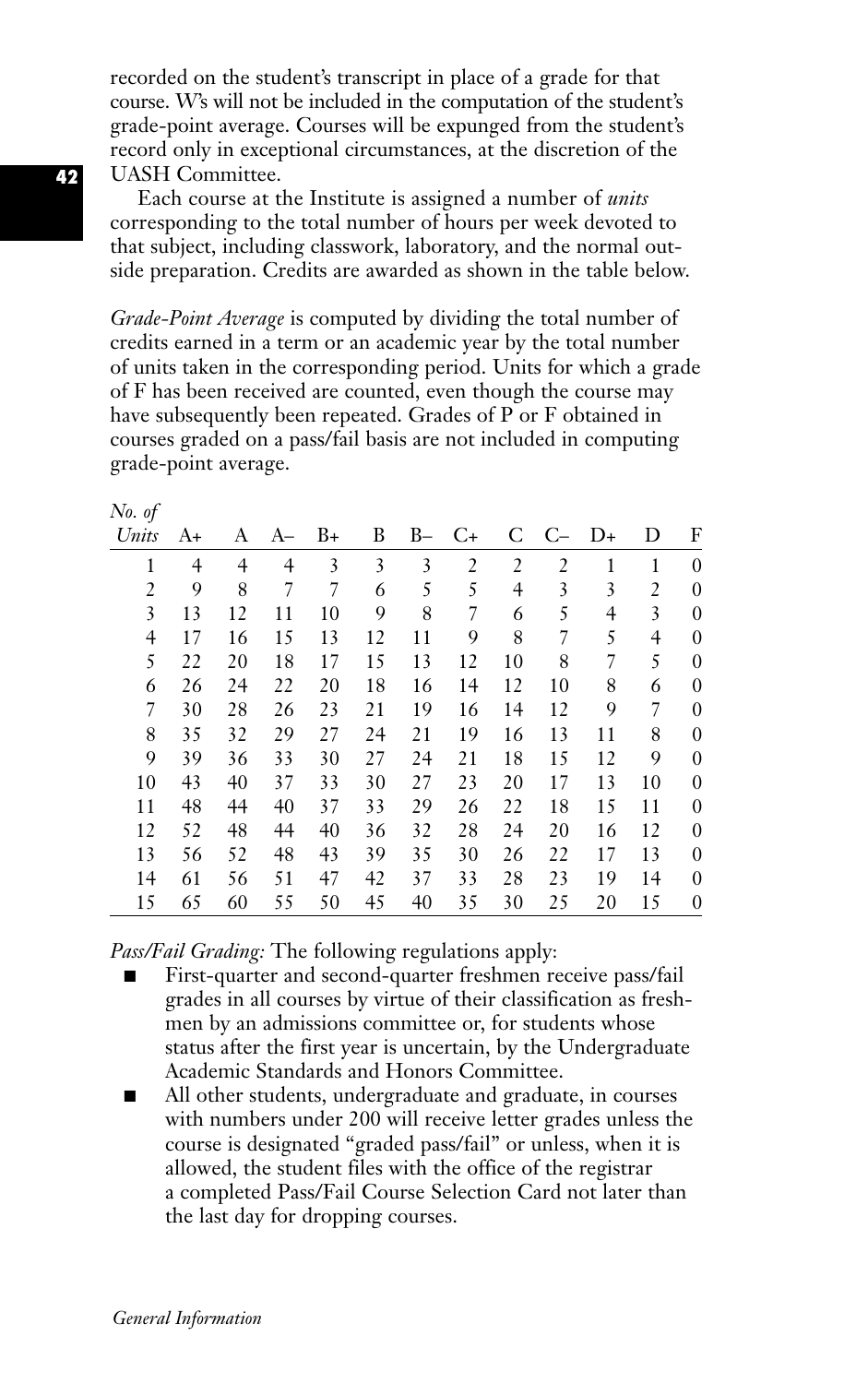- In courses with numbers 200 or greater that are not designated either "graded pass/fail'' or "letter grades only,'' the instructor may decide separately for each student what class of grades to use.
- **■** All research courses shall be designated "graded pass/fail.'' All reading courses, seminar courses, or other courses that do not have a formal class structure shall be designated "graded pass/fail'' unless the option secures an exemption from the Curriculum Committee or the Graduate Studies Committee and from the Faculty Board.
- A grade on the pass/fail system should be P if it would have been a D or better on the letter grade system. (Note that there is no D– grade.) The standards of failure in courses in which only pass/fail grades are used should be the same as they would be if the course were letter graded.
- Any instructor may, at his or her discretion, specify prior to registration that his or her course, if not classified by the above regulations, is to be graded on a "letter grades only'' basis or is to be graded pass/fail only, subject to possible review by the responsible option. The registrar must be notified of such specification two weeks before the beginning of registration. (Note: If the grading scheme is changed during the term, it is changed for everyone.)
- Each term, any student may select, subject to such requirements as may be imposed by the student's option, two elective courses in which he or she is to be graded on a pass/fail basis if it is not designated as "letter grades only'' and is not specifically required for the degree in his or her option. To make this election, a completed Pass/Fail Course Selection Card must be submitted to the Registrar's Office on or before the last day for dropping courses that term. This election may be reversed or reinstated at any time before the deadline. The election must be approved and the card signed by the student's adviser. The instructor must be notified and should sign the card to indicate that this has been done; the instructor must allow any eligible student to make this election.
- **■** Of the units offered to satisfy the requirements for the Bachelor of Science degree, no more than 90 may be in courses graded pass/fail because of the student's election.

## *Procedures for Resolving Disputes over Grading*

At Caltech, the instructor has full responsibility for assigning grades to students enrolled in a course. On occasion, a student may not understand how a grade was determined and may seek further information. The student should first meet with the instructor or teaching assistant to discuss the grade. If after doing so the student believes the grade is unjustified or capricious, the following procedures are available.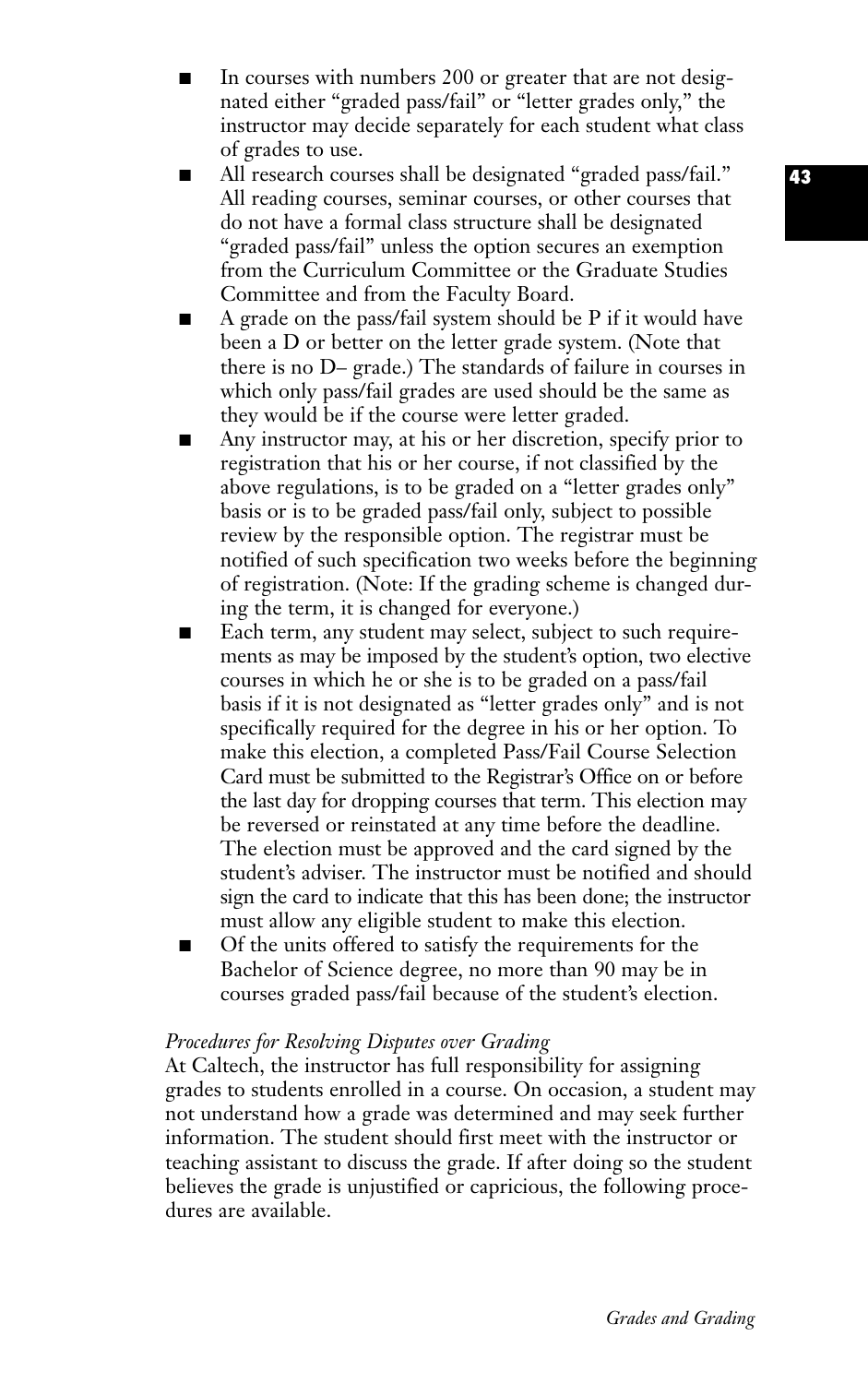Before the end of the term following the term when the grade was issued, the student should contact the academic mediator, appointed by the provost, who will work with the student and instructor to resolve the problem. If the mediation effort is unsatisfactory to the student, he or she may request a formal review by an appropriate executive officer or academic officer. The executive officer will review the case and report the decision in writing to the student. If the executive officer decides that a change of grade is warranted, or if the student requests a further appeal, these shall be requested of the division chair. At the discretion of the division chair, a committee may be appointed to review the case. The committee members should interview everyone involved in the case (the student, the course instructor, the teaching assistant, and anyone else with relevant information), and make a written recommendation to the division chair. Only the division chair can authorize the registrar to enter a new grade in the student's transcript.

## **NOTICES AND AGREEMENTS**

# **Academic Records of Veterans**

The Institute maintains a written record of a student's previous education. This is part of the student's official transcript, and included on this is a summary of any prior college-level education. A true copy of a transcript of college-level work at other institutions is maintained as part of the student's record. The amount of credit granted for prior training is indicated on the student's official transcript and, where this results in the shortening of a required training period in the case of a veteran, the Veterans Administration is notified.

The Institute's official transcript for each student shows the progress that student is making at the Institute. There is a record of each course enrolled in each term with a grade recorded for the course. The total number of units earned is kept so that the record will show continued progress toward the degree sought. The final grades are recorded at the end of each term of the school year, and the accumulative permanent record has on it grades for all subjects taken at the Institute. No student is allowed to enroll repeatedly in a course and withdraw without penalty. If a student enrolls in a course, he or she is expected to complete the course or receive a failing grade unless he or she withdraws from the course prior to the deadline for dropping courses. All students must maintain a minimum load equivalent to 12 quarter hours each term; no student may drop courses that would bring him or her below this level of effort. At any time when the student falls below the required number of units, fails to receive satisfactory grades, or engages in unsatisfactory conduct, the record is marked to indicate this, and the student is forbidden to continue at the Institute.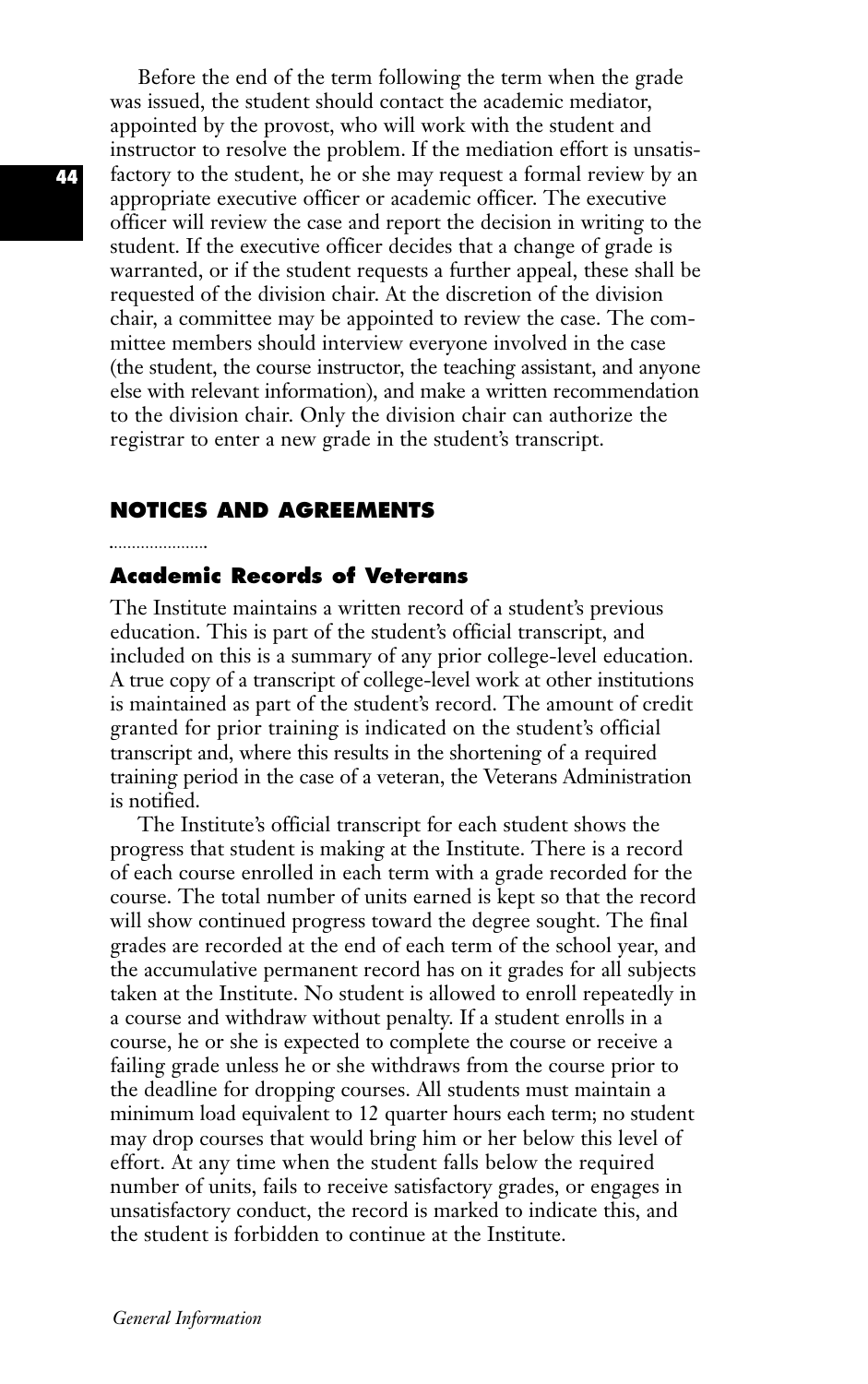The grading system of the Institute is A (excellent) to F (failed). An A is equivalent to 4.0 and an F to 0.0. A student must maintain a grade-point average of 1.4 in any term and at least 1.9 in each full year in order to be able to enroll in a successive term at the Institute. A minimum 1.9 overall grade-point average is required for graduation. A student who drops below the required averages (1.4 for a given term or 1.9 for the year) is dismissed and must petition for reinstatement. A student may be reinstated by the Undergraduate Academic Standards and Honors Committee and, if so, is required to earn a 1.9 GPA during the immediately following term. The Veterans Administration is notified when a veteran is academically dismissed or is making unsatisfactory progress toward a degree. Since the Institute requires all students to carry a minimum full load that corresponds to 12 quarter hours each term, any student who finishes a term in good standing is considered to have made satisfactory progress. If a student withdraws from a course before the final date for withdrawal, no grade is given in that course. The time spent in school counts, however, and the student may be considered to have not made satisfactory progress in the event of such withdrawal.

In order to withdraw from any course, a student must submit a withdrawal card. This shows the date on which the student was last in official attendance in that course. If a student reenrolls in that course and successfully completes it, that fact will be noted on his or her official transcript.

## **Access to Student Records**

The Institute maintains educational records for each student that include name, address, student identification number (including Social Security number), information on parents, guardian, and spouse, general information on academic status at the Institute, previous school data, results of standardized admissions examinations, courses previously taken or being taken, credits, and grades. Applicants for financial aid have an additional file holding those records. The Family Education Rights and Privacy Act (FERPA) and Caltech policy afford students certain rights as well as establish limitations with respect to student education records. These rights and limitations are as follows:

1. The registrar of the Institute is responsible for maintaining all educational records, except for those involving financial aid. Caltech permits disclosure of educational records, without consent of the student, to Institute officials with legitimate educational interests in them. An Institute official is a person employed by the Institute in an administrative, supervisory, academic or research, or support-staff position (including security personnel and health and diversity center staff), a person or company with whom the Institute has contracted (such as an attorney, auditor, consultants, contractors, or collection agent), a person serving on the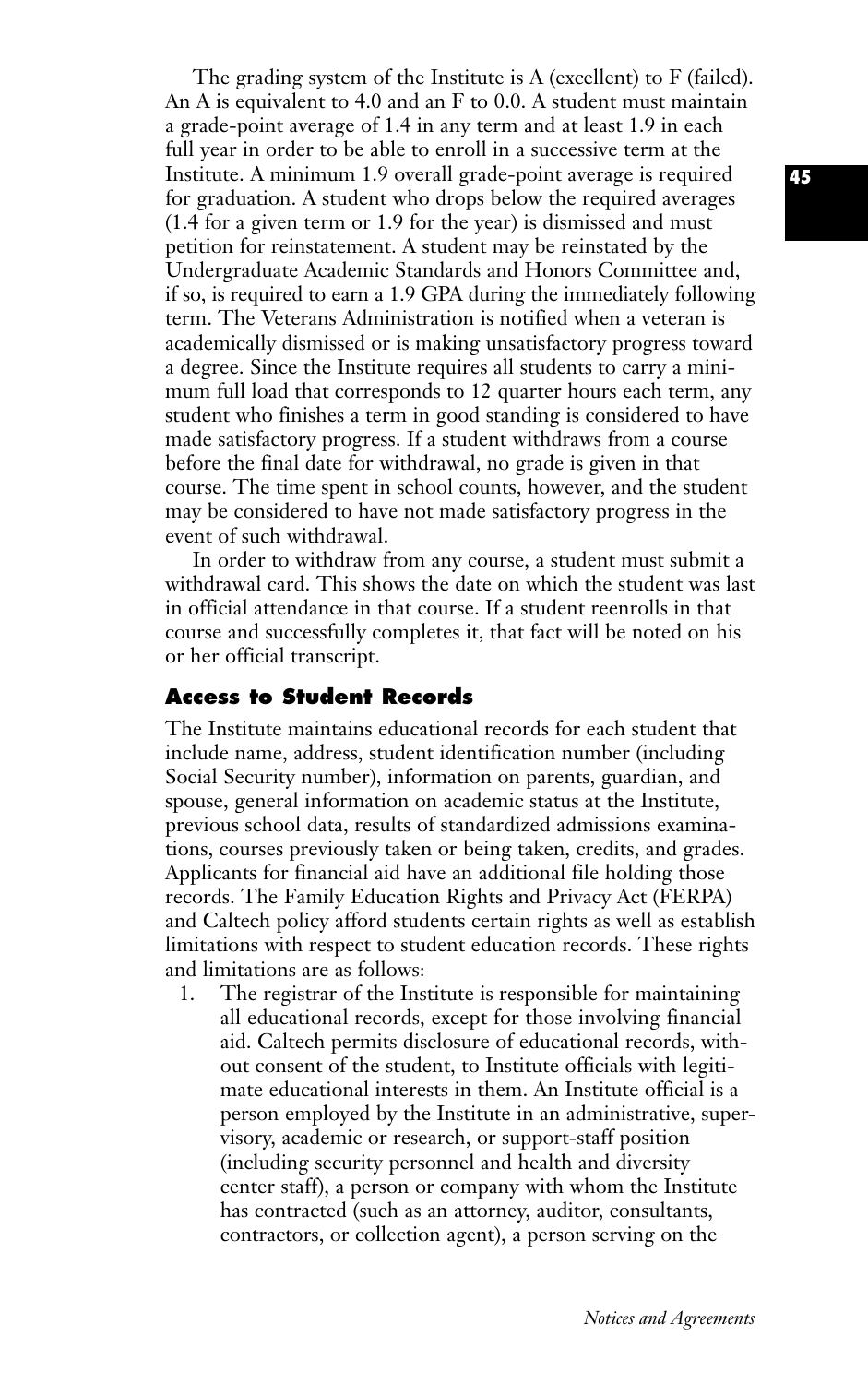Board of Trustees, or a student serving on an official com mittee, such as a disciplinary or grievance committee, or assisting another Institute official in performing his or her tasks. An Institute official has a legitimate educational inter est if he or she needs to review an education record in order to fulfill his or her professional responsibility. They are available to the registrar, provost, president, general counsel, vice president for student affairs, dean of graduate studies, dean of students, director of financial aid, and faculty of the Institute and to their respective staffs for the normal acade mic and business purposes of the Institute. Records involving financial aid are maintained by the director of financial aid, and are available to the director and staff, to the dean of graduate studies and staff, to the Faculty Committee on Scholarships and Financial Aid, and to the Faculty Committee on Graduate Study, for the purpose of granting and administering the Institute's financial aid program. Except as authorized by federal or state law or regulation, none of these educational records nor any personally identifiable information contained therein, other than directory information (see below), will be made available to anyone else, other than the student, without the written consent of that student. Where consent is required and given, the student, upon request, will receive a copy of the records to be released. The Institute will keep a record, available to the student and kept with his or her file, of all persons and organizations, other than those authorized within the Institute, requesting or obtaining access to the files, except when records have been produced in response to a grand-jury sub poena or other subpoena issued for a law-enforcement purpose and the court or issuing agency has ordered that the existence or the contents of the subpoena or the information furnished in response to the subpoena not be disclosed.

2. Students are allowed access to their educational records as follows: A student may inspect his or her academic tran script during normal working hours. To see other records, the student must provide a written request to the registrar or to the director of financial aid or to the dean of graduate studies or to the dean of students, or their deputies, as appropriate. A mutually convenient time will be arranged within 10 working days after receipt of the request for the student to examine the records in his or her file. At that time the student may examine all educational records in the file with the exception of those specifically exempted by Part 99 of Title 34 of the Code of Federal Regulations. The student may obtain copies of any of the records available to him or her; the cost will be 44 cents for the first page copied and 12 cents for each additional page. All reasonable requests for explanations or interpretations of the educational records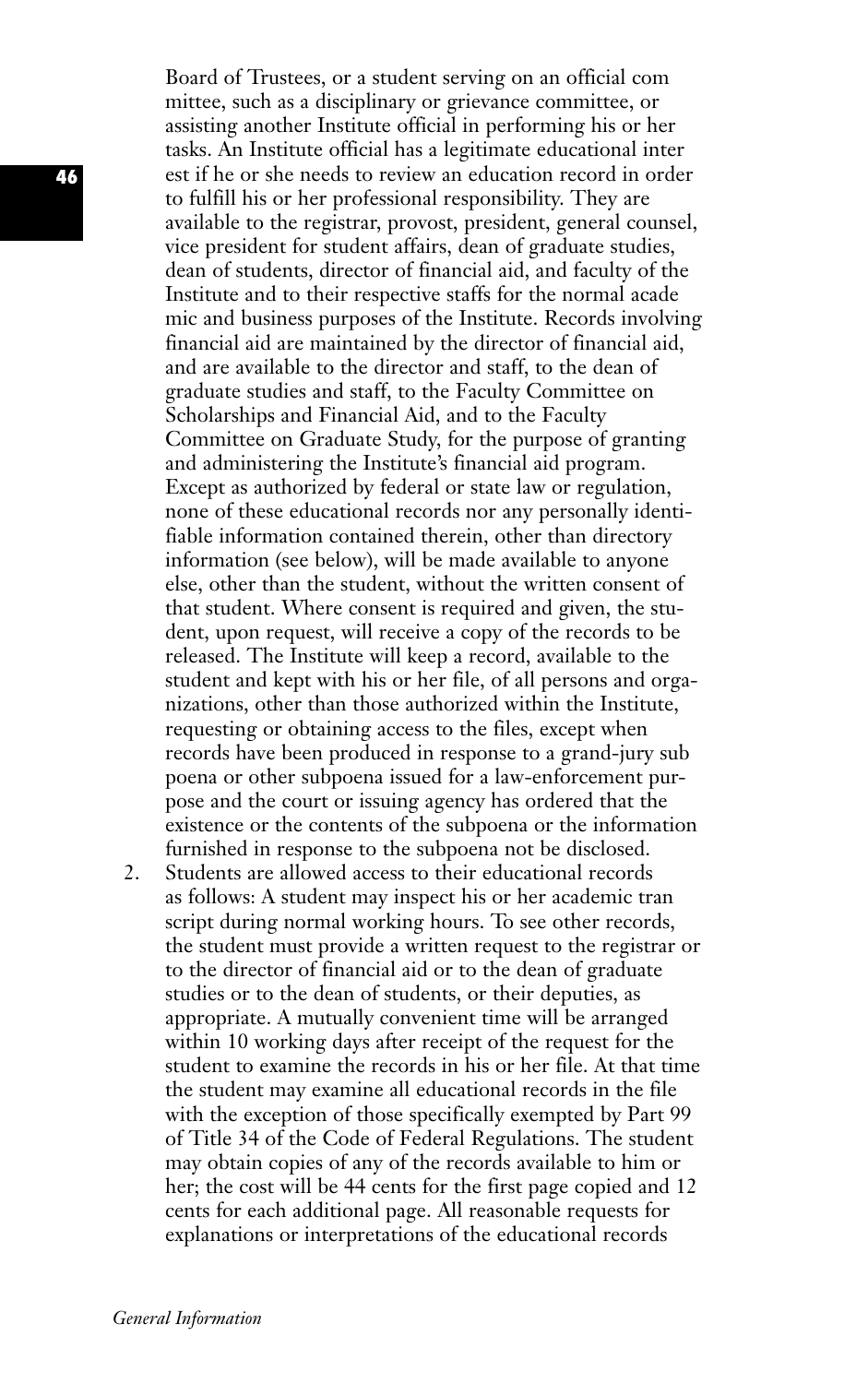will be honored, and if inaccurate, misleading, or otherwise inappropriate data are found in these records, they will be promptly corrected or deleted. The student also has the right to insert into the records a written explanation respecting the contents of such records. If the student and the registrar, or the director of financial aid, or the dean of graduate studies, or the dean of students, or their deputies, do not agree on any item contained in the educational records, the student may submit a written request to the provost for a hearing to challenge the content of the records. The provost will schedule such a hearing within 30 days after receipt of the request and will notify the student at a time reasonably in advance of the hearing of its date, time, and place. The hearing will be before a board composed of the provost, the vice president for student affairs, or their designated alternates, and at least one disinterested member of the faculty, who shall be appointed by the chair of the Faculty Board. None of those hearing the challenge may have a direct interest in the outcome. The student will be afforded a full and fair opportunity to present evidence relevant to the issues raised and may be assisted or represented by individuals of his or her choice at his or her own expense, including an attorney. The decision of the board on the correctness of the educational record, as determined by majority vote, will be in writing, will be rendered within 10 days after the conclusion of the hearing, and will be final. This decision will be based solely upon the evidence presented at the hearing and will include a summary of the evidence and of the reasons for the decision. If, as a result of the hearing, the Institute decides that the information in the files is inaccurate, misleading, or otherwise in violation of the privacy or other rights of the student, the Institute shall amend the records accordingly and so inform the student in writing. However, if, as a result of the hearing, the Institute decides that the information is not inaccurate, misleading, or otherwise in violation of the privacy or other rights of a student, it shall inform the student of the right to place in the educational records a statement commenting on the information in the records and/or setting forth any reasons for disagreeing with the decision of the Institute.

3. The Institute considers the following to be directory information: a student's name, UID, address, e-mail address, telephone listing, ID photograph, date and place of birth, major field of study, year in school, current enrollment status, expected date of graduation, participation in officially recognized activities and sports, weight and height if a member of an athletic team, dates of attendance, degrees and awards received, thesis title, home town, and most recently attended educational agency or institution. Directory information may **47**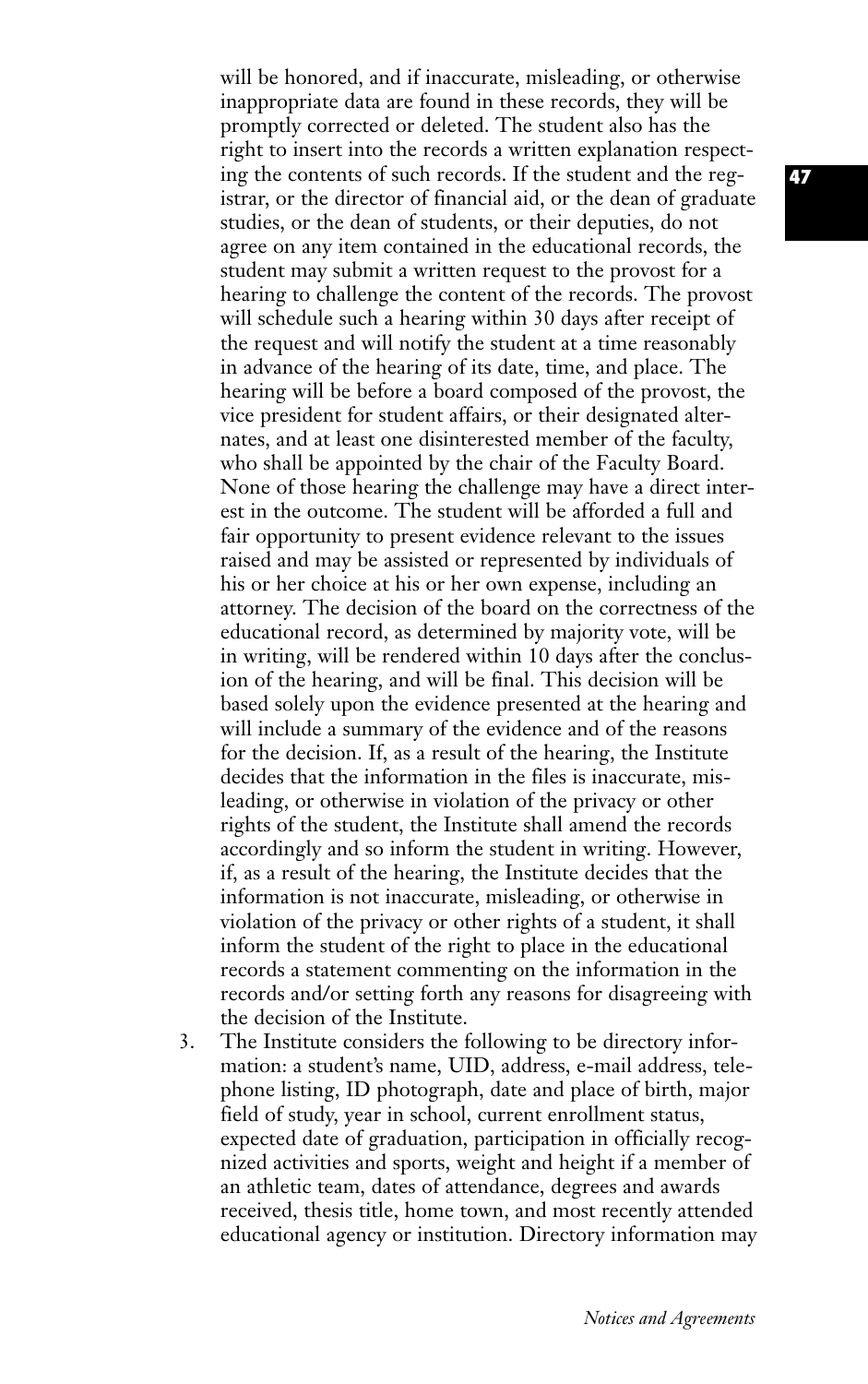be made available to requestors at the Institute's discretion. Any student may, however, have part or all of this information withheld by notifying the registrar in writing no later than 30 days after the commencement of classes in the academic year. That information will then be withheld for the balance of that academic year. If the information is to be withheld in subsequent years, new requests must be filed.

- 4. A student will not be required to waive any rights regarding access to educational records. However, a student may voluntarily waive right of access to confidential statements made by third parties respecting admission to educational agencies or institutions, applications for employment, or the receipt of an honor or honorary recognition. In case of waiver, the confidential statements will be used solely for the purposes for which they were specifically intended, and the student will, upon request, be notified of the names of all persons making such confidential statements. If a student should desire to so waive right of access, so as to facilitate the obtaining of a confidential statement of this nature, he or she should contact the registrar for the necessary form.
- 5. The Institute reserves the right to destroy from time to time any and all educational records that it maintains on a student, except to the extent that the law requires their maintenance for a longer period of time. However, where access to records has been requested, no destruction of those records will be allowed to take place until such access has been granted or denied.
- 6. Students who believe their rights under FERPA may have been violated may file a complaint with the Family Policy Compliance Office, U.S. Department of Education, 400 Maryland Avenue SW, Washington D.C. 20202-4605.

#### *Transcripts of Records*

A student, or former student, may request that official transcripts of his or her records be forwarded to designated institutions or individuals. Requests should be filed at the Registrar's Office at least five days before the date on which the transcripts are to be mailed. (See *Unpaid Bills*, page 151, for complete details.)

# **Accreditations and Authorizations**

The California Institute of Technology is accredited by the Accrediting Commission for Senior Colleges and Universities of the Western Association of Schools and Colleges, 985 Atlantic Ave., Ste. 100, Alameda, CA 94501; (510) 748-9001. In addition, the Institute is authorized by the California State Department of Education, Office of Private Postsecondary Education, to operate as a private postsecondary educational institution and, by the same agency, to train veterans in the programs of the Veterans Administration.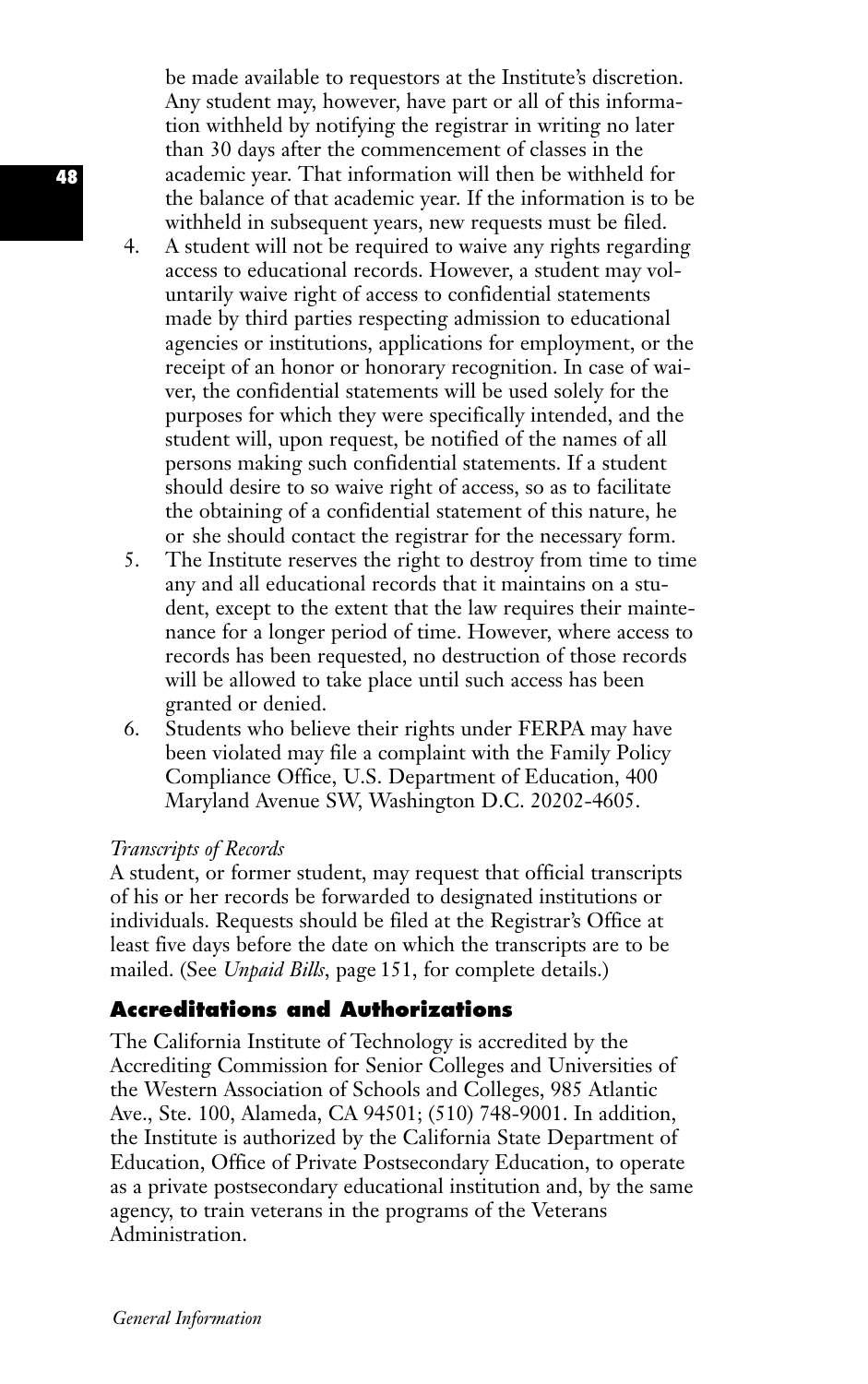The Engineering Accreditation Commission of the Accreditation Board for Engineering and Technology (111 Market Place, Suite 1050, Baltimore, MD 21202-4012; 410-347-7700) has accredited Caltech's B.S. programs in chemical engineering, in electrical engineering, and in mechanical engineering. Further, the Committee on Professional Training of the American Chemical Society has approved Caltech's B.S. program in chemistry.

The documents describing these accreditations and authorizations are on file and may be inspected in the Registrar's Office, the Undergraduate Admissions Office, or the Office of the Dean of Graduate Studies (Graduate Office).

## **Student Grievance Procedure**

Caltech provides a variety of routes, most of them informal, by which students may bring complaints to consideration and resolution. In academic matters, for example, they may begin with facultystudent conversations and may extend to the deans, the division chairs, the registrar, or to various committees having faculty and student members. Undergraduate housing matters are dealt with by house officers, the resident associates, the IHC, and the assistant vice president for student life. The dean of graduate studies is often of assistance in resolving graduate student matters. As the Institute officers responsible for the supervision of many Student Affairs offices, the assistant vice presidents for student affairs may be the appropriate persons to appeal to in case of unresolved complaints involving those offices. The Graduate Student Council and ASCIT may become involved in important complaints, and sometimes ad hoc groups are formed to make recommendations.

The grievance procedure is intended to deal with complaints by currently enrolled students for which reasonable efforts by the available informal routes have not led to an acceptable resolution, and which do not fall within the jurisdiction of the Honor System.

The first step in this procedure is to consult with the person appointed by the president of the Institute as mediator for student grievances. The mediator will assist the student in trying to work out the problem in an informal way. If the student is not satisfied with the results, he or she may appeal the case to the Student Grievance Committee. The members of the committee are undergraduates appointed by the ASCIT Board of Directors, graduate students appointed by the Graduate Student Council, faculty appointed by the faculty chair, and administrative staff appointed by the vice president for student affairs. Two members and two alternates are appointed from each of the four categories. The chair of the committee is appointed by the president and does not vote except in case of a tie. The grievant may present the case to the committee, present documents in support of the case, request that witnesses be called, and be assisted by another member of the Caltech community who is not an attorney. The committee will present its conclusions and recommendations to the president of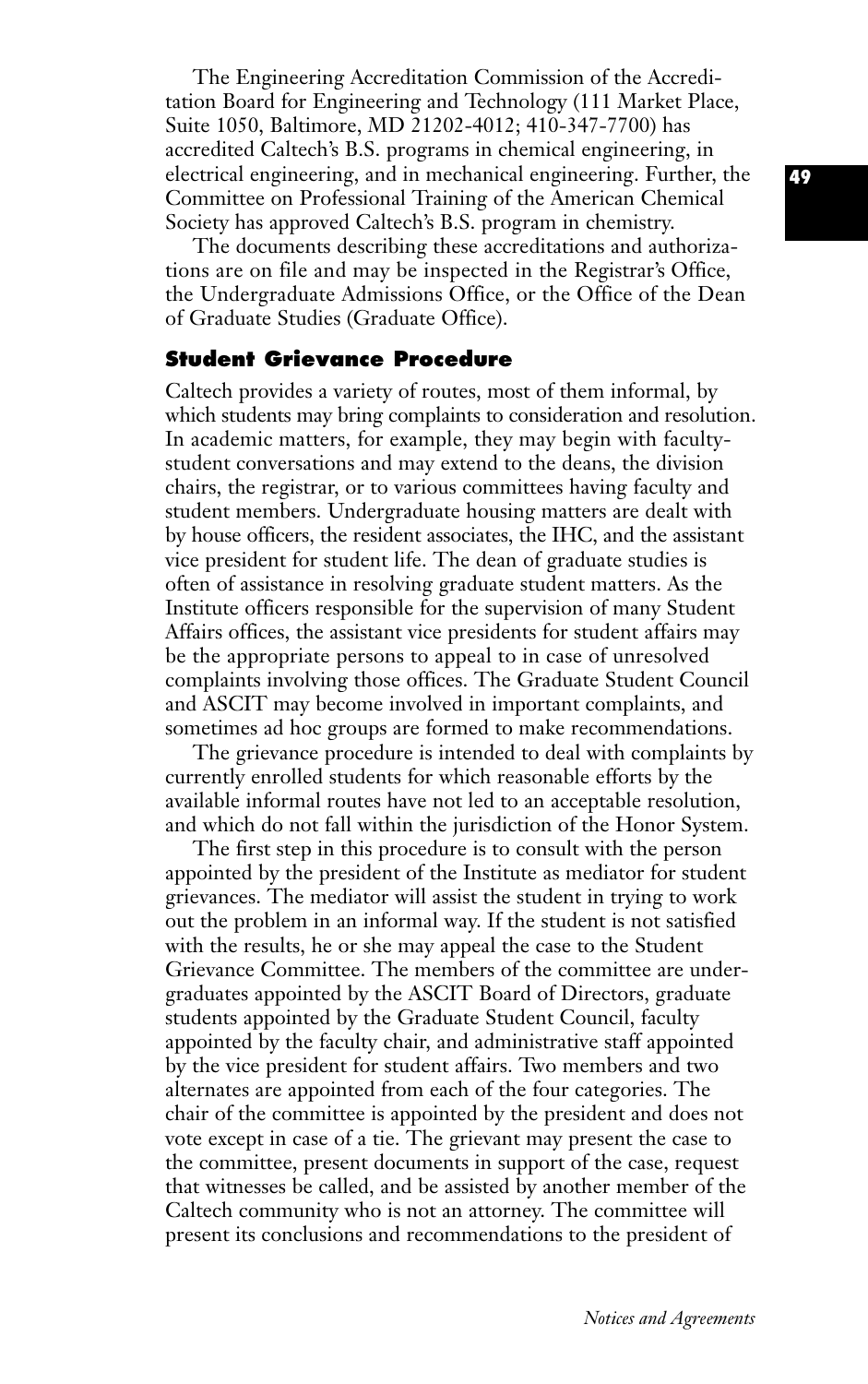the Institute, and the president's decision will be final. A complete statement of the student grievance procedure is available from the following offices: Student Affairs, Dean of Students, Dean of Graduate Studies, and Center for Diversity.

## **Student Patent and Computer Software Agreement**

The California Institute of Technology has the responsibility to see that inventions made and computer software developed at the Institute be used for the public benefit, be administered in such a way as to avoid cause for criticism of the Institute, and meet the Institute's contractual obligations to others.

Students at Caltech have many opportunities to work in laboratories, in shops, or with computers, sometimes on individual projects and sometimes as part of a group activity. It is not unusual under these circumstances for inventions to be made, or computer software to be written, and it is important that the student's rights in patents on such inventions and computer software be protected. The Institute's policy is to reserve to itself rights in inventions and computer software generated by faculty and staff members with the use of Institute facilities or in the normal course of their Institute duties. The student's position is different, however, and students retain all rights except in inventions or computer software generated under circumstances such that rights clearly belong to the Institute or to the sponsor of the research. In order to clarify this situation and to protect the rights of both the student and the Institute, each student at Caltech is asked to sign the following agreement:

In view of the patent and copyright policies of the Institute in force at this date and as may from time to time be amended, and as consideration for my use of Institute facilities and equipment, I hereby agree as follows:

- 1. The Institute agrees that I shall retain all rights in inventions and computer software generated by me at the Institute except when such inventions are first conceived or actually reduced to practice, or such computer software is written: A) in the course of the performance of work as a paid employee of the Institute; B) in the course of independent student research financed by or otherwise obligated to an outside grant to or contract with the Institute, or financed by a grant from the Institute; or C) during work in the research program of an academic staff member.
- 2. When I generate inventions or computer software at the Institute in connection with in the educational program of the Institute (e.g., course work, homework, theses), the Institute agrees that I shall retain rights but the Institute shall obtain an irrevocable royalty-free nonexclusive license, with the right to grant sublicenses, for any purpose whatsoever.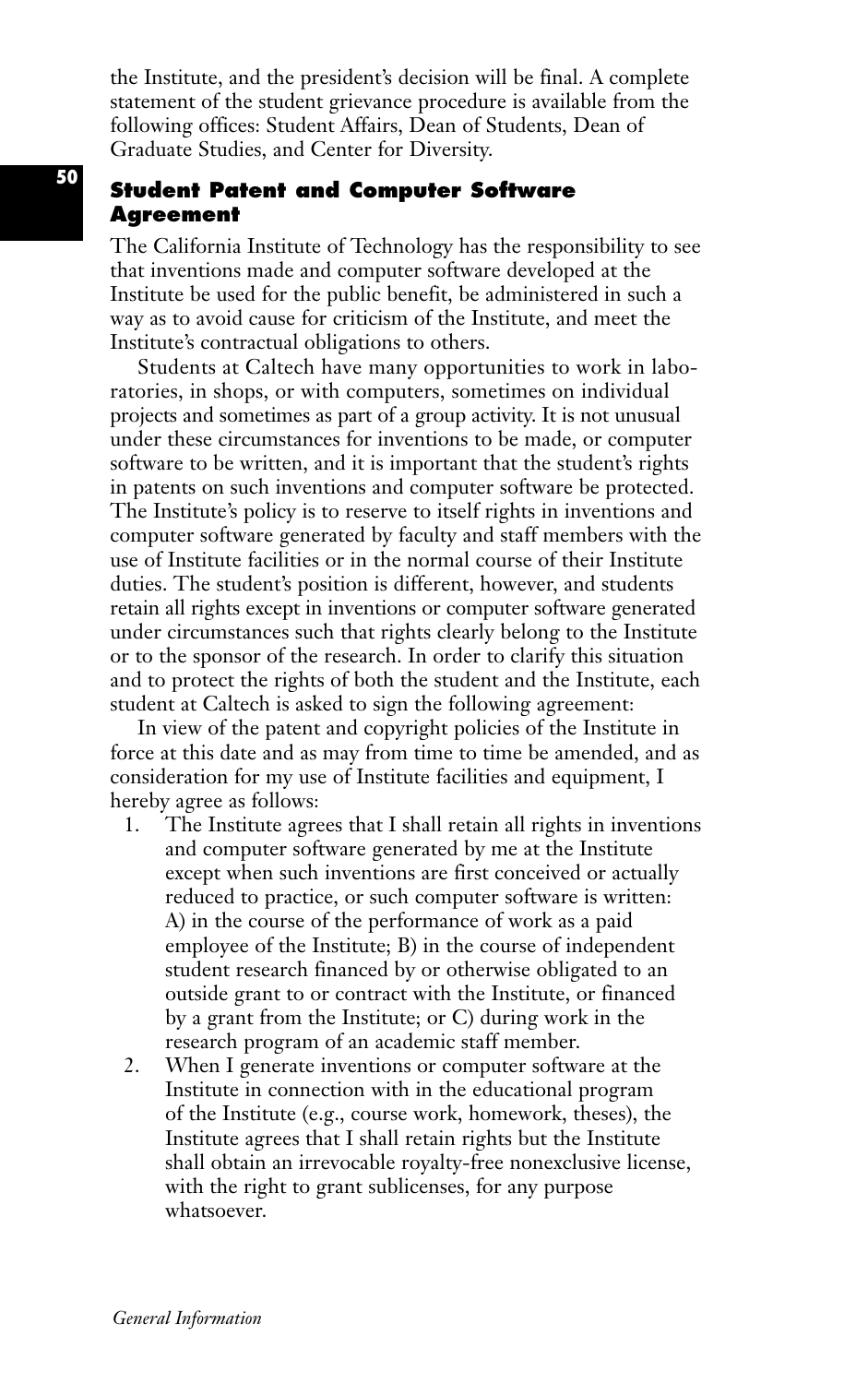- 3. I agree to notify the Institute promptly of any discovery, innovation, or invention that is first conceived or first actually reduced to practice, or computer software written, under the conditions of paragraphs 1A through 1C above.
- 4. I agree to assign, and hereby do assign, to the Institute all such inventions and computer software made or written under the conditions of paragraphs 1A through 1C above, and all inventions, copyrights, patent applications, and patents relating thereto; and to execute all papers required to apply for, obtain, maintain, issue, and enforce such copyright registrations, patents, and applications; and to provide reasonable assistance regarding such copyrights, patents and patent applications, including testifying in any interference proceeding or litigation relating thereto. Expenses for the copyrights and patent applications, and for the assistance set forth in the preceding sentence, shall be borne entirely by the Institute.
- 5. I understand that if the Institute receives funds from the licensing of computer software or patents assigned to it by me pursuant to this agreement, in excess of unreimbursed expenses associated with obtaining, maintaining, and enforcing such copyrights and patents, I shall share in these funds according to the established Institute policy, procedures, and practice in effect on the date that the patent application is filed or the computer software is completed, in the same manner as a member of the academic staff.
- 6. I understand that the Institute relies on the foregoing agreement when it enters into contracts with others and obligates itself with respect to inventions or computer software made or written in the course of research conducted at the Institute.
- 7. I also understand that this agreement does not apply to any invention that qualifies fully under the provisions of Section 2870, Chapter 2 of Division 3 of the Labor Code of the State of California, which states as follows:

*(a) Any provision in an employment agreement which provides that an employee shall assign, or offer to assign, any of his or her rights in an invention to his or her employer shall not apply to an invention that the employee developed entirely on his or her own time without using the employer's equipment, supplies, facilities, or trade secret information except for those inventions that either: (1) Are related at the time of conception or reduction to practice of the invention to the employer's business, or actual or demonstrably anticipated research or development of the employer; or (2) Result from work performed by the employee for the employer. (b) To the extent a provision in an employment agreement purports to require an employee to assign an invention otherwise excluded from being required to be assigned under subdivision (a), the provision is against the public policy of this state and is unenforceable.*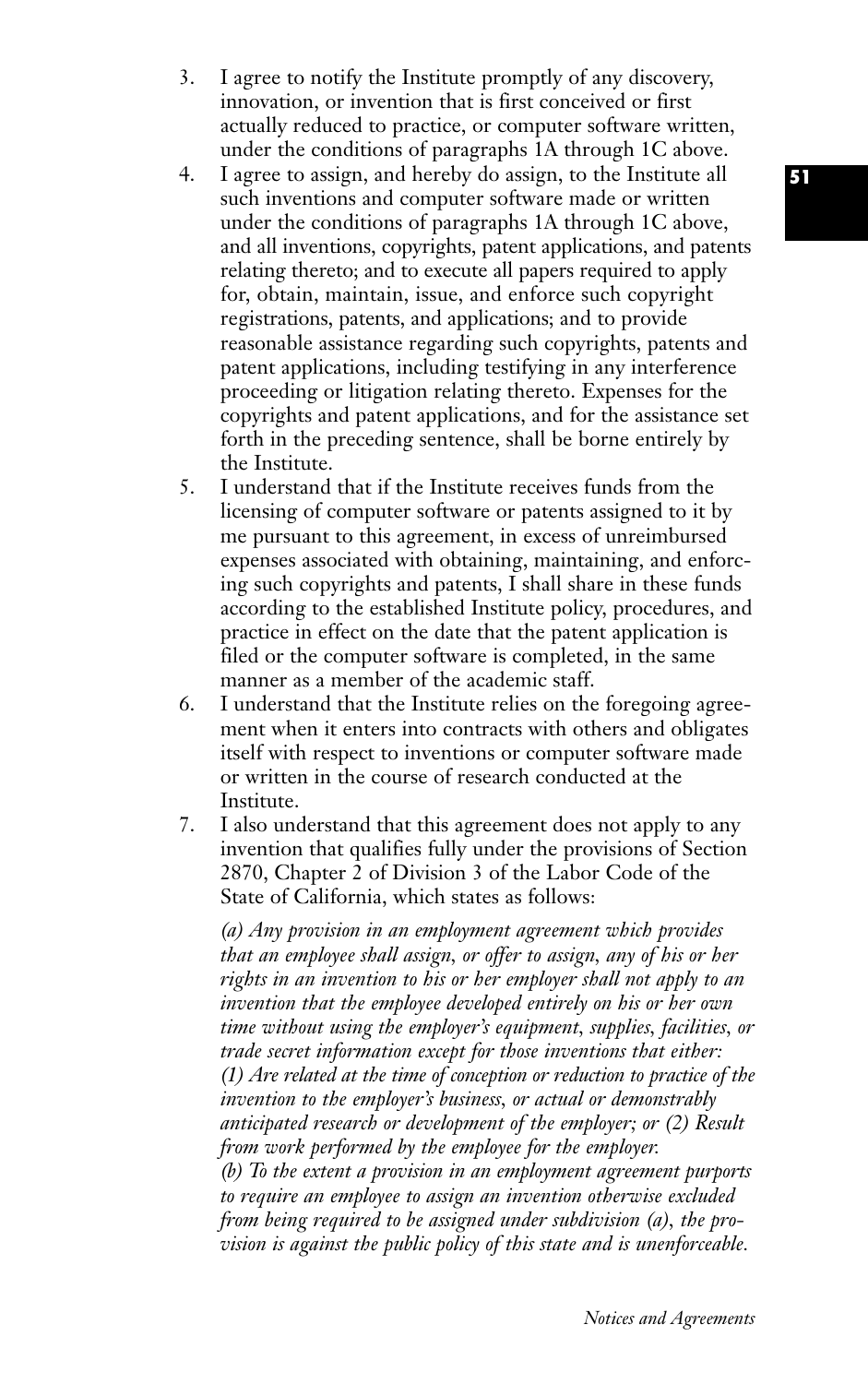## **Student Retention and Persistence Rates**

Most undergraduates enter Caltech at the freshman level. Of the 236 freshmen enrolled during the 2008–09 academic year, 232 reenrolled in the first term of the 2009–10 academic year and are progressing, yielding a persistence rate of 98 percent. Of the 191 freshmen enrolled during the 2003–04 academic year, 169 graduated by June 2009, yielding a graduation rate for this group of 89 percent.

At the graduate level, most students enter Caltech to pursue either the degree of Master of Science or Doctor of Philosophy or, occasionally, both. Of the 206 entering graduate students enrolled in a Ph.D. program during the 2008–09 academic year, 200 reenrolled in the first term of the 2009–10 academic year and are making satisfactory academic progress, resulting in a persistence rate of 97 percent. Of the 51 entering graduate students enrolled in M.S. programs during the 2008–09 academic year, 10 completed requirements within one year; an additional 40 reenrolled in the first term of the 2009–10 academic year and are making satisfactory progress toward a higher degree.

### **INSTITUTE POLICIES**

## **Acceptable Use of Electronic Information Resources**

Caltech provides electronic information resources (including, but not limited to, computers, computer accounts and services, networks, software, electronic mail services, electronic information sources, video and voice services, servers, web pages, and related services) to assist members of the Institute community in the pursuit of education and research. This policy, in conjunction with other applicable Caltech policies, sets forth the acceptable use of all Caltech electronic information resources owned or managed by Caltech, and describes the rights and responsibilities of the Institute and of faculty, staff, students, and other members of the Institute community with respect to use of these resources.

Electronic information resources are intended to be used to carry out the legitimate business of the Institute, although some incidental personal use is permitted. Faculty, staff, students, and other members of the Institute community ("users") who use campus electronic information resources should be guided by the Institute's Honor System, which prohibits any member of the Institute community from taking unfair advantage of any other. In addition, users who use the Institute's electronic information resources assume responsibility for their appropriate use and agree to comply with all relevant Institute policies and all applicable local, state, and federal laws.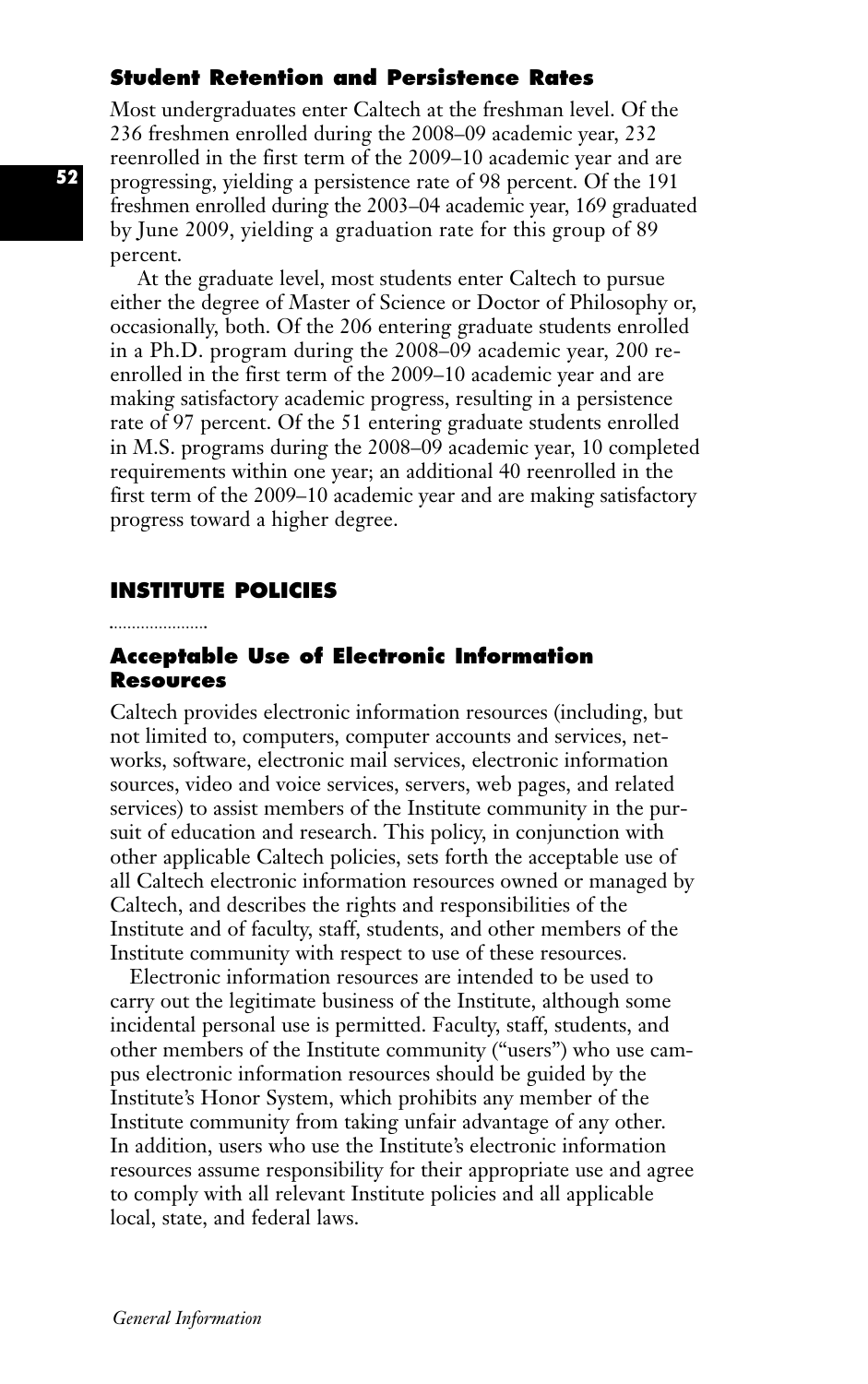Users of Institute electronic information resources may not use these resources for inappropriate or unauthorized purposes. Some examples of inappropriate use are sending a communication or using electronic information resources, including web pages, that discriminate against or illegally harass, defame, offend, or threaten individuals or organizations, or to engage in other illegal conduct or conduct that violates Institute policy; destruction of or damage to equipment, software, or data belonging to others; disruption or unauthorized monitoring of electronic communications; interference with use of Institute systems; violations of computer security systems; unauthorized use of accounts, access codes, or identification numbers; use of facilities in ways that intentionally impede the legitimate computing activities of others; use of facilities for commercial purposes; use for political or lobbying activities that jeopardize the Institute's tax exempt status and, therefore, violate Institute policy; violation of copyrights, software license agreements, patent protections and authorizations, or protections on proprietary or confidential information; unauthorized use of Caltech's trademarks; violating copyright laws by downloading and sharing files; violations of privacy; academic dishonesty; sending chain mail; spamming; intrusion into computer systems to alter or destroy data or computer programs (e.g., hacking or cracking); or sending communications that attempt to hide the identity of the sender or represent the sender as someone else.

Password capabilities and other safeguards are provided to members of the Caltech community in order to safeguard electronic messages, data, files, and other records (including computer files and records, electronic mail, and voice mail) from unauthorized use. In addition, the Institute will routinely follow up on systems and/or accounts that appear to be compromised or are in the process of being compromised. However, these safeguards are not intended to provide confidentiality from the Institute with respect to personal messages or files stored on Institute systems. Electronic information resources are Institute property. Users should not have an expectation of privacy with respect to their use of Institute electronic information resources or data, files, or other records generated, stored, or maintained on Institute resources.

The Institute may routinely examine network transmission patterns such as source/destination, address/port, flags, packet size, packet rate, and other indicia of traffic on the servers. While the Institute will not, as a routine matter, review the content of electronic messages or other data, files, or records generated, stored, or maintained on Institute electronic information systems, the Institute retains the right, within its discretion, to inspect, review, or retain the content of electronic messages and other data, files, or records generated, stored, or maintained by users at any time without prior notification, for legitimate Institute reasons. These legitimate reasons include, but are not limited to, responding to lawful subpoenas or court orders, investigating misconduct and determining compli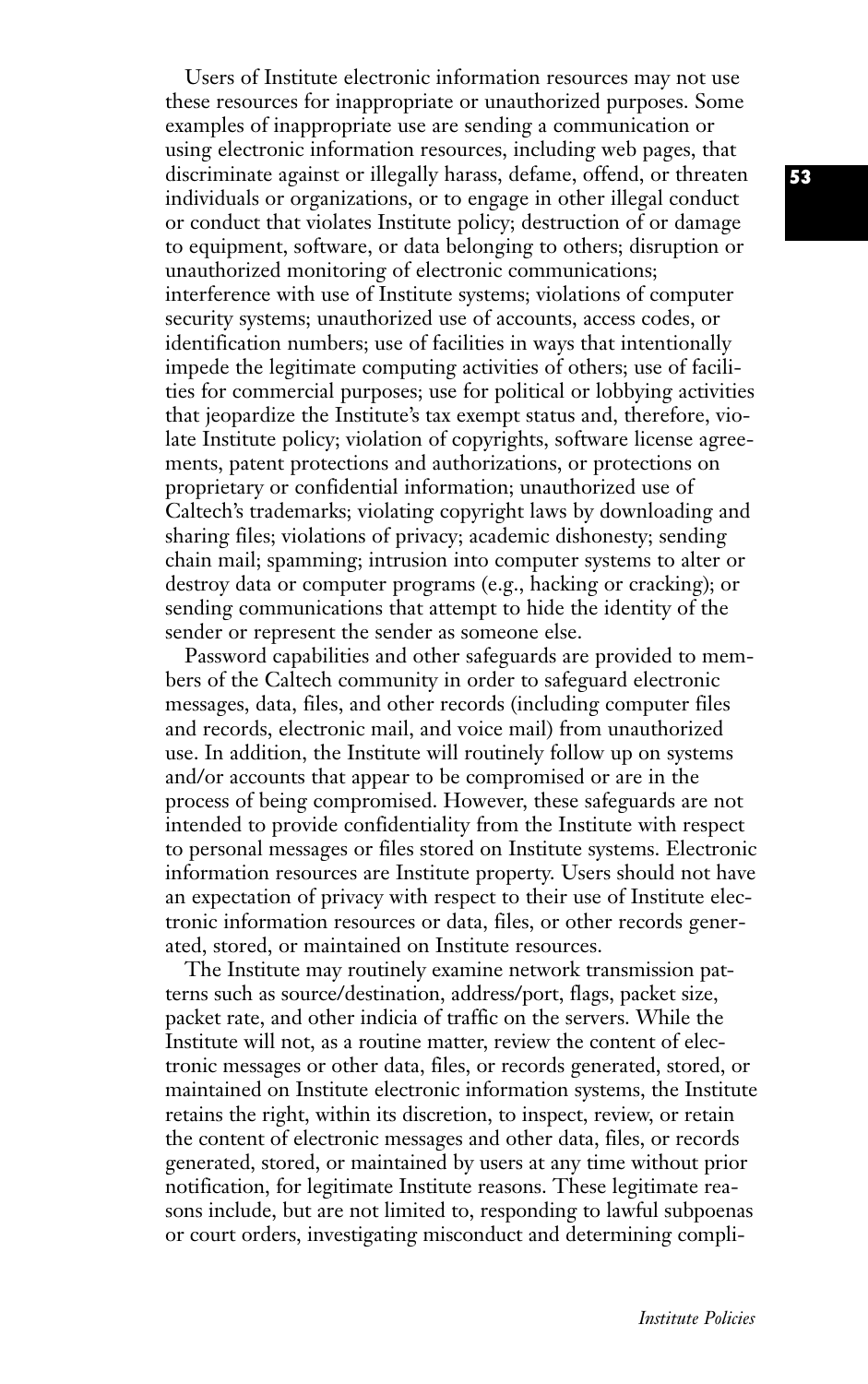ance with Institute policies, and locating electronic messages, data, files, or other records. Users should also understand that electronic messages, data, files, and other records generated, stored, or maintained on Institute electronic information systems may be electronically accessed, reconstructed, or retrieved even after they have been deleted. Institute access to the content of electronic mail, data, files, or other records generated, stored, or maintained by any member of the Caltech community may only be requested 1) by the provost, for faculty; 2) by the associate vice president for human resources, for employees; and 3) by the vice president for student affairs, for students. In all cases, Institute access requires prior consultation with the Office of the General Counsel.

The use of Institute electronic information resources is a privilege, not a right, and the Institute may revoke this privilege, or decline to extend this privilege, at any time. Inappropriate use of Institute resources may result in administrative discipline up to and including separation from the Institute. Suspected illegal acts involving Institute electronic information services may be reported to state and federal authorities, and may result in prosecution by those authorities. Any questions concerning the appropriate use of any of the Institute's electronic information resources or relevant Institute policies should be directed to the provost, the chief information officer, the associate vice president for human resources, the dean of students, or the dean of graduate studies.

## **Accommodations for Disabilities**

It is the policy and practice of Caltech to comply fully with the Americans with Disabilities Act (ADA), the Rehabilitation Act (Section 504), and other applicable federal, state, and local laws to ensure equal opportunity for qualified persons with disabilities. Caltech is committed to ensuring that there is no unlawful discrimination in any of its programs, services, activities, and terms and conditions of employment. As required by law, Caltech will provide reasonable accommodations to qualified individuals with disabilities including students, employees, and job applicants.

It is the responsibility of the Caltech administration and faculty to ensure the Institute's compliance with this policy.

The following individuals have been designated as contacts regarding disability issues: For students, Barbara Green, associate dean of students, (626) 395-6351, and Felicia Hunt, associate dean of graduate studies, (626) 395-3132. For staff, April White Castañeda, senior director of employee relations, (626) 395-8167. For faculty, Jean Grinols, administrator, Provost's Office, (626) 395-6129.

## **Alcohol Use at Student Events**

### *I. Basic Principles*

Caltech is committed to providing its students, faculty, and staff with an environment that promotes safe and responsible social interaction.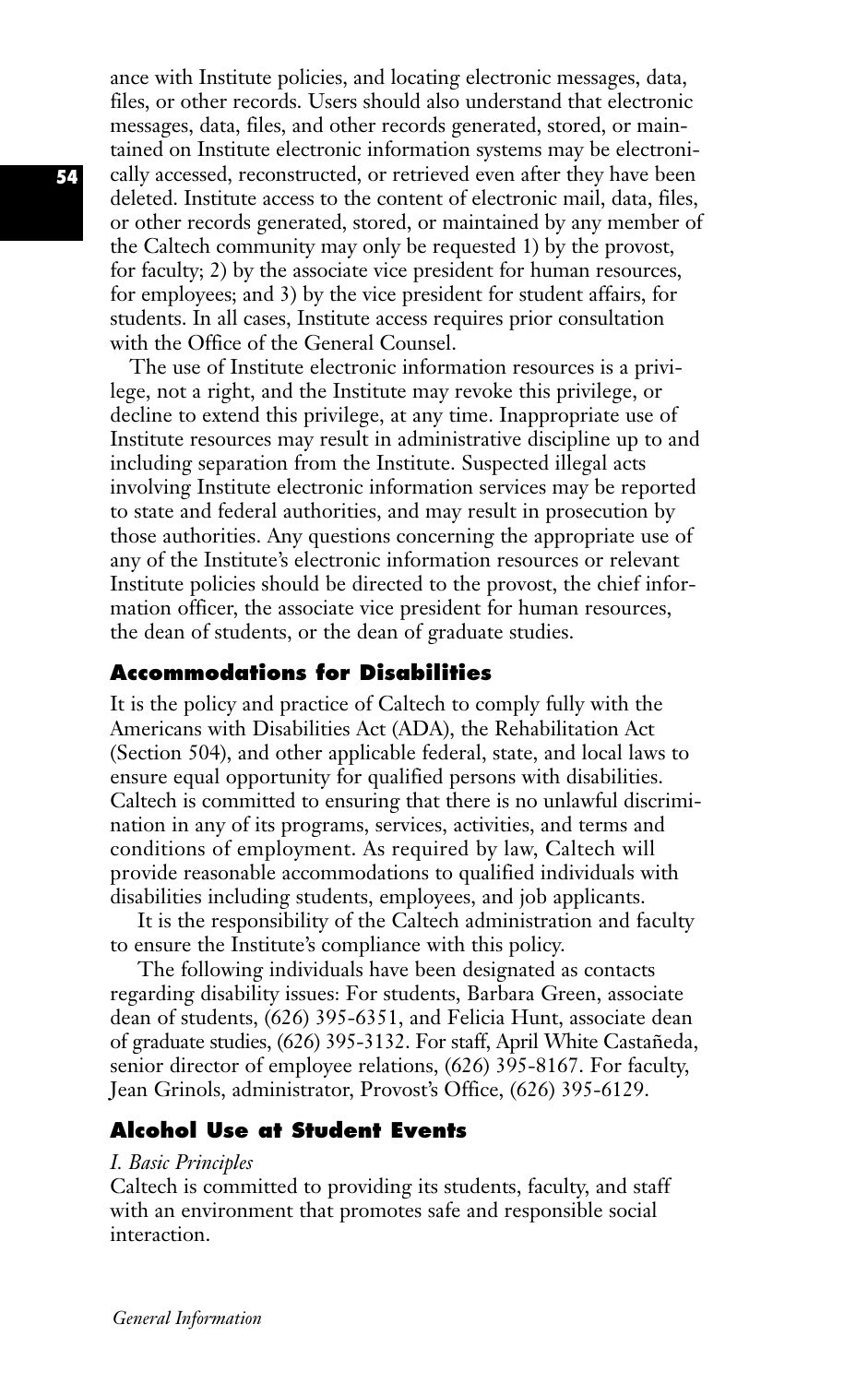The Institute's concern over the illicit use and the abuse of alcohol and drugs results from the serious health hazards caused by substance abuse and from the potential legal penalties for those convicted of unlawful use, possession, or distribution of these substances, and by the ways in which alcohol and drugs adversely affect the campus environment. All members of the Caltech community should be familiar with and adhere to the Institute's policy on substance abuse. Please refer to http://cit.hr.caltech.edu/ policies/policies-main.html for the complete text of the policy.

Caltech's primary approach to preventing substance abuse is to educate its students regarding the medical and psychological hazards of abuse and to increase student sensitivity to the ways in which substance abuse interferes with the rights and privileges of others. The Institute encourages the future growth of a community where substance abuse is not condoned and where those with related abuse problems are provided with assistance.

The Caltech community, guided by the Honor Code, is founded on trust, respect, and responsibility. These principles apply to all aspects of Caltech life, including alcohol and substance use and abuse. Caltech has a long-standing tradition of students acting responsibly and refraining from actions that are damaging to others or to the Institute. Individuals are expected to take responsibility for their own conduct and to comply with state and federal laws as well as with Institute policy and the Honor Code.

## *II. Caltech Policy on Controlled Substances and Alcohol*

The Institute maintains a drug-free workplace and campus. The use, possession, cultivation, manufacture, sale, or transfer of illegal drugs is prohibited. The illegal use of other drugs or prescriptions is also prohibited. Members of the Caltech community are expected to act lawfully with respect to the possession and consumption of alcoholic beverages. Possession and consumption of alcohol by individuals under 21 is prohibited. It is a violation of Caltech's policy to serve, share, or pass alcohol to anyone under 21. Anyone who is intoxicated, regardless of age, may not be served. All members of the Caltech community, including students, are prohibited from returning to work in an experimental lab after having consumed alcohol. Consumption of alcoholic beverages in public areas outside residences, such as walkways, building steps and porches, and green spaces (e.g., the Olive Walk, the Millikan Pond area, the Court of Man), is not permitted regardless of the drinker's age unless the event is registered.

### *Planning Student Events at Caltech*

Caltech recognizes that student parties and activities are an important part of campus life. The information provided here is intended to help minimize the risks associated with sponsoring a party, and to help individuals and organizations plan and execute a safe, healthy, fun, and problem-free event.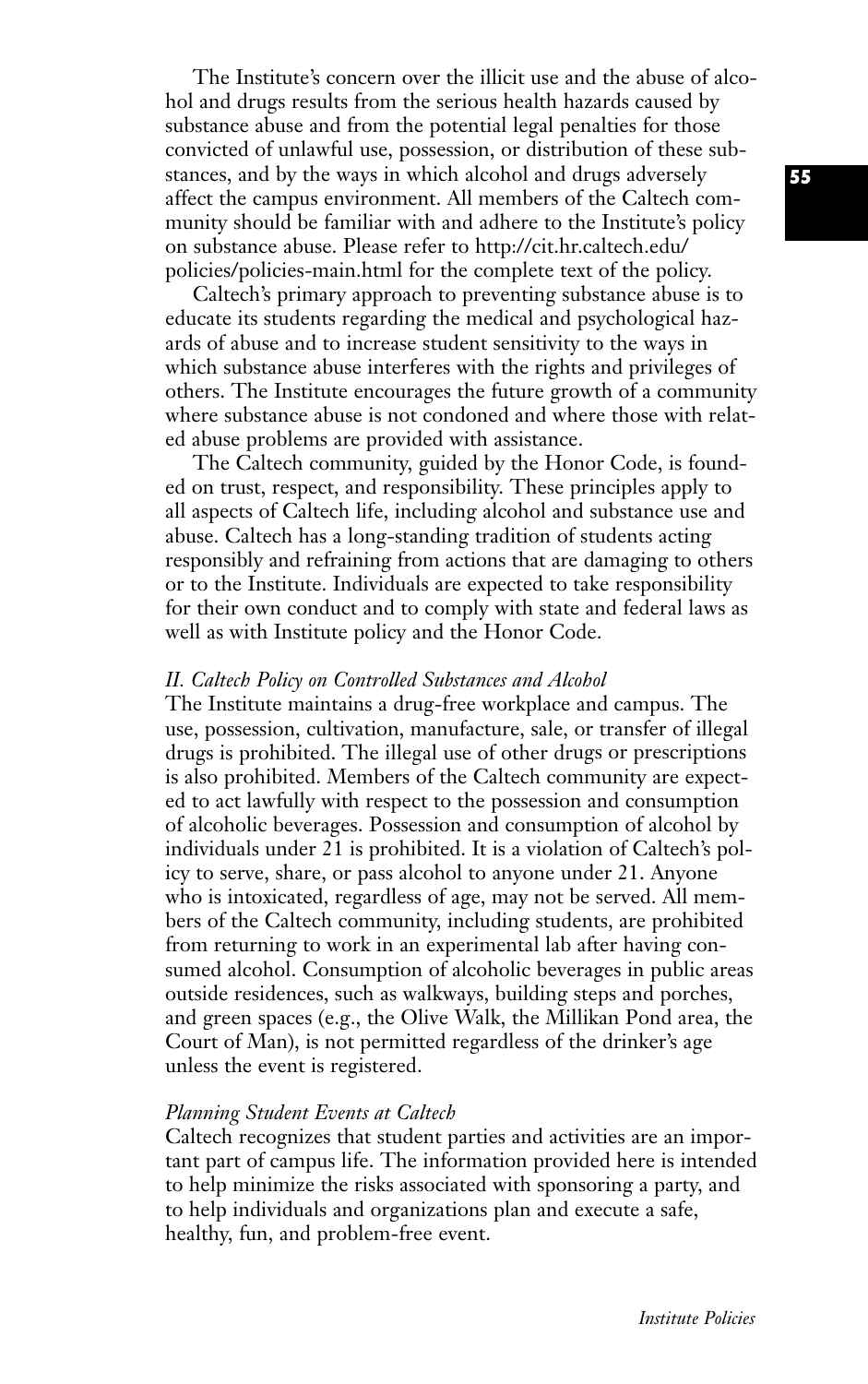Event planners are encouraged to consult with the assistant vice president for student life, the dean or associate dean of students, or the dean or associate dean of graduate studies prior to the party so that the respective office can work with planners in arranging their event.

#### *Planning Requirements*

These requirements apply to events taking place in an Institute common area (any area outside of an individual's apartment or private room). Examples of common areas include house lounges, dining rooms, and courtyards, the Catalina recreation room, Dabney Lounge, etc. These planning requirements do not apply to activities that take place in private rooms within student residences or student apartments. Such locales are governed by applicable laws and conditions of the housing contract.

All student events at which alcohol will be served (including official campus functions, registered events, and private parties) must adhere to the following guidelines:

- In order to use Institute funds (including house dues, club funding, and student government funding) for an event where alcohol is served, prior authorization must be received from the assistant vice president for student life, the dean or associate dean of students, or the dean or associate dean of graduate studies.
- Events where alcohol is served may be open only to members of the Caltech community and their invited personal guests.
- Events should not promote the inappropriate or excessive use of alcohol.
- One student must fill out the event registration form as the event host on behalf of the sponsoring organization, signifying that the organization agrees to abide by Caltech procedures and applicable law.
- Professional bartenders are required at any event where alcohol is served and participants under the legal drinking age are present. Professional bartenders may also be required at the discretion of the Institute if circumstances so require. A current driver's license with a picture, a state-issued identification card, or a passport is the acceptable means of age verification.
- A bartender may not serve alcohol to any individual who is under 21 years of age or to anyone who is intoxicated. A bartender may not serve more than one drink to one person at any one time.
- Alcoholic and nonalcoholic beverages must be free and provided in quantities determined by the proportion of guests above and below the legal drinking age. An adequate supply of quality nonalcoholic beverages must be provided throughout the duration of the party. Alcohol may not be served if nonalcoholic beverages run out. Food must also be available throughout the duration of the event.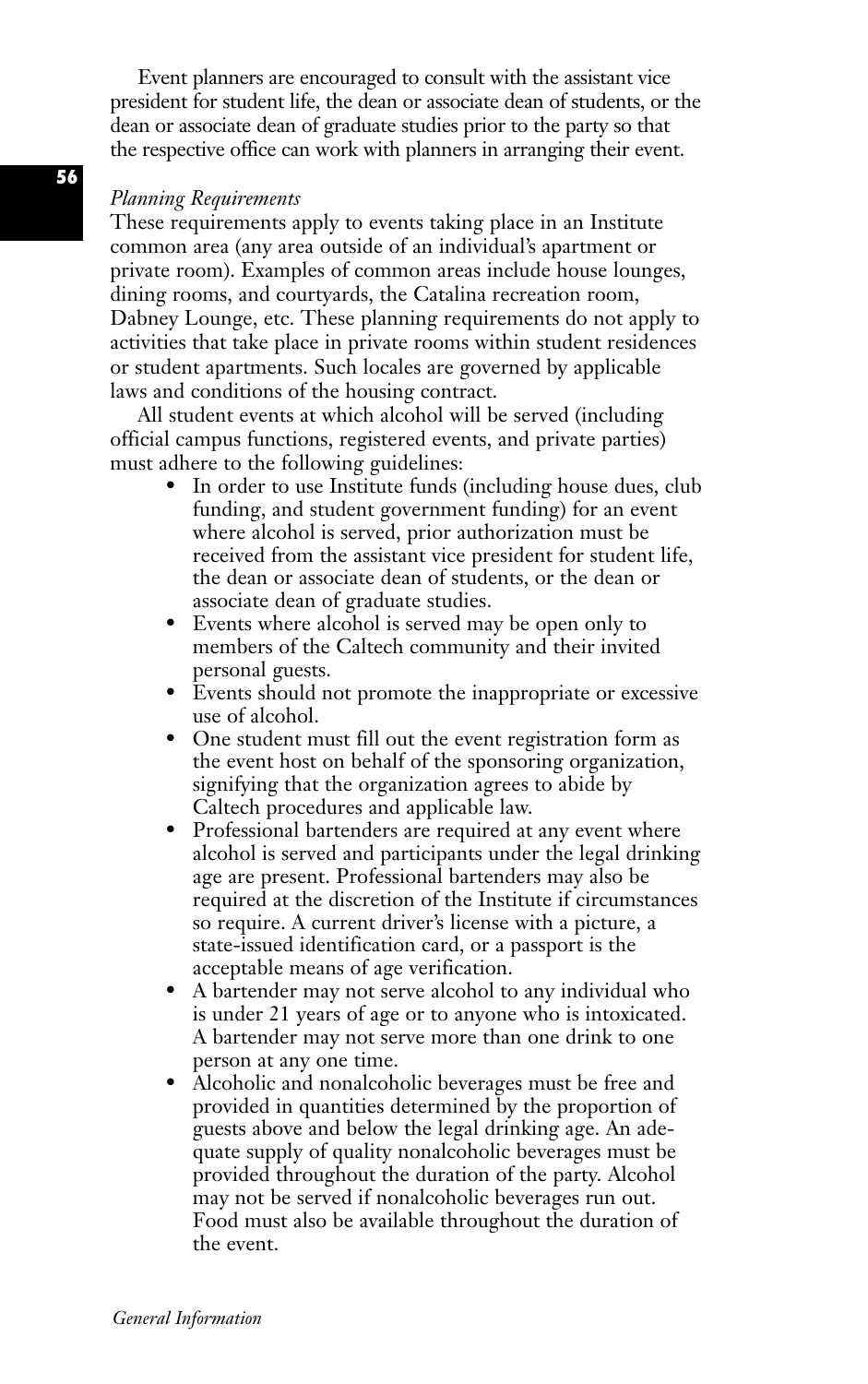- Campus security must be present at any registered event where alcohol is served unless the assistant vice president for student life, the dean or associate dean of students, or the dean or associate dean of graduate studies grants an exception.
- All events must conclude by the time governed by Institute policy, which is 2:00 a.m. The bar must be closed at 2:00 a.m., and security will be present to assist in the process. This may include removing remaining alcohol to a designated secure location.
- An accessible shared supply of alcohol may not be held by houses, individuals, or clubs. This includes, but is not limited to, unregistered kegs, trash-can punches, and beer fridges.
- Any drinking game or any other activity that promotes the rapid and/or excessive consumption of alcoholic beverages is not permitted.

To determine whether your event must be registered, access the undergraduate event registration form or the graduate registration form on the Student Affairs website.

## *Federal and State Law*

Caltech abides by federal and state laws in regard to the use of illegal drugs and alcohol. It is a criminal offense

- To use, possess, cultivate, manufacture, sell, or transfer illegal drugs, or to illegally use other drugs or prescriptions
- For any person under the age of 21 to consume, purchase, or possess alcohol
- To provide any alcoholic beverage to a person under the age of 21
- To provide any alcoholic beverage to an obviously intoxicated person
- To be under the influence of alcohol in a public place and unable to exercise care for one's own safety or that of others
- To operate equipment or vehicles after consuming alcohol or drugs
- To have in one's possession or to use false evidence of age and identity to purchase alcohol

A student's eligibility for federal financial aid may be suspended if the student is convicted, under federal or state law, of an offense involving the possession or sale of illegal drugs.

## *Liability*

While the law regarding civil liability is complex, it is important to know that under some circumstances student houses, event sponsors, bartenders, or others might be held legally liable for the consequences of serving alcohol to underage drinkers or to obviously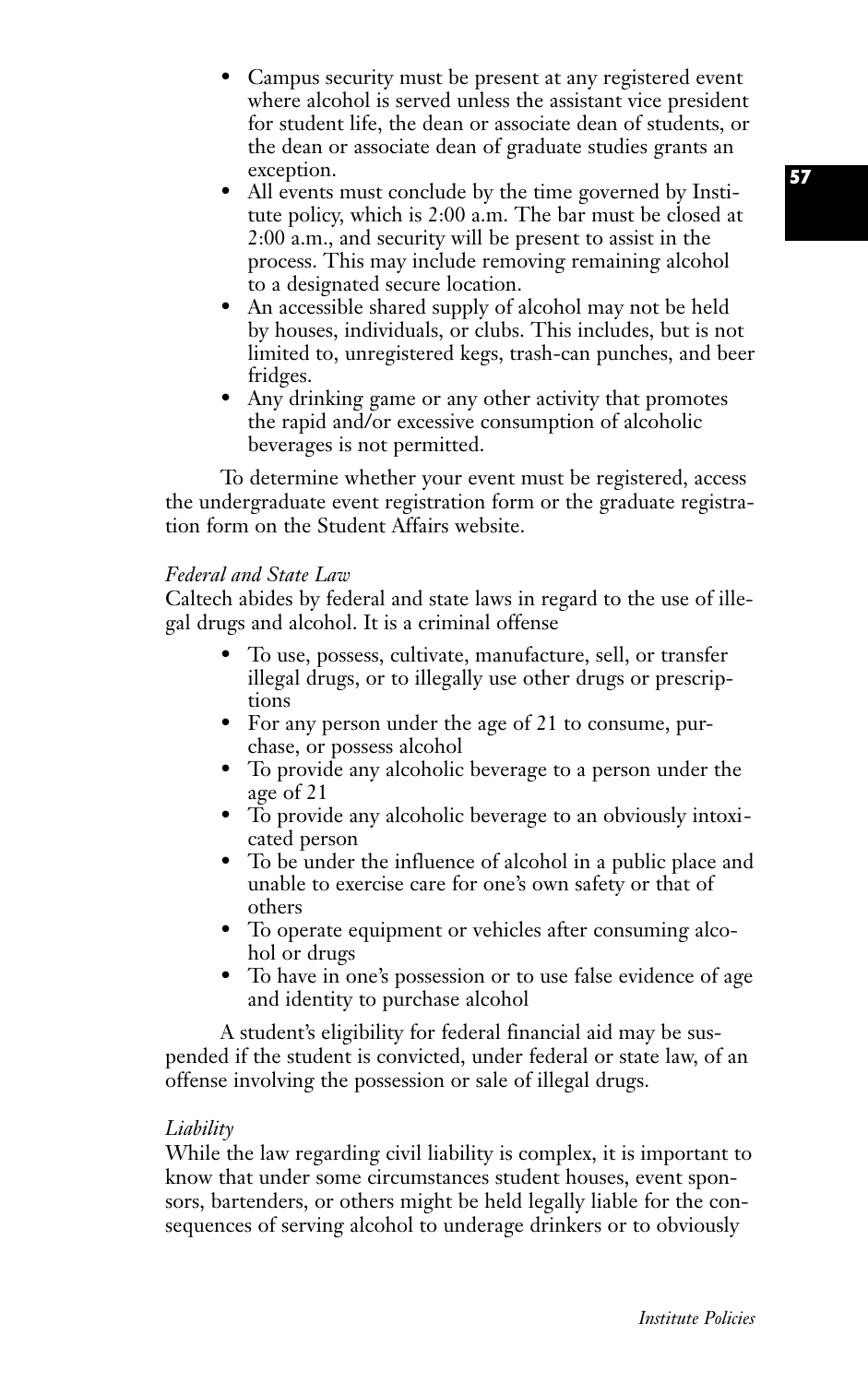intoxicated persons. Persons could be sued and potentially found personally liable for damages to any injured party or parties.

#### *Institute-Imposed Consequences for Policy Violation*

Caltech will impose sanctions on individuals and organizations that violate this policy. These sanctions and penalties will depend on the severity of the offense. The penalties can be imposed by the dean or associate dean of students, dean of graduate studies, assistant vice president for student life, the Conduct Review Committee, the Board of Control, the Graduate Review Board, and the vice president for student affairs. For undergraduate violations, the Routing Committee (made up of the chair of the Board of Control, the student cochair of the Conduct Review Committee, assistant vice president for student life, and the dean of students) determines who will hear the case. For graduate students, the dean of graduate studies and the chair of the Graduate Review Board will meet to determine who has jurisdiction over the case. Penalties can include expulsion from the Institute and referral to civil authorities for prosecution for violations of the law. A student who is found to be selling or providing illegal drugs can be suspended or expelled from the Institute, even for a first offense.

In addition to suspension or expulsion, other sanctions may include the following:

- Verbal and written warnings
- Organizing an educational program for peers
- Community service
- The completion of an appropriate rehabilitation program
- Social probation for an individual or a group
- Persona non grata status
- Suspension from housing
- Attending a substance-abuse awareness program

Houses and student organizations that flagrantly or frequently violate the policy will have restrictions placed on parties, events, and/or other social activities. An event may be closed immediately, or other interventions may be taken to correct the violation. Disciplinary action may be invoked entirely apart from any civil or criminal penalties that the student might incur.

Students should understand that inebriation is never an excuse for misconduct—that a student's careless or willful reduction, through the use of alcohol or other intoxicants, of his or her own ability to think clearly, exercise good judgment, and respond to rational intervention may invoke more stringent penalties than otherwise might be levied.

Recent legislation allows institutions of higher education to contact parents when their adult children violate a school's alcohol or drug policy. If it is a possibility that students' behavior with respect to alcohol and drugs presents a danger to themselves and/or others, Caltech may inform parents. Such a determination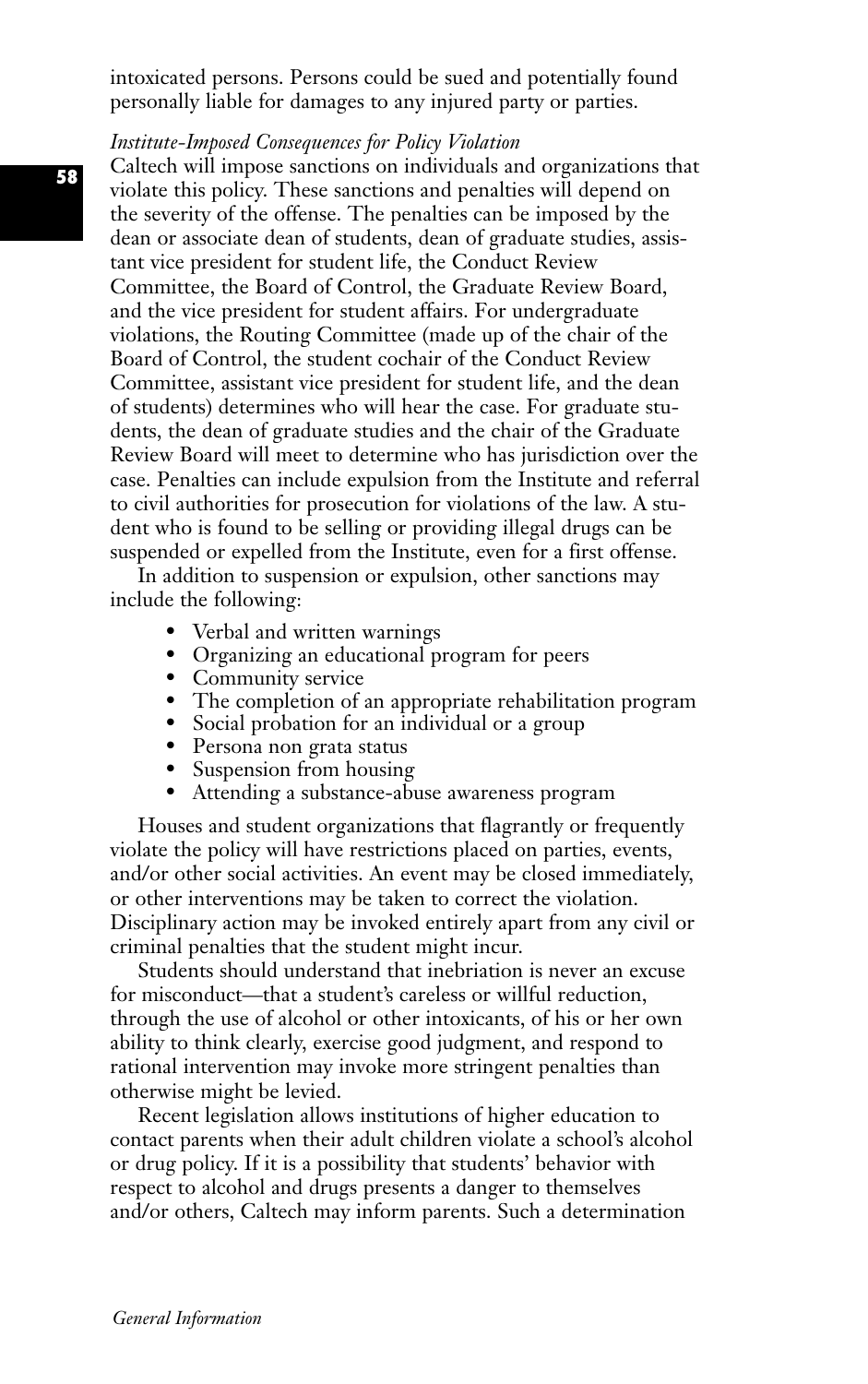will be made by the deans or the assistant vice president for student life, in consultation with other offices as necessary.

## *III. Alcohol Safety*

When planning an event where alcohol will be served, it is important to be aware of the need to implement a plan to promote the health and safety of your guests. Caltech's alcohol policy and programs are intended to encourage its community members to make responsible decisions about the use of alcoholic beverages, and to promote safe, legal, and healthy patterns of social interaction.

As an event host or as a participant, it is important to be educated regarding signs of intoxication, signs and symptoms of alcohol poisoning, and managing high-risk guests.

In order to manage high-risk guests, the following is a list of suggested Dos and Don'ts:

### **Do**

Be friendly but firm

Be assertive and nonjudgmental

Make sure you have others close by for support

Use the guest's friends as your allies

Offer guests an alternative to drinking; this will allow the guest to "save face" and feel in control

Be aware of possible aggression; try to get the person away from the crowd and distracted from possible sources of anger

## **Don't**

Be angry or obnoxious

Back down or change your mind

Hesitate to call your RA or Security

Take statements personally or get into a shouting match

Touch anyone without good reason; if someone attacks you, only use enough force to restrain them

Embarrass the guest; others observing the situation may feel a need to intervene or retaliate

In addition, the ability to differentiate between the symptoms of alcohol intoxication and an alcohol emergency is critical. Signs of intoxication include

- Talking loudly, then very softly
- Rambling or irrational speech
- Acting aggressively or belligerently
- Spilling drinks
- A decrease in coordination, e.g., missing the mouth while attempting to drink

In contrast, the signs and symptoms of alcohol poisoning are more severe and dangerous. There is no way to sober someone up quickly. It takes about as many hours to sober up as the number of drinks consumed. If an individual exhibits

• Unconsciousness or semiconsciousness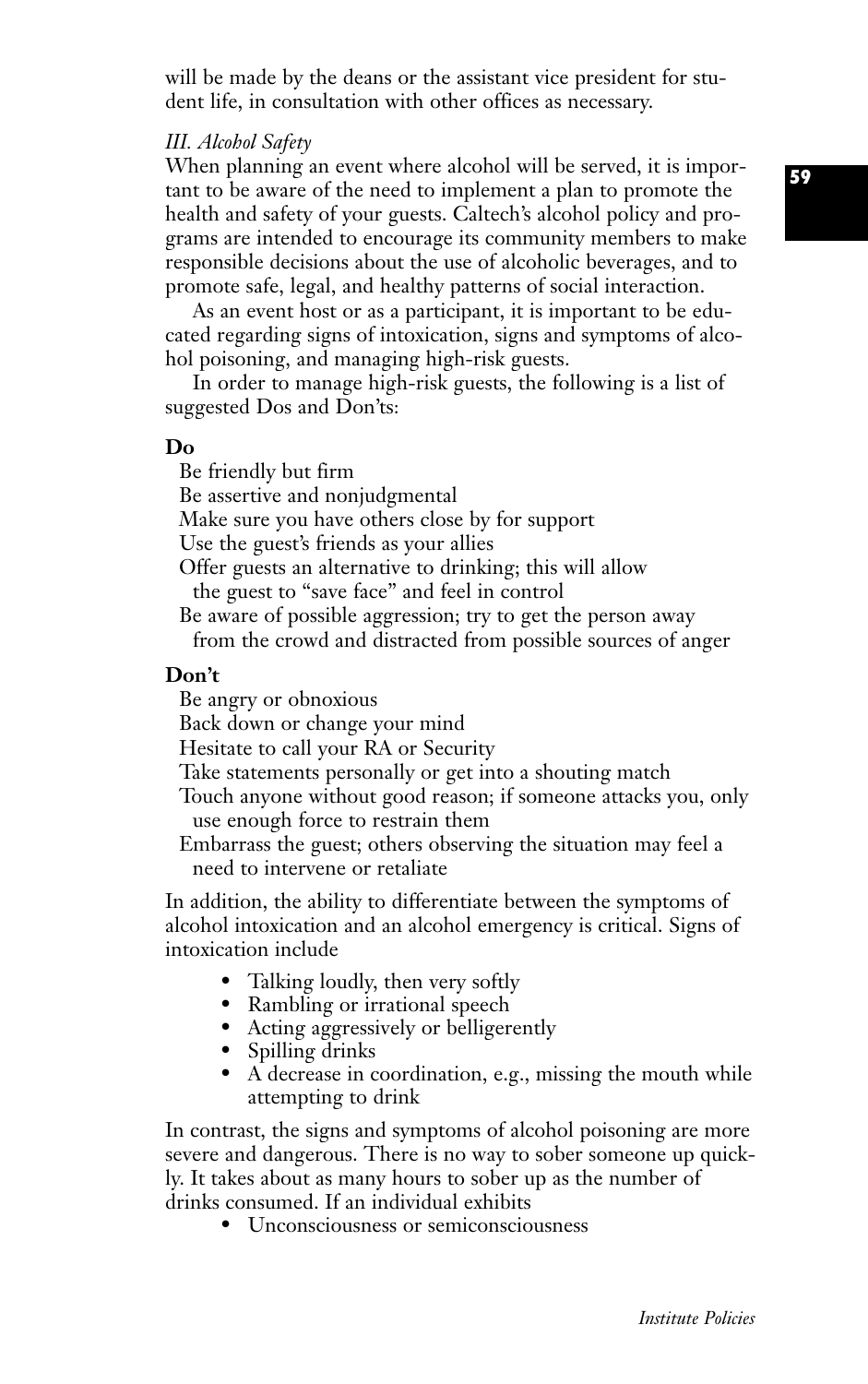- Slow breathing—eight breaths or less a minute
- Cold, clammy, pale, or bluish skin
- No response to sounds, pinching, prodding, or poking it is highly possible that he or she has alcohol poisoning.

## *What to Do:*

**60**

- Telephone ext. 5000 or 395-5000 immediately
- Stay with the person until help arrives
- Observe the person's vital signs (level of consciousness, breathing rate, color of skin)
- Prevent choking by rolling the person onto his or her side

In cases of intoxication and/or alcohol poisoning, the primary concern is for the health and safety of the persons involved. Individuals are strongly encouraged to call for medical assistance for themselves or for a friend/acquaintance who is dangerously intoxicated. **No student seeking medical treatment for an alcohol or drug-related overdose will be subject to discipline for the sole violation of using or possessing alcohol or drugs.** A staff member may follow up with the student after the incident to determine his or her health and welfare.

## *Counseling and Treatment*

Students who believe they may have an alcohol or drug problem are strongly encouraged to seek assistance through resources available at the Institute. Students should seek aid through the Health and Counseling Center, the health educator, the deans, or the assistant vice president for student life. Such contacts will be kept confidential, except as required by law or the immediate health, safety, or security of the individual or others.

## *Resources*

You can always contact your RA and health advocate. Additional resources include

| ext. 5000                                   |
|---------------------------------------------|
| 395-6393                                    |
| 395-8331                                    |
| 395-2961                                    |
| Huntington Hospital Emergency Room 397-5111 |
|                                             |

# **Fire Safety**

It is the policy of the California Institute of Technology to comply with all applicable laws, regulations, codes, and standards in regard to fires, fire safety, and fire protection. The Institute recognizes that campus fire safety is vitally important to the Institute community, and thus is committed to maintaining a safe environment for faculty, staff, students, and other members of the Institute community.

The purpose of the Institute policy on fire safety is to provide guidelines for establishing and maintaining fire safety procedures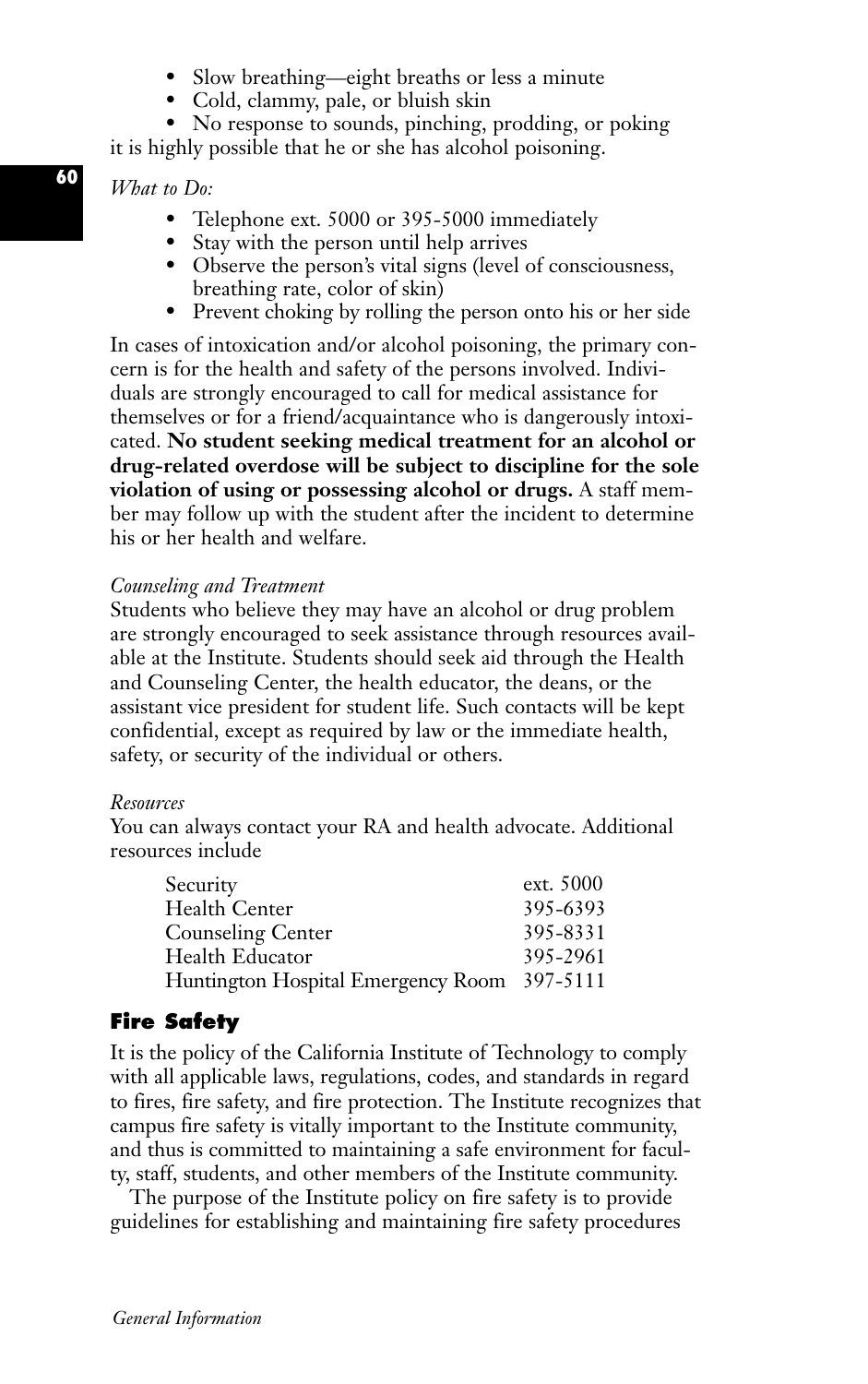with respect to the undergraduate and graduate student houses and dormitories (student living areas or student housing) at the Institute.

Please refer to http://www.studaff.caltech.edu/policies.htm for the complete text of the policy.

## **Firearms and Other Dangerous Materials**

No one is allowed to maintain, possess, transport, or use any firearms, including BB, pellet or paintball guns, or replicas that could be mistaken for real guns, or other weapons, including martial arts weapons, hunting knives, fireworks, ammunition, explosives, dangerous chemicals, or highly flammable materials (e.g., gasoline) on Institute property, including off-campus facilities. The use or threatened use of any knife as a weapon is also prohibited.

## **Mural Policy**

Murals or anything that goes on walls or ceilings in the shared spaces of Caltech's resident houses should not involve offensive material, which includes language or images that reasonable persons would find offensive, that would reasonably interfere with other residents' enjoyment of the facility, and/or that violate Caltech's nondiscrimination or unlawful harrassment policies or other Caltech policies. Examples of offensive material include language or images that are racist or sexist or that are derogatory on the basis of national origin, disability, age, religion, or sexual orientation. Graffiti or anything else that makes the houses look deteriorated or degraded is also not acceptable. Students must notify the Housing Office in advance of the intention to put up a mural and of its proposed location. Neither the Housing Office nor Student Life will bear the cost of removal if a mural is put up without consultation or differs from the submitted design in ways that make it inappropriate. All murals must comply with the mural policy and be approved following the guidelines stated in the mural policy. For full mural policy text, see http://www.housing.caltech.edu/ undergrad/mural\_policy.asp.

## **Missing Students**

Missing student policy and procedure have been established to assist in locating Caltech students living in on-campus housing who, based on the facts and circumstances known to Caltech, the Institute has determined to be missing. Please refer to http://www.studaff.caltech.edu/policies.htm for the complete text of the policy.

# **Nondiscrimination and Equal Employment Opportunity**

Caltech is committed to equal opportunity for all persons without regard to sex, race, creed, color, religion, national origin, ancestry, age, marital status, pregnancy, gender identity, sexual orientation,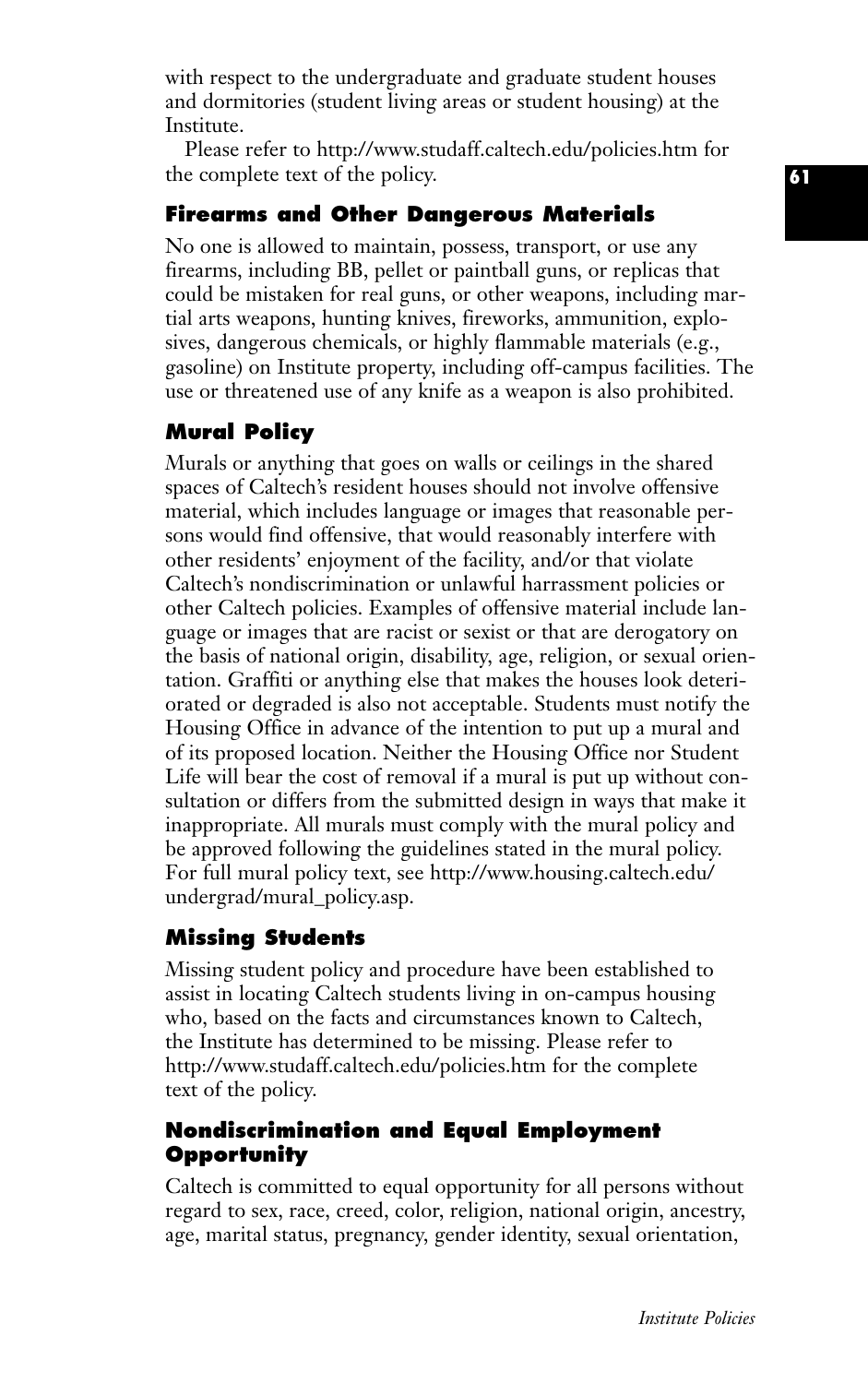status as disabled veteran or other eligible veteran, and for otherwise qualified individuals with a disability. It is the policy of Caltech to provide a work and academic environment free of discrimination. Consistent with this policy, illegal harassment will not be tolerated at Caltech. Caltech will take all reasonable steps to eliminate it in its work and academic environment.

Caltech is an equal employment and affirmative action employer and will, whenever possible, actively recruit and include for employment members of minority groups, females, disabled veterans, other eligible veterans, and otherwise qualified persons with disabilities. Caltech will hire, transfer, and promote based on the qualifications of the individual to ensure equal consideration and fair treatment of all. All other employment actions, such as work assignments, appointments, compensation, evaluations, training, benefits, layoffs, and terminations, are governed by this policy. Personnel actions will be reviewed to ensure adherence to this policy.

The provost has been designated as the Equal Employment Coordinator for faculty, the director of employee relations for staff, the dean of students for undergraduate students, and the dean of graduate studies for graduate students. The associate dean of graduate studies has been designated as Caltech's Title IX coordinator. Inquiries concerning the interpretation and application of this policy should be referred to the appropriate designated individual. These coordinators are responsible for program administration, monitoring progress, and implementing goals and action-oriented programs relating to affirmative action. Likewise, management is responsible for monitoring decisions regarding personnel actions to ensure that these decisions are based solely on the individual's merit, and on legitimate, nondiscriminatory job requirements for the position in question and the reasonableness of any necessary accommodations for persons with a disability. Managers' performance in regards to Caltech's affirmative action goals and objectives will be evaluated, as will be their performance on other Institute goals.

Anyone who witnesses or experiences conduct he/she believes to be in violation of this policy is urged to contact any of the above mentioned coordinators, the individuals identified in related harassment policies, or the Employee Relations office immediately. Complaints will be investigated promptly and individuals who violate this policy will be subject to disciplinary action up to and including termination or expulsion.

To achieve the goals of our affirmative action program and to ensure equal employment opportunity and nondiscrimination, each member of the Caltech community must understand the importance of this policy and his/her responsibilities to contribute to its success.

## **Sexual Assault**

The California Institute of Technology will not tolerate sexual assault, whether directed at males or females. It is the policy of the Institute to provide a work and academic environment free of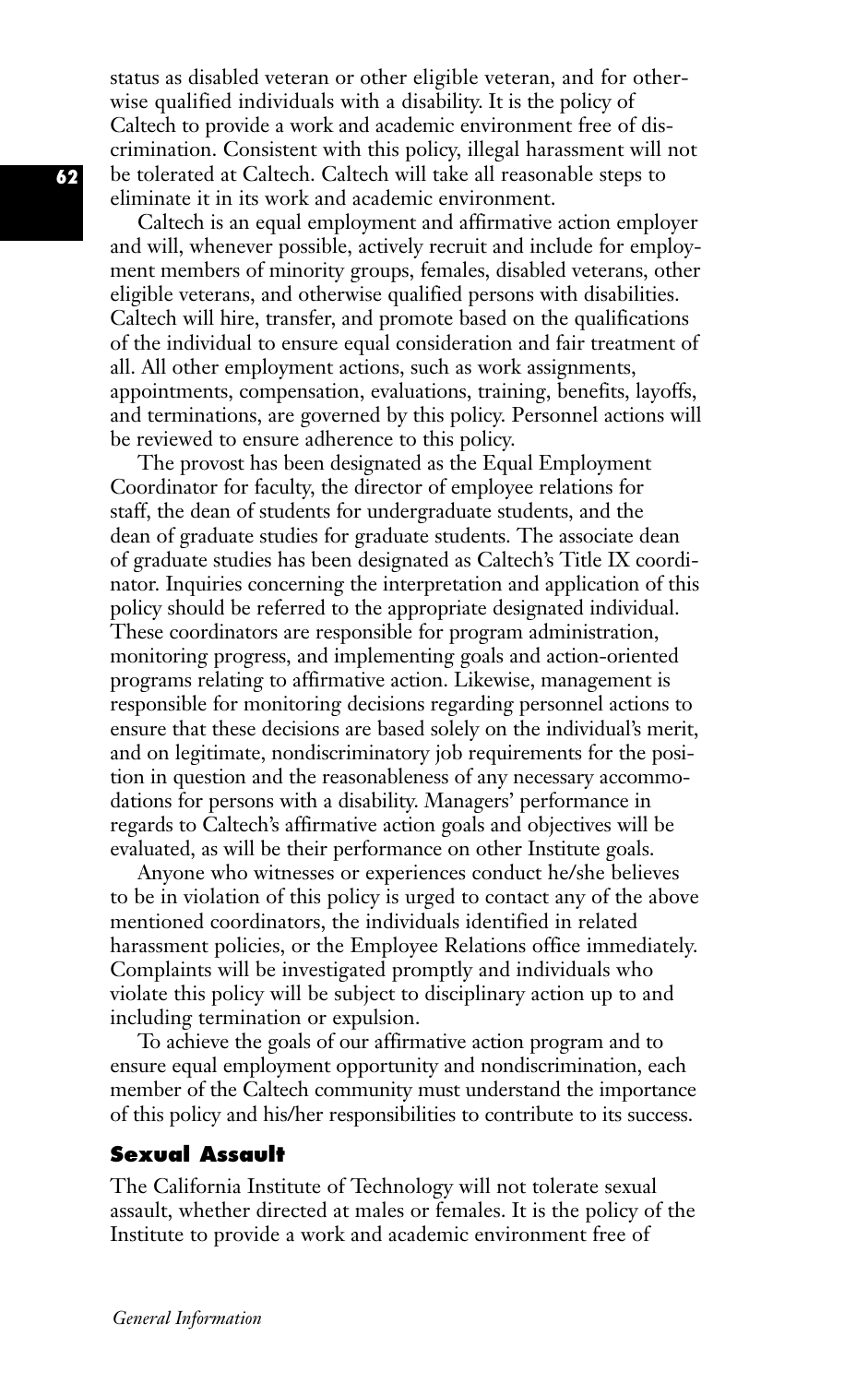physical assault, including sexual assault. Rape and other types of sexual assault, whether by a stranger or by an acquaintance, are violations of the law and Caltech policy. Sexual assault includes, but is not limited to, rape, forced sodomy, forced oral copulation, rape by a foreign object, sexual battery, or threat of sexual assault. Caltech views sexual assault, in any of its forms, as a very serious matter and is committed to responding promptly to, and thoroughly investigating, sexual assault charges leveled at a member of the Caltech community. To reduce the risk of sexual assault, Caltech provides education for the campus community to increase awareness of this important issue.

#### *I. Basic Principles*

A crucial part of Caltech culture is respect for one another; no member of the Caltech community should take unfair personal advantage of another member of the community. Students, faculty, and staff who wish to file a complaint against another member of the Caltech community will have their complaints treated seriously and will be treated with dignity. The Institute recognizes that a sexual assault is more than an assault on an individual's body; it is also an attack on the individual's dignity and sense of self. There-fore, the Institute is committed to seeking input from the complainant and the respondent before making any decision to take action. There may be circumstances, depending on the seriousness of the offense, in which the Institute must take action to protect the complainant or other members of the Caltech community. The Institute will provide assistance and support for survivors of sexual assault.

#### *II. What to Do if a Sexual Assault Has Occurred*

If you have been sexually assaulted, you are encouraged to seek medical, psychological, and support services provided by campus and/or community services. If emergency response is required, please call Campus Security (x5000) or local law enforcement (744-4241).

Psychological treatment is available from the Student Counseling Center or the Staff and Faculty Consultation Center. Medical treatment is available at the Caltech Health Center, Huntington Memorial Hospital Emergency Room, a private physician, or through other community resources. You will benefit from being examined for physical injury, disease, and/or the possibility of pregnancy.

Because sexual assault may involve physical trauma and is a crime, the person assaulted is urged to seek medical treatment as soon as possible so that physical evidence can be obtained. To preserve evidence, do not bathe, douche, smoke, brush your teeth, or change your clothes. If clothes have been changed, the original clothes should be put in a paper bag (paper is best for preserving evidence) and brought to the hospital. If possible, you should bring a fresh change of clothes. In most cases, evidence can be collected only within 72 hours of the assault.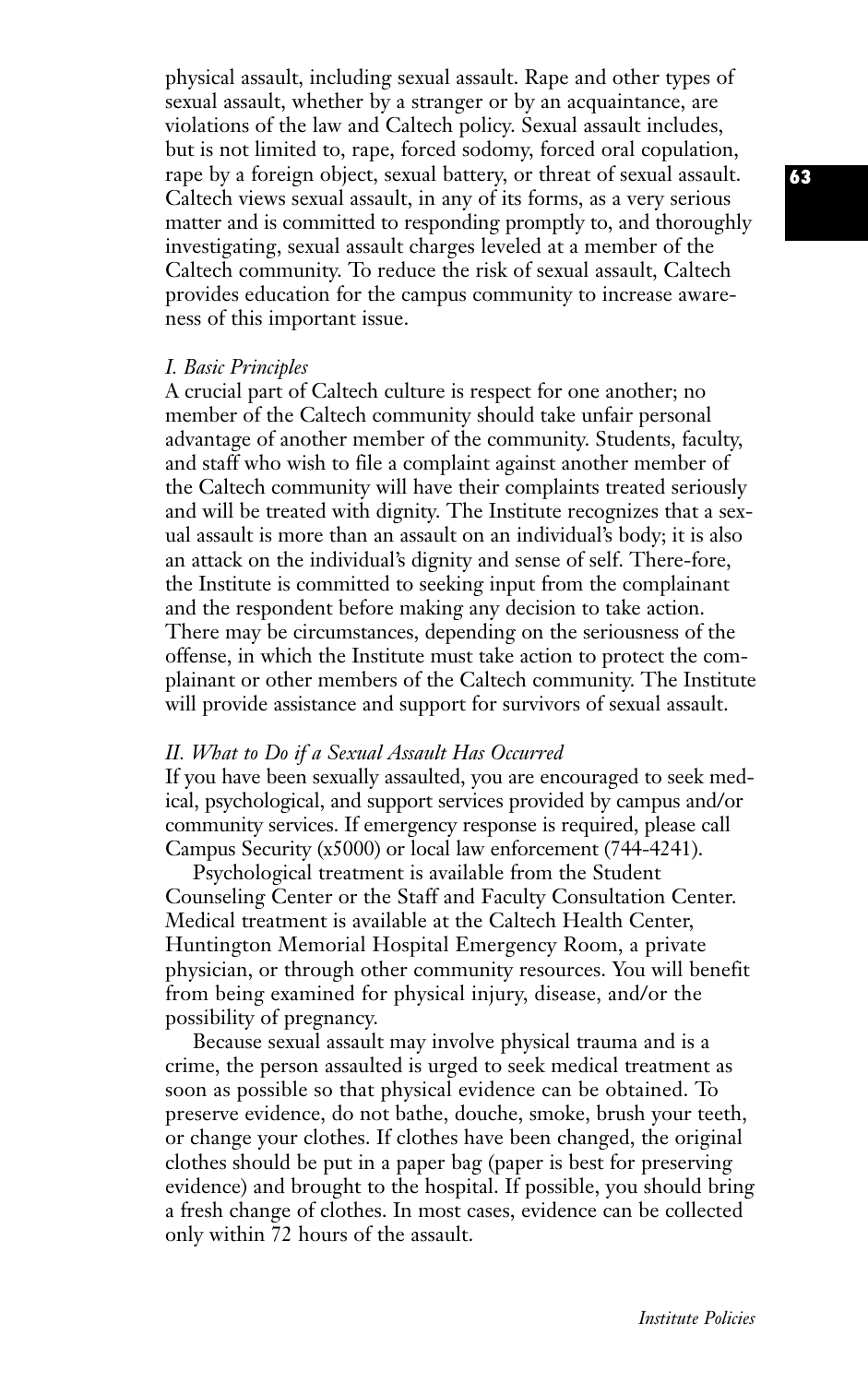Please note that the hospital and certain health-care providers have an obligation to inform the police, and the police may conduct an interview at the hospital regarding the assault. Your consent will be requested to allow collection of evidence. You can choose whether or not to disclose information to the police or to file a civil or criminal complaint. If you desire further information concerning this procedure, please contact the Center for Diversity, Staff and Faculty Consultation Center, or the Rape Hotline.

Individuals who do not wish to be interviewed by the police should seek medical assistance from a private physician or other community resources. These health-care professionals may need to fulfill legally mandated reporting requirements.

### *III. Community Resources*

If you or someone you know has been sexually assaulted within or outside of the Caltech community, there are support and resources available.

### *Confidential Campus Resources*

Members of the Caltech community may contact any of the offices below confidentially. Personnel in these offices will listen and offer options. Talking to any of these individuals does not constitute reporting an incident involving a member of the Caltech community to Caltech. However, these offices can provide you with support and can guide you through Institute procedures. Although they will not participate in formal Institute processes or legal action, the staff in each office is available to help the complainant and/or the respondent look at all available options; decide what plan of action feels most comfortable; craft a statement that contains all of the relevant information regarding the complaint; and make decisions about how to proceed.

Sources of support and information on campus and in the community include:

| <b>Student Counseling Center</b>      | $(626)$ 395-8331 |
|---------------------------------------|------------------|
| Staff and Faculty Consultation Center | $(626)$ 395-8360 |
| <b>Caltech Center for Diversity</b>   | $(626)$ 395-3221 |
| Other campus resources:               |                  |
| Student Health Center                 | $(626)$ 395-6393 |
| Dean of Students                      | $(626)$ 395-6351 |
| Dean of Graduate Studies              | $(626)$ 395-6346 |
| Student Life                          | $(626)$ 395-6174 |
| Associate Vice President for Human    |                  |
| Resources                             | $(626)$ 395-3230 |
| Director of Employee Relations        | $(626)$ 395-8167 |
| Provost                               | $(626)$ 395-6336 |
| <b>Campus Security</b>                | $(626)$ 395-5000 |
| Vice President for Student Affairs    | $(626)$ 395-6100 |
|                                       |                  |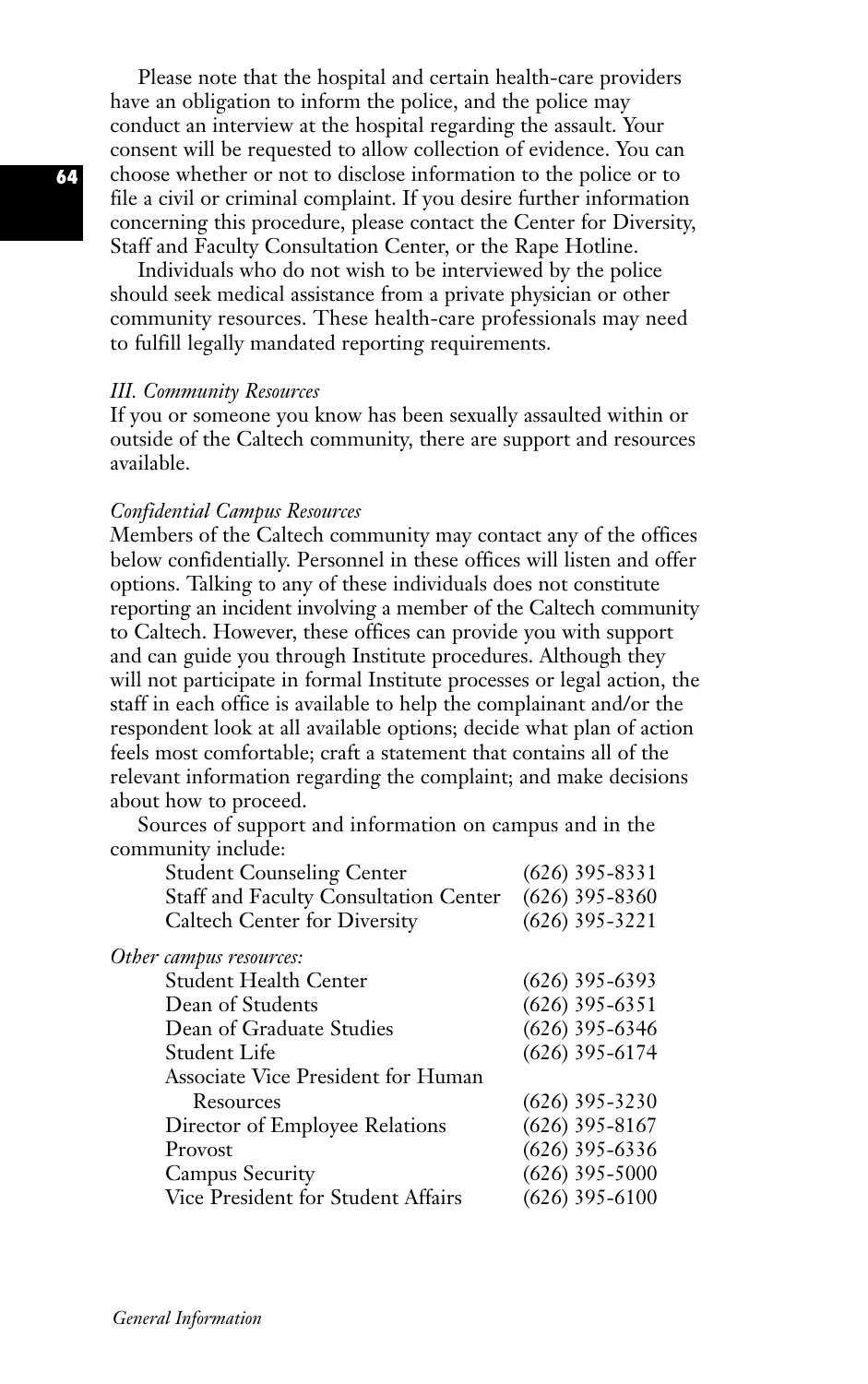| Other community resources:                              |                    |
|---------------------------------------------------------|--------------------|
| Planned Parenthood                                      | $(626)$ 798-0706   |
| Victim-Witness Assistance Program                       | (800) 773-7574     |
| Rape Hotline                                            | $(626)$ 793-3385   |
| Pasadena Police Department                              | $(626) 744 - 4241$ |
| Domestic Violence Hotline                               | $(800)$ 978-3600   |
| Huntington Memorial Hospital                            |                    |
| <b>Emergency Department</b>                             | $(626)$ 397-5111   |
| L.A. County Info Line for Support Servs. (626) 350-6833 |                    |
|                                                         |                    |

## *IV. Procedures for Filing Complaints*

A student, faculty, or staff member who has been sexually assaulted by a member of the Caltech community is strongly encouraged to file a complaint with the Caltech administration as well as local law enforcement. If you would like support and guidance in filing a complaint, please contact the Center for Diversity, the Staff and Faculty Consultation Center, Employee Relations, and/or the Security Office.

#### *A. Filing a Complaint with Civil Authorities*

Members of the Caltech community wishing to report a sexual assault to the police are encouraged to seek support and guidance from the Center for Diversity, (626) 395-3221. The telephone number of the Pasadena Police is (626) 744-4241.

## *B. Filing a Complaint on Campus—Overview*

A student, faculty, or staff member who wishes to file a campus complaint against a member of the Caltech community should do so as soon as possible after the assault, although complaints may be filed at any time. Complaints should be brought to the attention of one of the following individuals: provost, deans, director of employee relations, employee relations specialists, student affairs directors, division chairs, and division administrators, who will ensure that the complaint reaches the appropriate investigating office. If the respondent is a student, the complaint will be forwarded to the dean of students or associate dean of students, or the dean of graduate studies or associate dean of graduate studies; if staff, to the director of employee relations; and if faculty, to the provost. Within a reasonable length of time, the respondent will be notified of the nature of the complaint and an investigation will begin. If administrative changes are needed to protect the rights of either party during the investigation, the appropriate administrators shall see that they are made.

The complainant should immediately notify any of the above individuals if anyone associated with the matter is under continuing threat or is being subjected to retaliation. Immediate action will be taken, and in such cases the complainant has the right to file another complaint.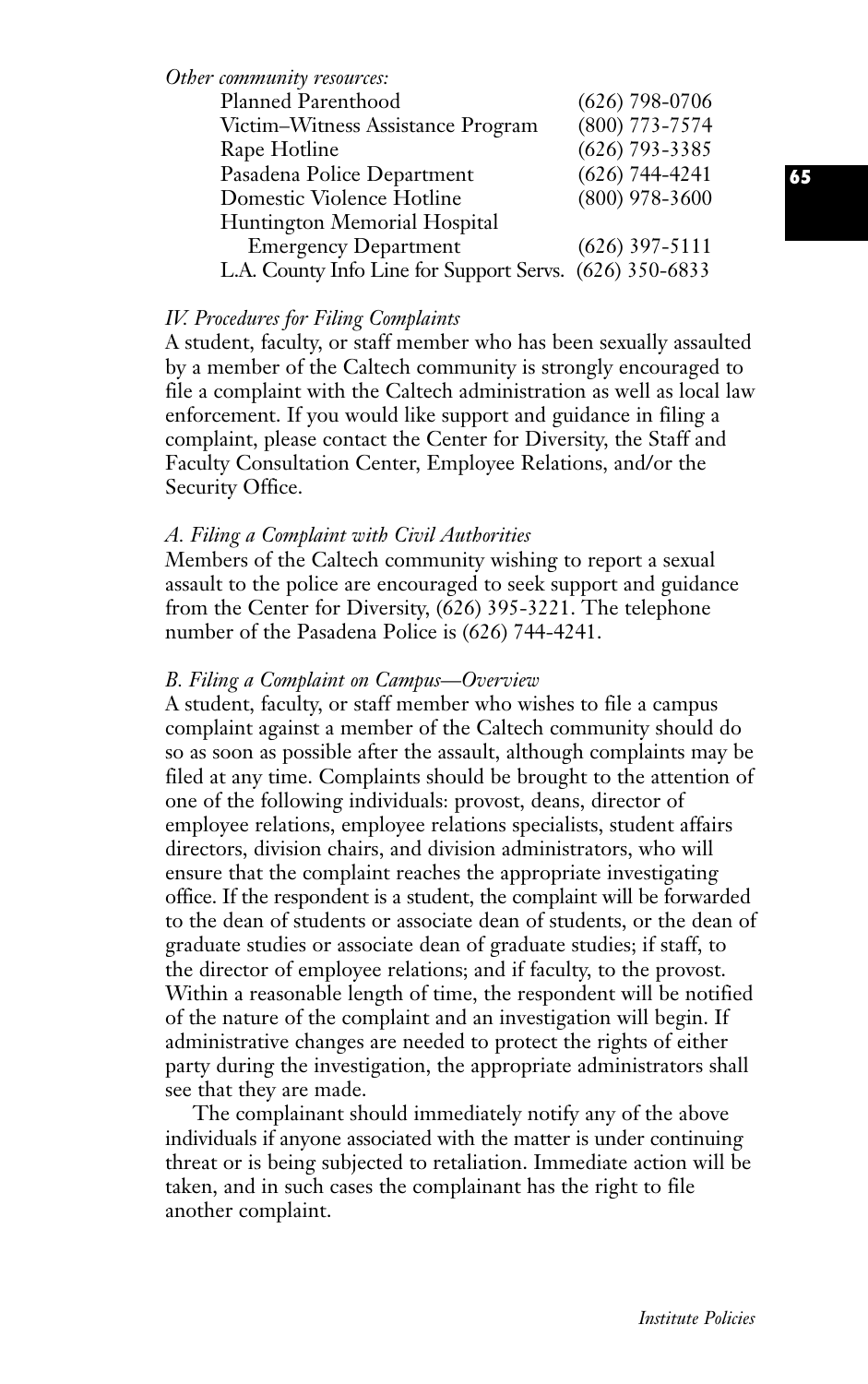## *C. Campus Complaint Procedure*

## *Initial Meeting*

The administrator receiving the complaint will

- Ask the complainant questions to assess whether there is a continuing threat to the complainant and/or other members of the community.
- Ensure that the complainant is given appropriate protection, including protection from retaliation for the complaint. Such protection may include restrictions on the accused.
- Provide a copy of this policy to the complainant.
- Review available resources, including medical and psychological counseling.
- Request a written statement from the complainant. Review confidential campus resources that could assist the complainant in the process.

As soon as practicable after a complaint is received, the Dean of Students Office or the Graduate Office, the Provost's Office, or Employee Relations will form a team to investigate the complaint. The lead investigator will be from the same area as the respondent. For example, if a staff member makes a complaint against a faculty member, a representative of the provost will lead the investigation, and if a faculty member files a complaint against a staff member, a representative of the director of employee relations will lead the investigation. The individuals involved in the investigation will respect the privacy of the complainant and that of all parties involved while they complete a thorough review of the situation. All participants will be required to keep the contents of the investigation confidential. The investigation should be completed as soon as practicable, usually within 30 days after the formation of the team. The Caltech investigation will occur independently from any legal proceedings that may take place.

The investigative process will be the following:

- The respondent should be notified as soon as possible after a complaint is filed. The respondent will receive a verbal summary of the complaint and a copy of this policy.
- The investigators will review the written statement from the complainant if one has been prepared, and interview the complainant and the respondent. Each will be allowed to have a friend who is a member of the Caltech community present during his or her interview. The friend will serve as an observer and will not participate in the proceedings.
- The complainant and the respondent will be asked to suggest available witnesses. Others may be interviewed to obtain relevant information.

Both parties will be kept informed of the status of the investigation.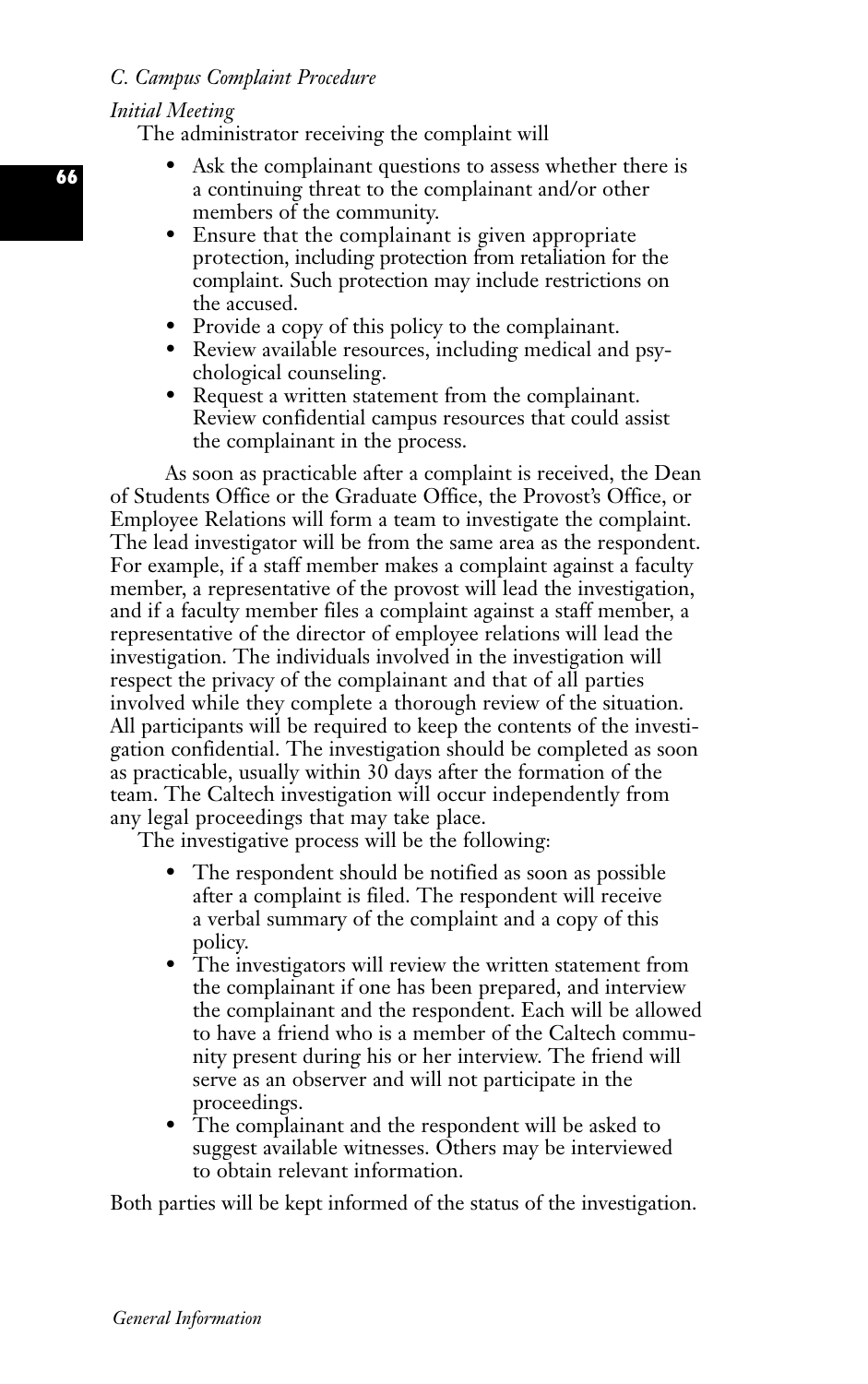### *Determination*

The investigators will consult with Institute counsel and make a recommendation to the relevant dean, the provost, or Employee Relations, as appropriate, regarding the charges and the appropriate consequences, including disciplining of the respondent.

In addition, the investigators will prepare a summary record of the case for the president of Caltech. This record will be considered a confidential Institute document and will be provided only to the vice president for business and finance (for staff), the provost (for faculty), the vice president for student affairs (for students), and the president in the case of an appeal.

#### *Resolution*

The Dean of Students Office, the Graduate Office, the Provost's Office, or Employee Relations, as appropriate, will inform both parties of the outcome of the investigation in writing within seven days after receiving the recommendation and completing consultation with counsel. The provost, the vice president for student affairs, or the vice president for business and finance will carry out any disciplinary consequences and should consult with Institute counsel for aid in determining the Institute's legal duties and obligations before taking appropriate disciplinary action based on the team's findings. Discipline can include, but is not limited to, the following: counseling, probation, involuntary leave of absence, expulsion and/or termination. If the complainant is found to have acted in bad faith in bringing the charges, disciplinary action may also be taken.

#### *Appeal*

Any party involved in the investigation may appeal the decision to the president of Caltech. The appeal must be on the grounds of improper procedure or an arbitrary decision based on evidence in the record. The president will appoint an investigator to interview both parties and confer with the original investigators before deciding whether to accept the original judgment or authorize further investigation or deliberations.

### *Confidentiality*

On a need-to-know basis, the following individuals at the Institute may also be informed of the fact that a sexual assault complaint has been made and that both parties are members of the Caltech community:

President Vice President/Assistant Vice President for Student Affairs Campus Security Dean of Students Dean of Graduate Studies Assistant Vice President for Student Life Resident Associate Provost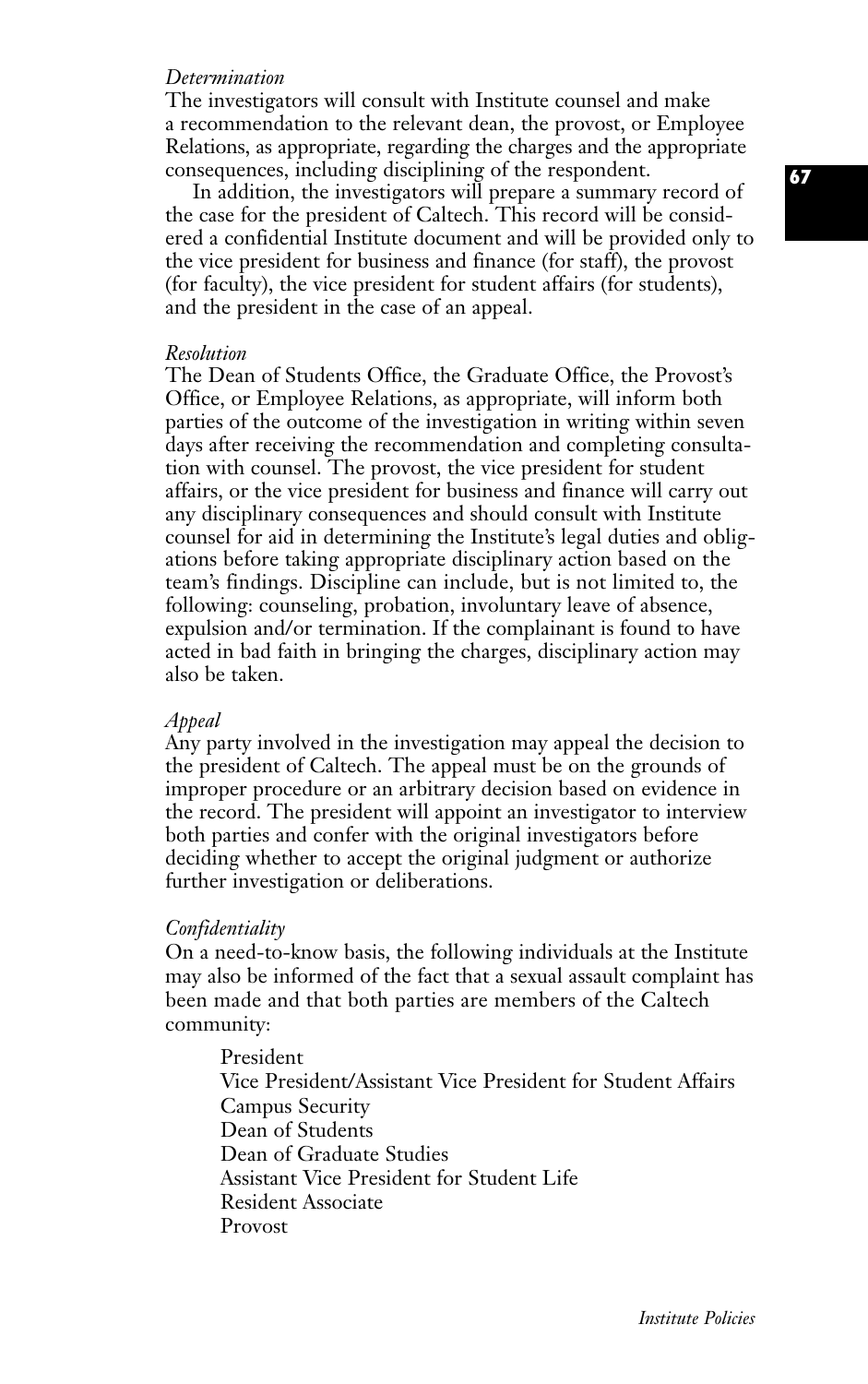Associate Vice President for Human Resources Director of Employee Relations Director of the Center for Diversity Director of the Student Counseling Center Director of the Health Services Staff and Faculty Consultation Center Director of Media Relations Assistant Vice President for Marketing & Communications

The names of the individuals involved will not be released unless the release is essential to the health and safety of the complainant or is otherwise required in order to fulfill the legal obligations of the Institute. In such rare circumstances, the vice president for student affairs (for students), the provost (for faculty), and the associate vice president for human resources (for staff) are the only persons authorized to make an exception to the rule of complete confidentiality regarding the names of those involved. If an exception is made to this rule, the parties involved in the incident will be notified as soon as possible.

## **Title IX**

Title IX of the Education Amendments of 1972 is a comprehensive federal law that prohibits discrimination on the basis of sex in any federally funded education program or activity. Inquiries concerning the Institute's policies, compliance with applicable laws, statutes, and regulations (such as Title IX and section 504), and complaints may be directed to Title IX coordinator, Felicia Hunt (associate dean of graduate studies), (626) 395-3132. Inquiries about the laws and compliance may also be directed to the assistant secretary for civil rights, U.S. Department of Education.

## **Unlawful Harassment**

It is the policy of the Institute to provide a work and academic environment free of unlawful harassment and retaliation. Harassment is the creation of a hostile or intimidating environment in which verbal or physical conduct, because of its severity and/or persistence, is likely to interfere significantly with an individual's work or education, or affect adversely an individual's living conditions. Harassment in any form, based on sex, race, color, age, national origin, disability, religion, gender identity, sexual orientation, or any other characteristic protected by state or federal laws, is prohibited, as are all forms of sexual intimidation and exploitation. All faculty, students, and staff should be aware that the Institute will not tolerate any conduct that constitutes illegal harassment. The Institute also takes prompt action when notified about harassment by third parties such as nonemployees, vendors, or contractors. Complaints of harassment will be promptly and thoroughly investigated and appropriate action, including disciplinary measures, will be taken when warranted.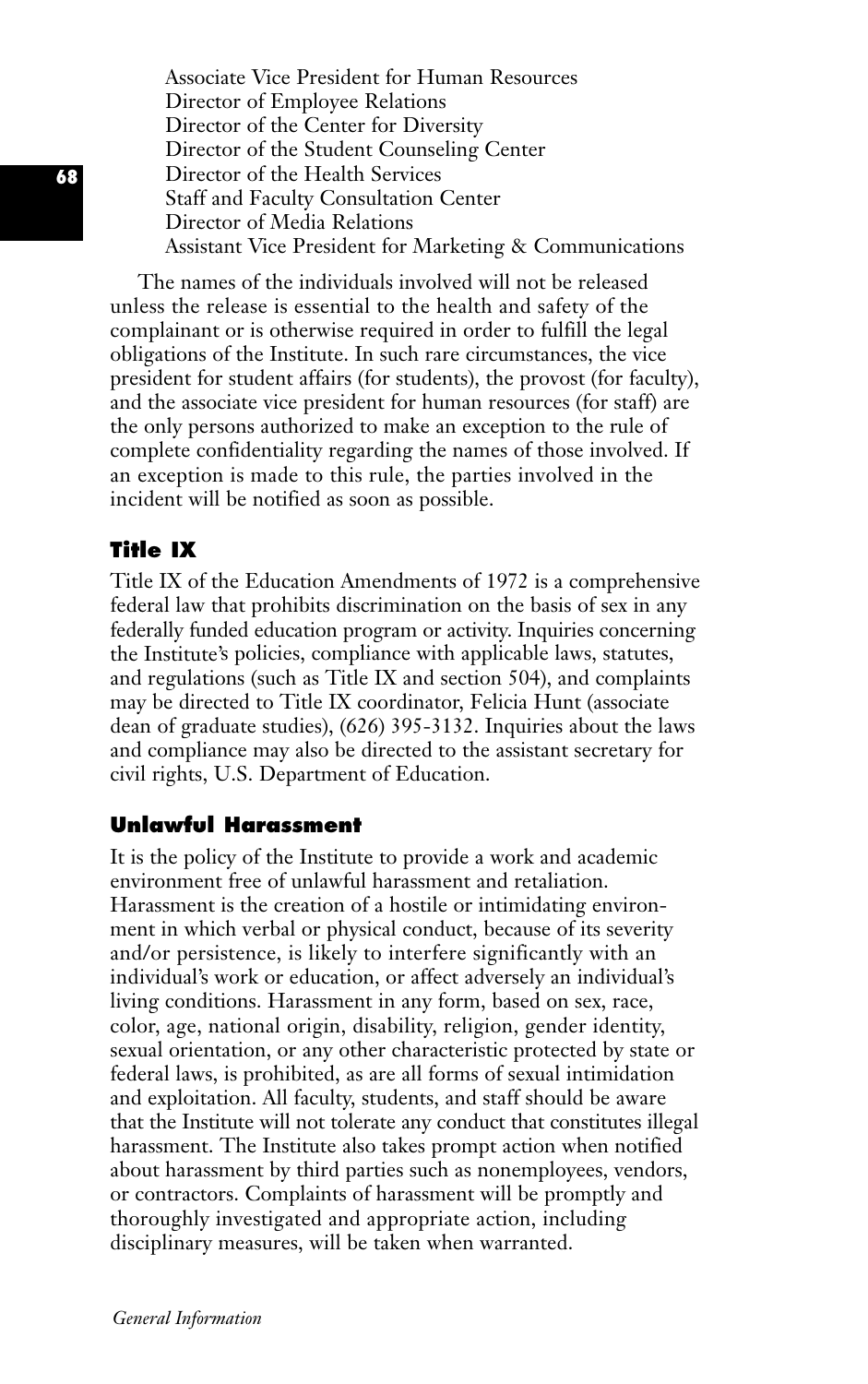Faculty, students, and staff, at all levels, are responsible for maintaining an appropriate environment for study and work. This includes conducting themselves in a professional manner, actively discouraging harassment, and taking appropriate corrective action to prevent and eliminate harassment. Caltech requires that any employee who is responsible for directing other Caltech employees participate in training regarding illegal harassment, including sexual harassment, at least every two years.

Faculty, students, and staff have the right at any time to raise the issue of harassment without fear of retaliation. Caltech policy prohibits retaliation against an individual for making a good-faith report of alleged harassment. Any faculty, student, or staff who feels that he or she has been harassed should review the Procedures for Investigating and Resolving Unlawful Harassment Complaints at Caltech and immediately bring the matter to the attention of his or her supervisor or any of the individuals listed below. They will handle matters brought to their attention with sensitivity and discretion.

Deans Director of employee relations Division administrators Division chairs Employee relations consultants Provost Student Affairs directors (including the master of student houses) Director of the Center for Diversity

The Institute also offers members of the Caltech community the choice of seeking confidential counseling outside the Institute's formal mechanisms for resolving harassment complaints. These confidential counseling services are intended for the personal benefit of the individual and offer a setting where various courses of action can be explored. Those seeking this type of assistance should check with the offices listed below, each of which has its own mandate and guidelines for providing services:

Staff and Faculty Consultation Center Student Counseling Center Center for Diversity

Information for faculty, students, and staff is also available from the Center for Diversity, Staff and Faculty Consultation Center, any Student Affairs office, resident associates, or Employee Relations.

Any member of the Caltech community who believes he or she has been a witness to or a target of harassment is urged to report promptly the facts of the incident(s) to any of the above offices. Delay in reporting may impede the Institute's ability to take appropriate action. In addition, an employee who believes he or she has been harassed has the right to file a complaint with the federal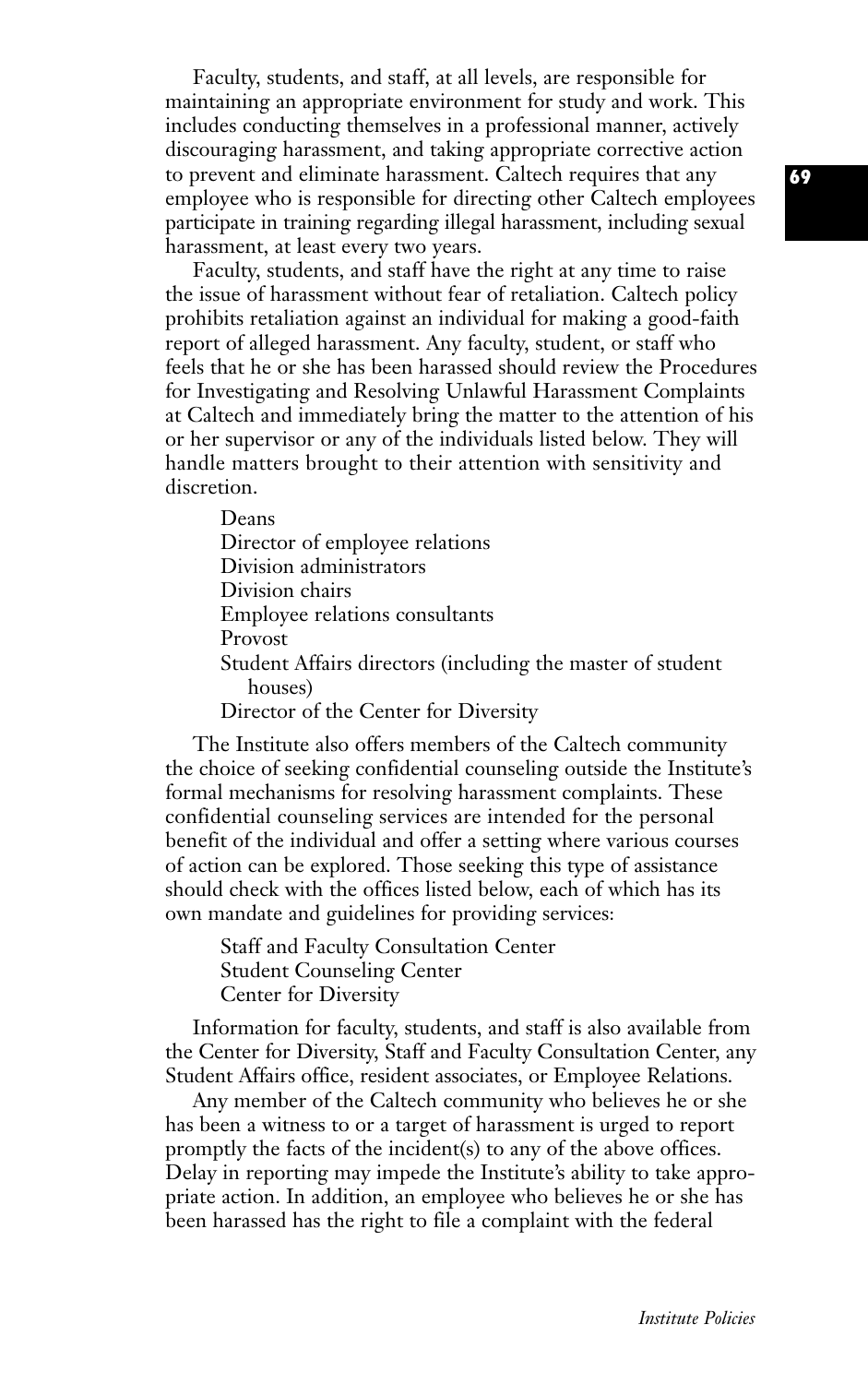Equal Employment Opportunity Commission or the California Department of Fair Employment and Housing, which have the authority to remedy violations; students may file complaints with the federal Office for Civil Rights. No member of the Caltech community will be retaliated against for making a good-faith report of alleged harassment or for participating in an investigation, proceeding, or hearing conducted by the Institute, or by a state or federal agency.

## *I. Guidelines Regarding Harassment*

### *Harassment*

Harassment is the creation of a hostile or intimidating environment in which verbal or physical conduct, because of its severity and/or persistence, is likely to interfere significantly with an individual's work or education, or affect adversely an individual's living conditions. Abusive or harassing behavior, verbal or physical, which demeans, intimidates, threatens, or injures another because of his or her personal characteristics or beliefs is subject to the Institute's disciplinary process. Examples of personal characteristics or beliefs include race, ethnicity, national origin, religion, disability, age, gender identity, and sexual orientation. Some kinds of behavior that are clearly intended to harass, while inappropriate and not tolerated at Caltech, may not be illegal because the behaviors are not clearly linked to these personal characteristics or beliefs. These types of behavior may be dealt with through the student disciplinary process or through supervisory intervention, including the Caltech progressive disciplinary process.

Harassment must be distinguished from behavior which, even though unpleasant or disconcerting, is appropriate to the carrying out of certain instructional, advisory, or supervisory responsibilities or is objectively reasonable under the circumstances. Similarly, instructional responsibilities require appropriate latitude for pedagogical decisions concerning the topics discussed and the methods used to draw students into discussion and full participation. There are, however, obligations of civility and respect for others that underlie rational discourse. Behavior evidently intended to dishonor such characteristics as race, gender identity, national origin or ethnic group, religious belief, sexual orientation, age, or disability is contrary to the pursuit of inquiry and education and may be discriminatory harassment violative of law and Institute policy. Some examples of incidents that may constitute illegal harassment follow.

- An adviser tells a minority student not to take a certain course because the adviser says that other minority students have had difficulty in the course.
- A disabled individual is not included in an off-site outing because of lack of mobility.
- A supervisor assigns only menial tasks to a minority staff member.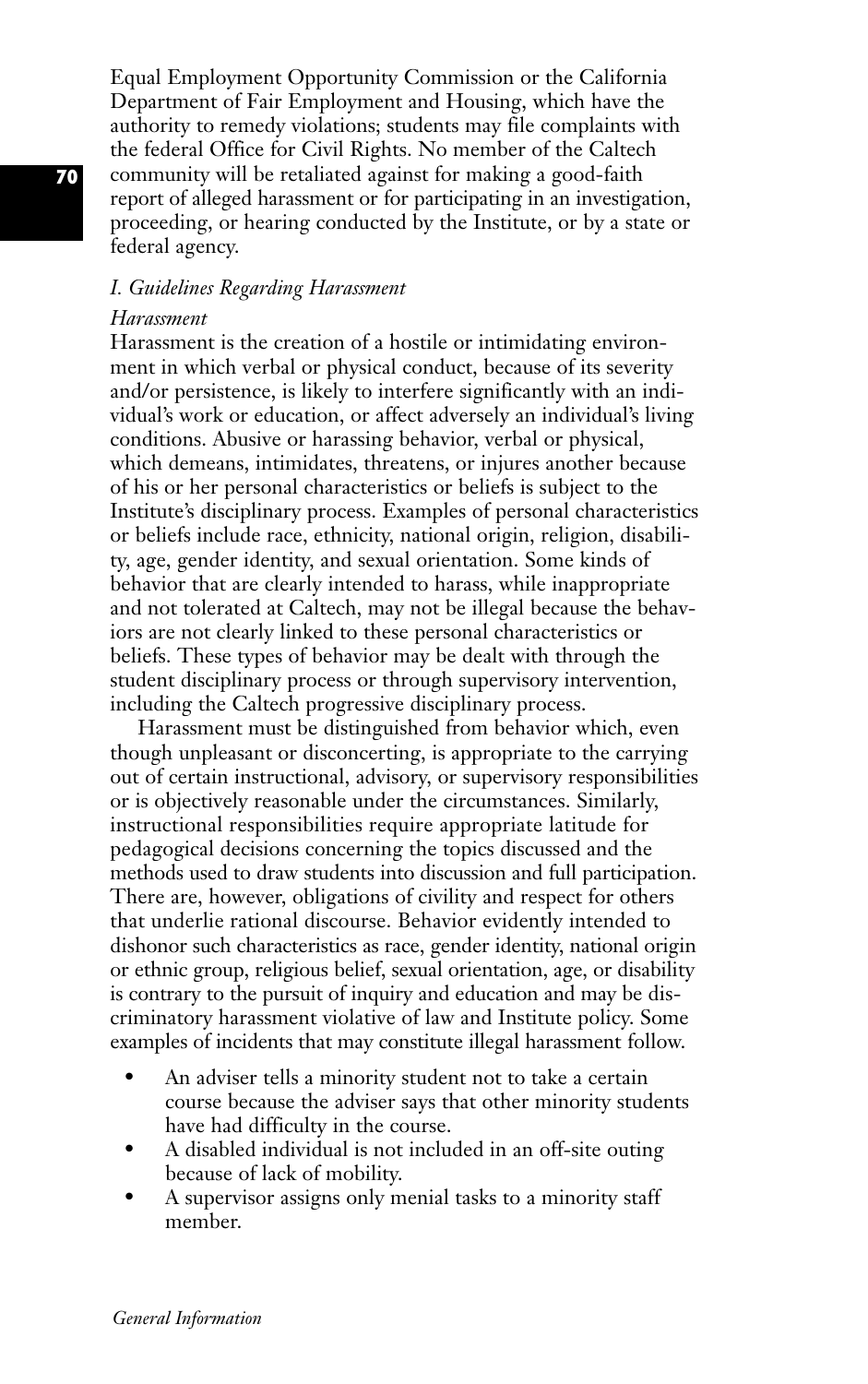- An older employee is disciplined for insubordination when the same conduct is tolerated from younger employees.
- Swastikas have been painted on the door of a room often used to prepare for the observance of the Jewish Sabbath.
- A student tells a racially offensive joke within a study group session with other students.
- Downloading or viewing pornography that is seen by others.

Of course, in order to make an accurate judgment as to whether these incidents are illegal or violate policy, the full context in which these actions were taken or statements made must be considered. Conduct of this type, therefore, will initiate an investigation, since making tolerance of illegal harassment or submission to it a condition of employment, evaluation, compensation, or advancement is a serious offense.

#### *Sexual Harassment*

Sexual harassment is unlawful, violating Title VII of the Civil Rights Act of 1964, as amended, Title IX of the Education Code, and California state law. Sexual harassment is defined as follows: Unwelcome sexual advances, requests for sexual favors, and other verbal or physical conduct of a sexual nature constitute sexual harassment when

- (1) submission to such conduct is made either explicitly or implicitly a term or condition of an individual's employment or education,
- (2) submission to or rejection of such conduct by an individual is used as the basis for decisions affecting that individual, or
- (3) such conduct has the purpose or effect of unreasonably interfering with an individual's performance or creating an intimidating, hostile, or offensive environment.

The test is not whether the person participated voluntarily; the test is whether the conduct was unwelcome.

Sexual harassment by peers, coworkers, or third parties such as nonemployees, vendors, or contractors is a form of prohibited sex discrimination where the objectionable conduct creates a hostile educational or work environment. Both males and females are protected from peer sexual harassment. Moreover, sexual harassment is prohibited regardless of the sex of the harasser, e.g., even where the harasser and the person being harassed are members of the same sex.

Some examples of conduct that may constitute harassment are

- Unwanted sexual advances.
- Offering employment benefits in exchange for sexual favors.
- Making or threatening reprisals after a negative response to sexual advances.
- Making sexual gestures or displaying sexually suggestive objects, pictures, cartoons, posters, calendars, or computer screens.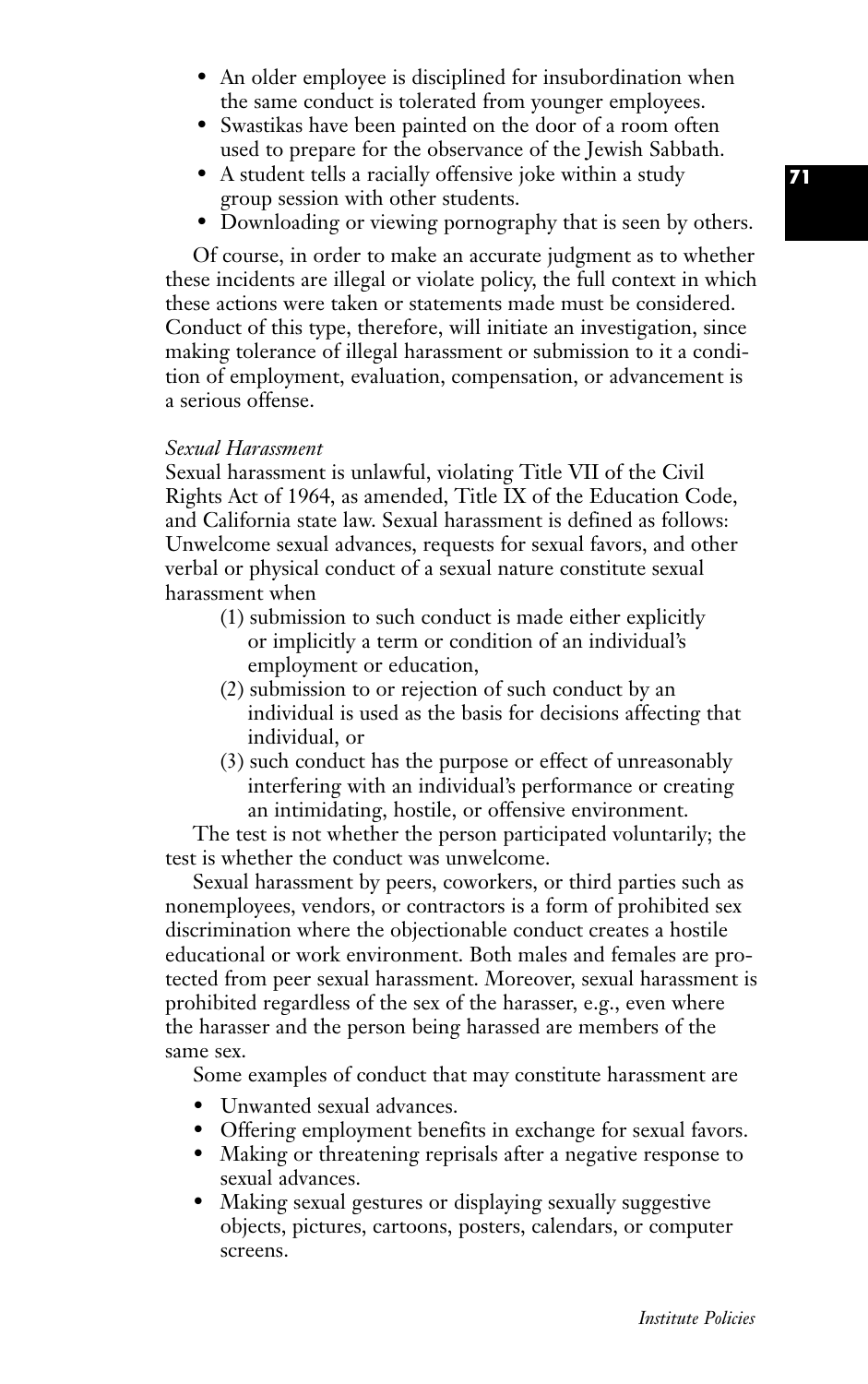- Downloading, viewing, and/or sharing of pornography.
- Making or using derogatory comments, epithets, slurs, or jokes of a sexual nature.
- Verbal sexual advances or propositions.
- Using Institute resources or time to create or obtain sexually explicit materials that are not directly related to legitimate business of the Institute.
- Verbal abuse of a sexual nature, graphic commentaries about an individual's body, sexually degrading words used to describe an individual, suggestive or obscene letters, notes, electronic mail messages, or invitations.
- Unwelcome, intentional and/or repeated touching of a sexual nature.
- Stalking.
- Ostracizing individuals from group activities because of their sex or because they objected to harassing behavior.

Even when relationships are consensual, care must be taken to eliminate the potential for harassment or other conflicts. It is not acceptable to treat other employees, who are not in the consensual relationship, less favorably. Institute practice, as well as more general ethical principles, precludes individuals from evaluating the work or academic performance of those with whom they have amorous and/or sexual relationships, or from making hiring, salary, or similar decisions.

Upon learning about such a relationship, the supervisor, the dean(s), or the division chair has the authority and responsibility to review and remedy, if inappropriate, any direct administrative or academic relationship between the involved individuals.

When a consensual personal relationship arises and a power differential exists, consent will not be considered a defense in a claim that the Institute's unlawful harassment policy has been violated. The individual in the relationship with greater power will bear the burden of accountability.

#### *Investigations*

The Institute is firmly committed to resolving allegations of harassment fairly and quickly. To ensure that open and forthright dialogue occurs, attorneys are not permitted to accompany individuals during interviews, nor are interview sessions recorded in any manner. Those interviewed are always entitled to submit a written statement if they so choose or to consult with others regarding the interview, keeping in mind that these proceedings must be kept as confidential as possible.

## *II. Procedures for Investigating and Resolving Unlawful Harassment Complaints at Caltech*

### *Basic Principles*

The Institute is committed to maintaining a work and academic environment for all members of the Caltech community that is free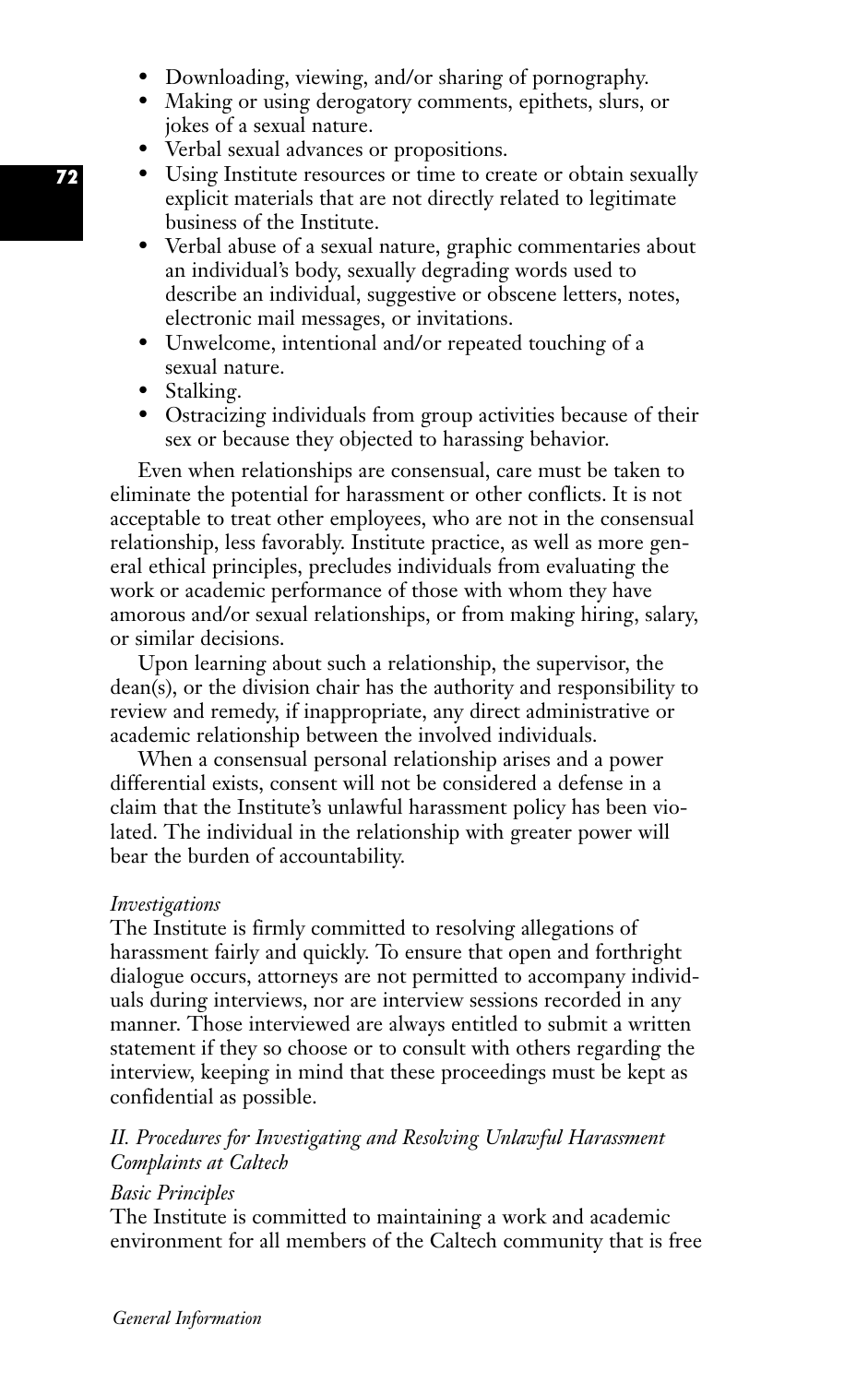of unlawful harassment, including sexual harassment. A crucial part of Caltech culture is respect for one another; no member of the Caltech community should take unfair personal advantage of another member of the community.

Caltech also is dedicated to the free exchange of ideas and to intellectual development as part of the campus milieu. Harassment, as defined by the Institute's policy on unlawful harassment, is neither legal nor a proper exercise of academic freedom. This policy is not intended to stifle vigorous discussion, debate, or freedom of expression generally, or to limit teaching methods. Harassment compromises the tradition of intellectual freedom and the trust placed in the members of the Caltech community.

Caltech provides resources that address unlawful harassment and sexual harassment. Law and Caltech policy also prohibit retaliation against an individual for reporting any type of harassment.

Copies of the Institute's nondiscrimination, unlawful harassment, and other policies are available from Human Resources, any Student Affairs office, Dean's offices, the Center for Diversity, the Staff and Faculty Consultation Center, and the Provost's Office. Policies are also published in the *Caltech Catalog* and the *Employee Handbook*, and are on the Caltech website. The policies and these procedures identify appropriate people on campus to contact with complaints.

#### *Procedures*

A member of the Caltech community who believes he or she has been subjected to harassment, including sexual harassment, should review the Institute's policy. There are several courses of action available to address the problem, each with different consequences and implications with respect to confidentiality and resultant action. These options are not mutually exclusive. The complainant may choose which course to follow and may submit a formal complaint at any time.

### *A. Informal Options*

An individual who believes that he or she has been harassed may choose to resolve his or her concerns informally. In general, the goal of the informal options is to quickly end offending behavior without utilizing disciplinary action. Third parties with an official status at Caltech, such as faculty, managers, or supervisors, are expected to follow up with the complainant to make sure that the issue has indeed been resolved. Mutually agreeable administrative changes are sometimes possible to ease an uncomfortable situation. Complainants should consider at the outset whether such changes might be desirable. Informal options include

1. Talking personally with the offending individual, or writing a letter asking him or her to stop. This is a personal step taken solely among the relevant parties.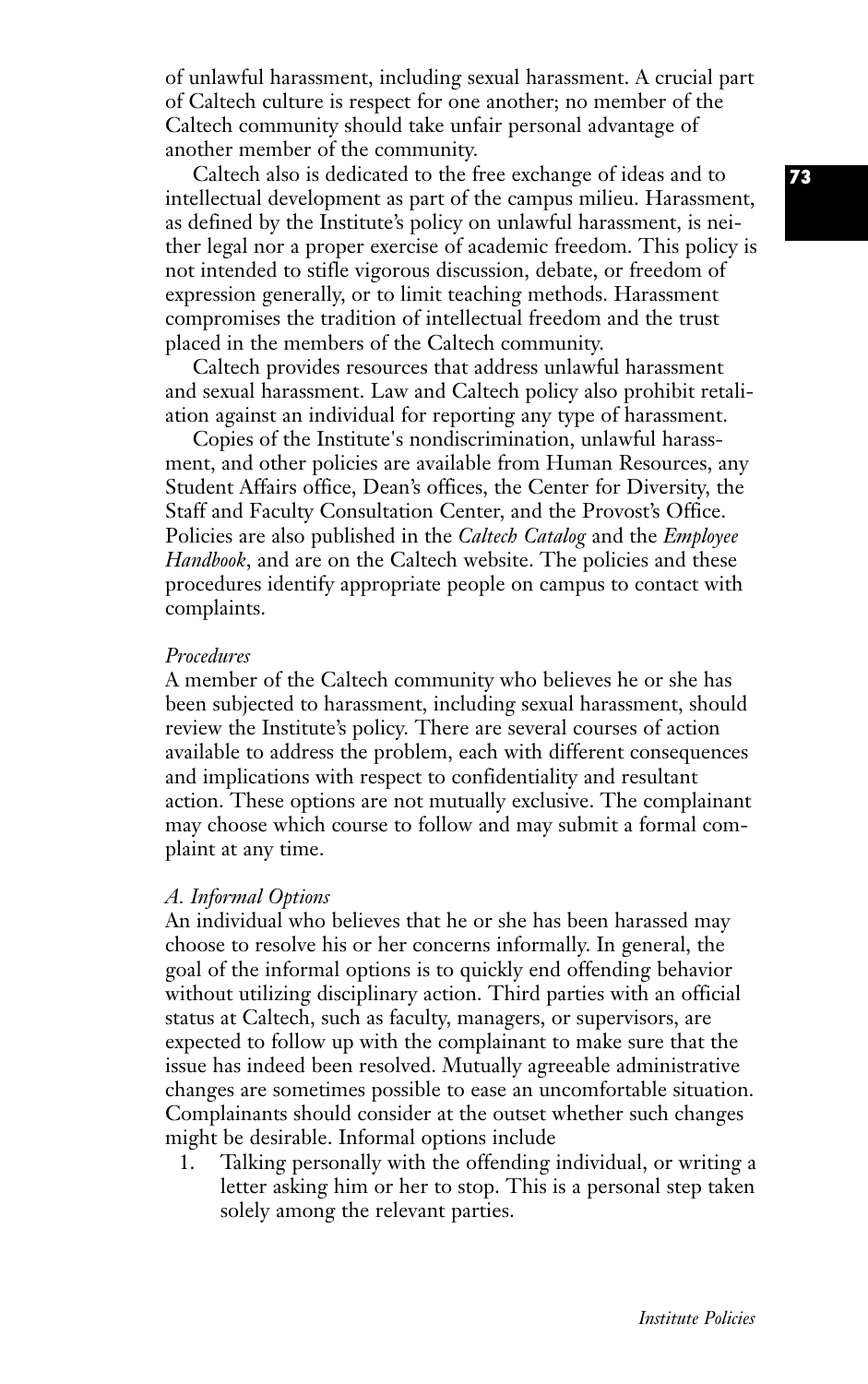- 2. Speaking to members of the Student Counseling Center, the Staff and Faculty Consultation Center, or the Diversity Center. Such conversations are confidential and are not communicated to individuals within or outside the Institute.
- 3. Resolving the complaint informally with the help of a third party who does not have a faculty, supervisory, or managerial position at Caltech. This could be a peer for staff; or, for students, a peer, a resident associate, or a member of the Board of Control or the Graduate Review Board. The goal here is to allow the parties to resolve complaints without an investigation and without elevating the complaint within the Institute. The person here is not obligated to share this information with other persons holding positions of responsibility at Caltech.
- 4. Resolving the complaint informally with the help of a third party who has a faculty, supervisory, or managerial position at Caltech. The goal here is also to allow the parties to resolve complaints without an investigation and without elevating the complaint within the Institute. However, a person in these official positions is obligated to follow up to be sure the situation has been resolved. This action might include referring to an appropriate individual within the Institute or sharing some of this information with other persons holding positions of responsibility at Caltech.

# *B. Formal Complaints*

A formal complaint is a request that the Institute take action. The complainant may file a formal complaint by reporting the offending conduct to individuals holding any of the following positions: provost, dean, director of employee relations, employee relations consultant, student affairs director (including master of student houses), division chair, or division administrator. The complaint is then taken to the provost, director of employee relations, or dean(s) as appropriate (for faculty, postdoctoral scholars and staff, and students, respectively). This individual initiates an investigation described more fully below.

*Protection of complainant.* Because the Institute encourages staff, faculty, and students to report and address incidents of harassment, complainants will be protected: retaliation against any member of the Caltech community is strictly prohibited. Overt or covert acts of reprisal, interference, discrimination, intimidation, or harassment against an individual or group for exercising his or her rights under this policy will be subject to appropriate and prompt disciplinary or remedial action.

Administrative and/or academic changes may be needed in order to protect the rights of the complainant. These changes should be discussed with the appropriate parties: provost, director of employee relations, or dean(s). Changes might include transfer of supervisory or evaluative responsibility regarding grading,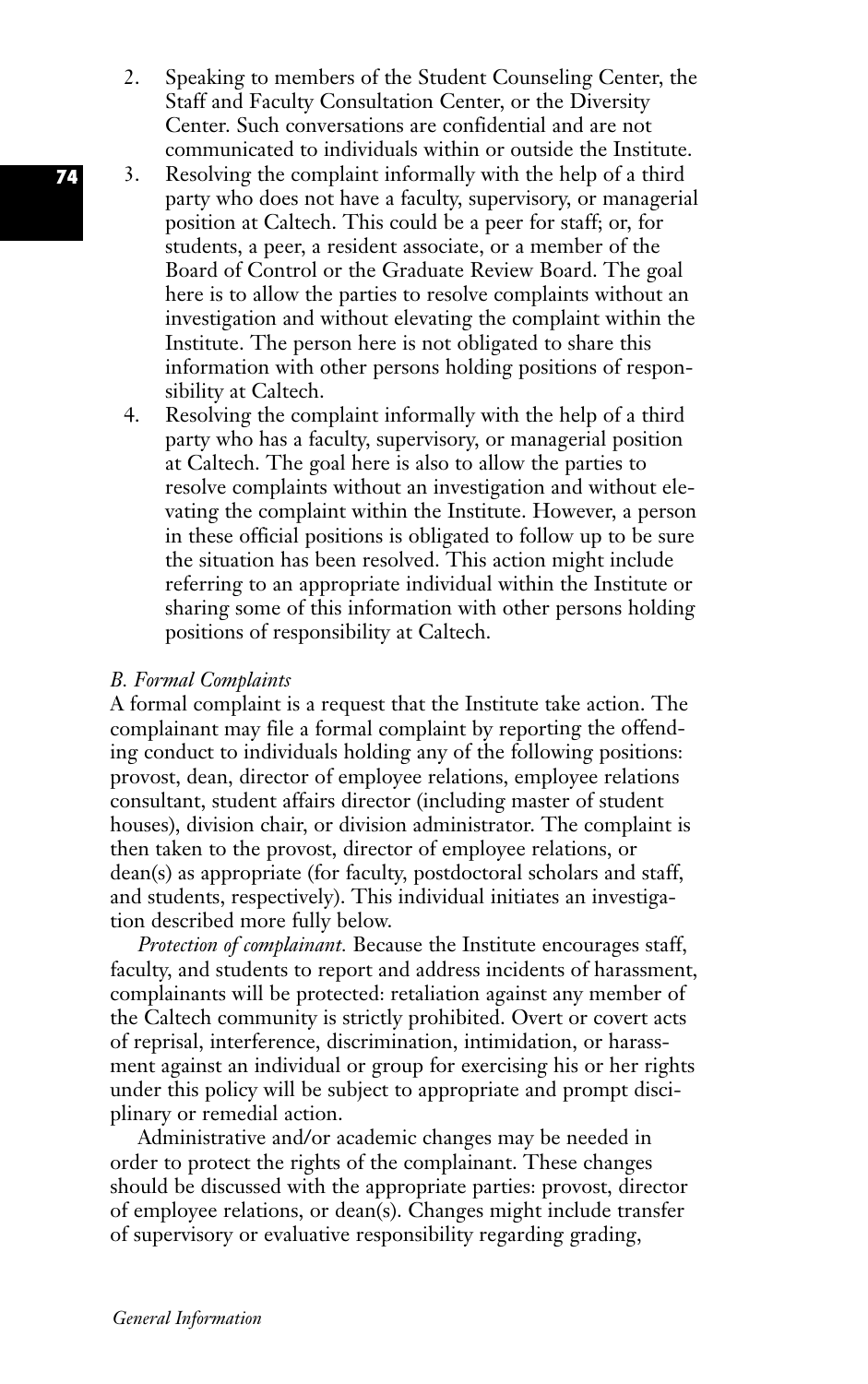supervision, tenure review, letters of recommendation, etc. Care will be taken to protect both the complainant and the respondent with the greatest degree of confidentiality. A complainant may have an adviser or support person present when reporting harassment. However, the proceeding is an internal Caltech function and, therefore, the presence of legal counsel is not permitted by anyone during the conduct of these procedures.

# *C. Details of Formal Complaints*

- Formal complaints of harassment can be made orally or in writing, but if made orally, should, in the end, be put in writing.
- Complaints should be brought to the attention of one of the following individuals: provost, dean, director of employee relations, employee relations consultant, student affairs director, division chair, or division administrator. They will ensure that complaints reach the provost, director of employee relations, or the dean(s), as appropriate.
- Within a reasonable length of time the accused party ("the respondent") will be notified of the nature of the complaint, and an investigation will begin. If administrative changes are needed to protect the rights of the complainant during the investigation, the appropriate administrators shall see that they are made.
- All formal complaints will be investigated within a reasonable length of time after the complaint has been made, normally within 120 days. An individual, a committee, or an outside consultant may conduct the investigation. The purpose of the investigation is to determine the facts relating to the complaint.
- Each individual or team member who conducts an investigation will be trained in various aspects of harassment. Because of the sensitive nature of these investigations, he or she will consult with the general counsel for legal assistance in investigative techniques, in applying legal standards regarding harassment, and in determining the Institute's legal duties and obligations.
- The complainant and respondent will be informed of the relevant procedures and will have an opportunity to comment on the suitability of the investigator(s).
- The Institute's nondiscrimination and equal employment opportunity (EEO) and harassment policies, and the Institute's policy against retaliation, will be reviewed with both parties. The complainant and respondent shall be given the opportunity to present their cases separately to the investigator(s) and to suggest others who might be interviewed. Subsequently, the investigator(s) can, if appropriate, interview other parties to reach findings and conclusions.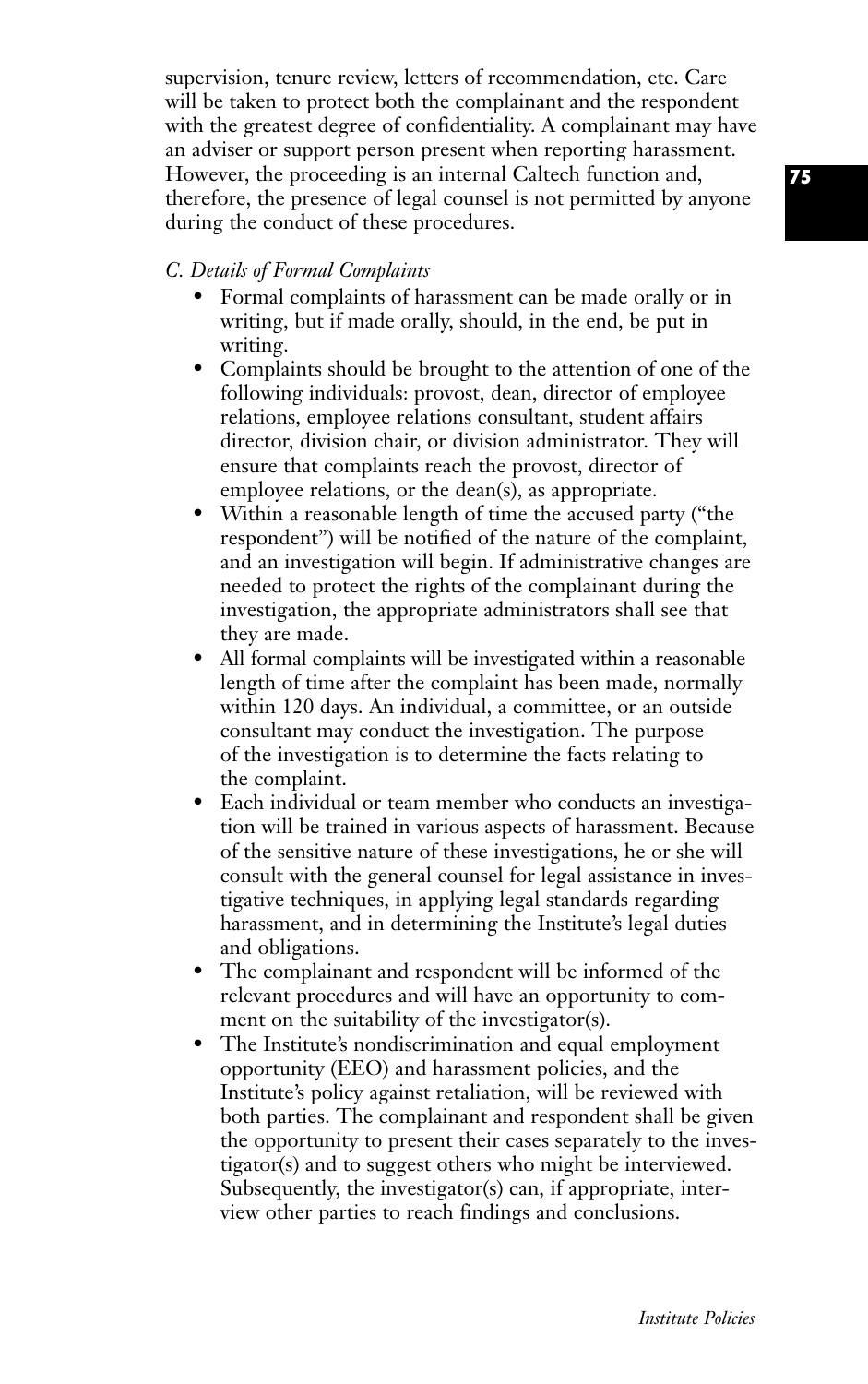- All parties who participate in investigative interviews may submit written statements. Investigatory meetings will not be recorded.
- The investigator(s) will summarize for the respondent the evidence in support of the complaint to allow the respondent the opportunity to reply. The investigation will remain confidential to the extent possible.
- Findings and conclusions in the case will be reported to the respondent's manager, dean, or the provost, as appropriate, within 30 days of the investigation being concluded. Additionally, the report will include recommendations regarding resolution and sanctions, as well as measures to prevent the occurrence of similar instances.
- Exceptions to or modification of these procedures can be made by the provost, the dean(s), or the director of employee relations if required for fairness or practical necessity. Exceptions must be made in writing and notice provided to both the complainant and respondent. Other administrative issues regarding the conduct of the investigation will be decided by the provost, dean(s), and director of employee relations, as needed.
- Investigative files are confidential and will be maintained in the appropriate administrator's office.

The conclusions that the investigation might reach include, but are not limited to, the following possibilities. In each case the investigator(s) should summarize the evidence that supports the conclusion.

- 1. A violation of the Institute's EEO and/or harassment policies occurred.
- 2. Inappropriate behavior occurred, but did not constitute a violation of the Institute's policies on discrimination and/or harassment. For example, the respondent improperly used the power of his or her position, used poor judgement, or violated applicable standards of ethical behavior.
- 3. The charges were not supported by the evidence.
- 4. The charges were brought without any basis or without a reasonable, good-faith belief that a basis existed.

# *D. Resolution*

As soon as practicable after receiving the findings of the investigator(s), management or administration shall review the findings with the dean(s), managers, division chairs, and others as necessary. Both the complainant and respondent shall be informed of the results.

If a violation of Institute EEO and/or harassment policies occurred, sanctions shall be imposed. Depending on the severity of the case and role at Caltech, possible sanctions include, but are not limited to

- Verbal counseling/training
- A formal written warning placed in the respondent's file
- Suspension of the right to accept new graduate students or postdoctoral scholars